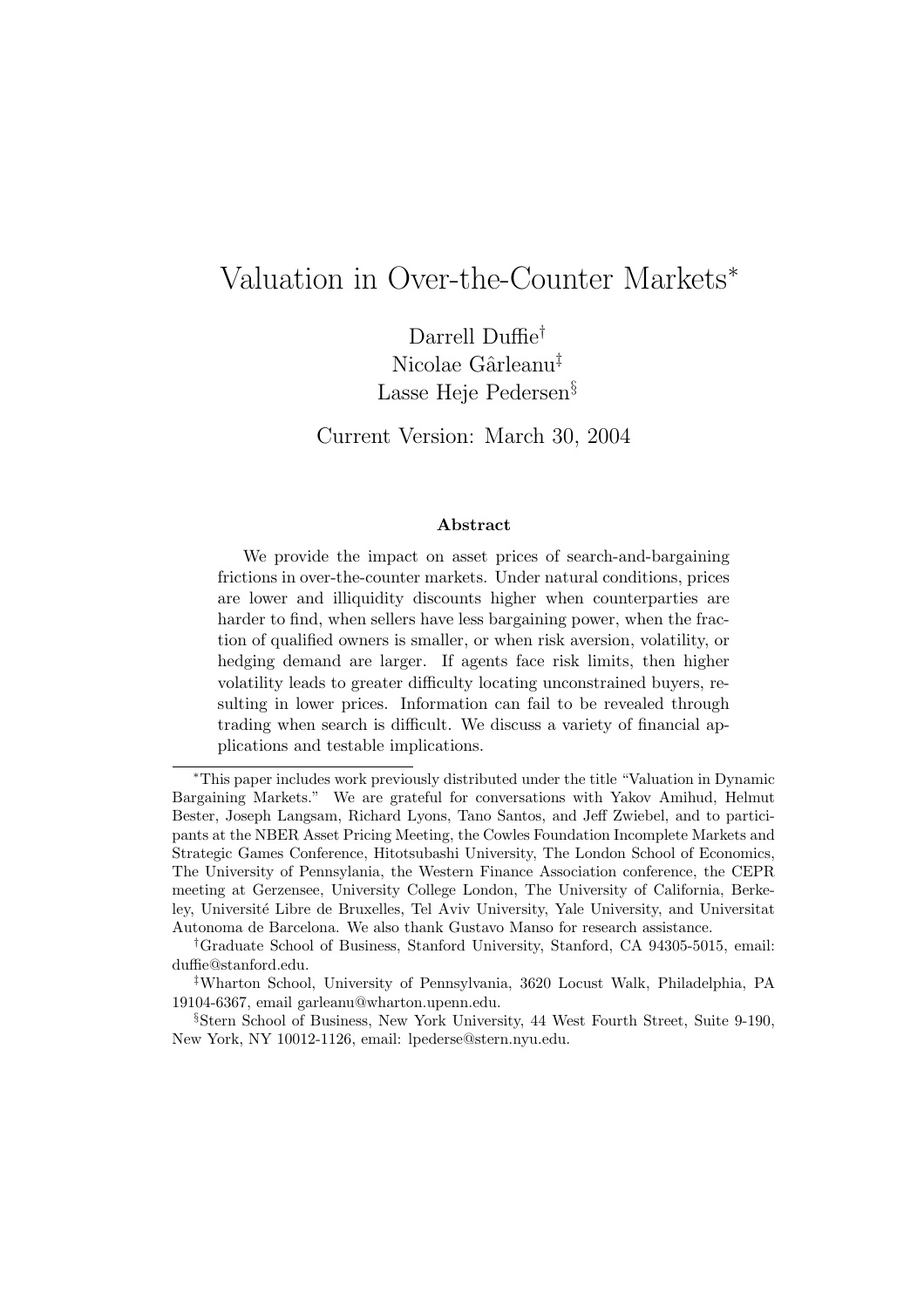Many assets, such as mortgage-backed securities, corporate bonds, emergingmarket debt, bank loans, over-the-counter (OTC) derivatives, private equity, and real estate, are traded in OTC markets. Traders in OTC markets must search for counterparties, incurring opportunity or other costs. When two counterparties meet, their bilateral relationship is strategic; prices are set through a bargaining process that reflects each investor's alternatives to immediate trade.

We provide a theory and applications of dynamic asset pricing in OTC markets, one that explicitly treats search and bargaining. We show how the explicitly calculated equilibrium allocations and prices depend on investors' search abilities, bargaining powers, risk limits, and risk aversion, and discuss a variety of financial applications and testable implications.

Under natural conditions, illiquidity discounts are lower, and prices are higher, if investors can find each other more easily, if sellers have more bargaining power, if the fraction of qualified owners is greater, if volatility is lower, or if risk aversion is lower. If agents face risk limits, then higher volatility leads to greater difficulty locating unconstrained buyers, resulting in higher illiquidity discounts and lower prices. Finally, information can fail to be revealed through trade when search is difficult.

We first model the pricing of a consol bond traded by risk-neutral agents, a special case of the model by Duffie, Gârleanu, and Pedersen (2003). Investors contact one another randomly at some mean rate  $\lambda$ , a parameter reflecting search ability. When two agents meet, they bargain over the terms of trade based on endogenously determined outside options. Gains from trade arise from heterogeneous costs or benefits of holding assets.

We then extend this model to OTC markets with risky securities. This allows us to incorporate the effects of risk aversion, risk limits, and private information.

In our OTC market model, a risk-averse asset owner searches for a potential buyer when the asset ceases to be a relatively good hedge of his endowment. We show how asset prices are affected by search frictions and demonstrate how they could magnify the effective risk premium due to incomplete risk sharing, beyond that of a liquid but incomplete-markets setting such as Constantinides and Duffie (1996).

Our result complements the literature that studies the price effect of exogenously specified trading cost (Amihud and Mendelson (1986), Constantinides (1986), Vayanos (1998), and Huang (2003)) by endogenizing the trading cost in the context of OTC markets. Krainer and LeRoy (2002) study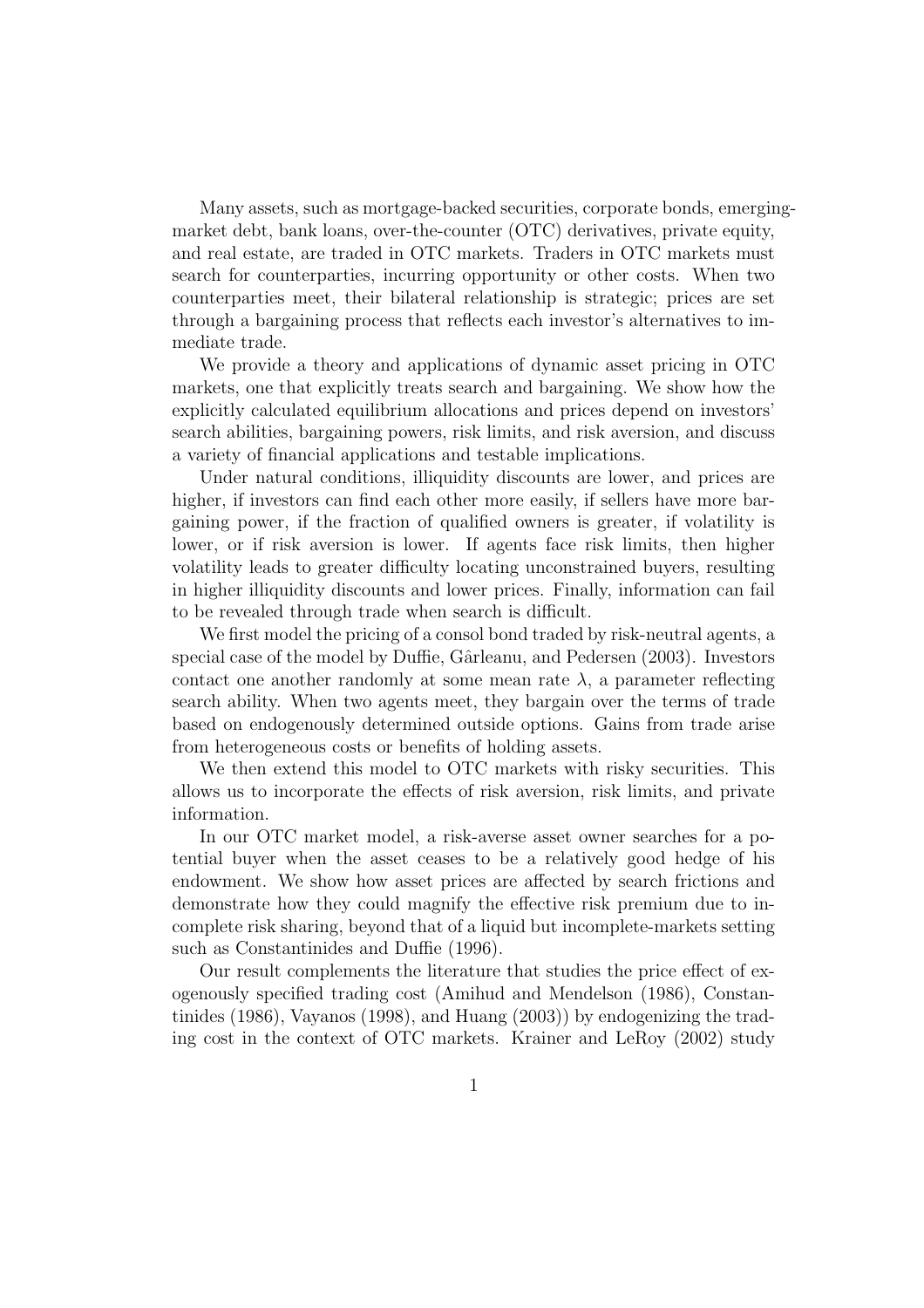housing prices in a different search framework.

With the imposition of risk limits, we show how search-based liquidity frictions become endogenously dependent on volatility, in that higher volatility leads to smaller equilibrium holdings, resulting in more sellers and fewer available buyers. For sellers, this leads to longer search times and a relatively unfavorable bargaining position, which in turn implies higher illiquidity price discounts.

Introducing asymmetric information, we provide an example in which investors are sufficiently anxious about the threat of search delays that they offer "pooling prices," revealing no information. Hence, search frictions may not only slow the dissemination of information, but prevent it altogether.<sup>1</sup> The endogenous impact of asymmetric information on trading costs and asset prices has been addressed by Kyle (1985), Wang (1993), and Gârleanu and Pedersen (2000), among others.

Weill (2002) and Vayanos and Wang (2002) have extended our model in order to treat multiple assets in the same economy, obtaining cross-sectional restrictions on asset returns. In Duffie, Gârleanu, and Pedersen (2003), which focuses on the role of marketmakers, we show that search frictions have different implications for bid-ask spreads than do information frictions. Miao (2004) provides a variant of this model. Weill (2003) studies the implications of search frictions in an extension of our model in which marketmakers' inventories "lean against" the outside order flow. Newman and Rierson (2003) present a model in which supply shocks temporarily depress prices across correlated assets, as providers of liquidity search for long-term investors, supported by empirical evidence of issuance impacts across the European telecommunications bond market. In Duffie, Gârleanu, and Pedersen (2002), we use the modeling framework introduced here to characterize the impact on asset prices and securities lending fees of the common institution by which would-be shortsellers must locate lenders of securities before being able to sell short. Difficulties in locating lenders of shares can allow for dramatic price imperfections, as, for example, in the case of the spinoff of Palm, Incorporated, documented by Mitchell, Pulvino, and Stafford (2002) and Lamont and Thaler (2003). Further discussion of implications for over-the-counter asset pricing provided in Section 6.

<sup>1</sup>Wolinsky (1990) constructs a steady-state partially-revealing equilibrium in a search model with asymmetric information, while rational-expectations equilibria in frictionless markets are studied by Grossman (1981), Grossman and Stiglitz (1980), and others. See also Serrano and Yosha (1993) and Serrano and Yosha (1996).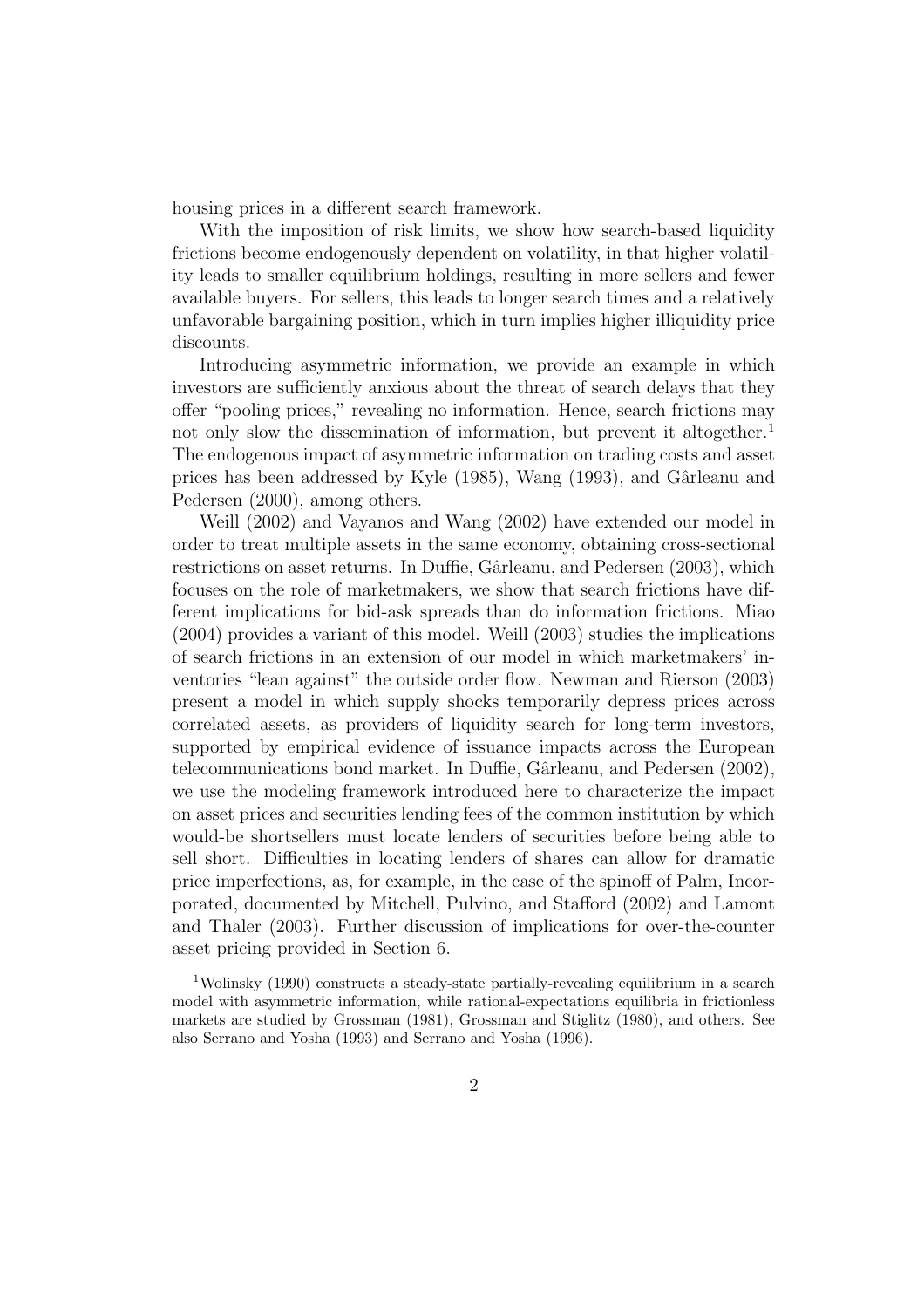Search models have been studied extensively in the context of labor economics, starting with the "coconuts" model of Diamond (1982), and in the context of monetary economics. Our search-and-bargaining structure, in particular is similar to that of the monetary model of Trejos and Wright (1995), but our objectives and results are different.

Section 1 lays out the basic model and results, using risk-neutral agents. Section 2 treats hedging motives for trade under risk aversion, and Section 3 provides a numerical example. Section 4 characterizes the implications of risk limits on prices and trades. Section 5 provides an illustration of how search frictions impede the dissemination of information through trade or prices. Further implications and financial applications are discussed in Section 6. Proofs and supplementary results are relegated to appendices.

## 1 Basic Search Model of Asset Prices

This section introduces an over-the-counter market, that is, a setting in which agents can trade only when they meet each other, and in which transaction prices are bargained.<sup>2</sup>

Agents are risk-neutral and infinitely lived, with a constant time-preference rate  $\beta > 0$  for consumption of a single non-storable numeraire good.<sup>3</sup>

An agent can invest in a bank account — which can also be interpreted as a "liquid" security — with a risk-free interest rate of r. The liquid wealth  $W_t$ must be bounded below, and  $r = \beta$  in the context of this section, since agents are risk neutral. Further, agents may trade a long-lived asset in an over-thecounter market. The asset can be traded only bilaterally, when in contact with a counterparty. We begin for simplicity by taking the illiquid asset to be a consol, which pays one unit of consumption per unit of time. Later, when introducing the effects of risk limits, or risk aversion, or asymmetric information regarding dividends, we generalize to random dividend processes.

An agent is characterized by an intrinsic preference for asset ownership that is "high" or "low." A low-type agent, when owning the asset, has a

<sup>&</sup>lt;sup>2</sup>The model of this section is a special case of the one introduced by Duffie, Gârleanu, and Pedersen (2003), as are the solution technique and results until, but not including, Propostion 1.

<sup>3</sup>Specifically, an agent's preferences among adpated finite-variation cumulative consumption processes are represented by the utility  $E\left(\int_0^\infty e^{-\beta t} dC_t\right)$  for a cumulative consumption process  $C$ , whenever the integral is well defined.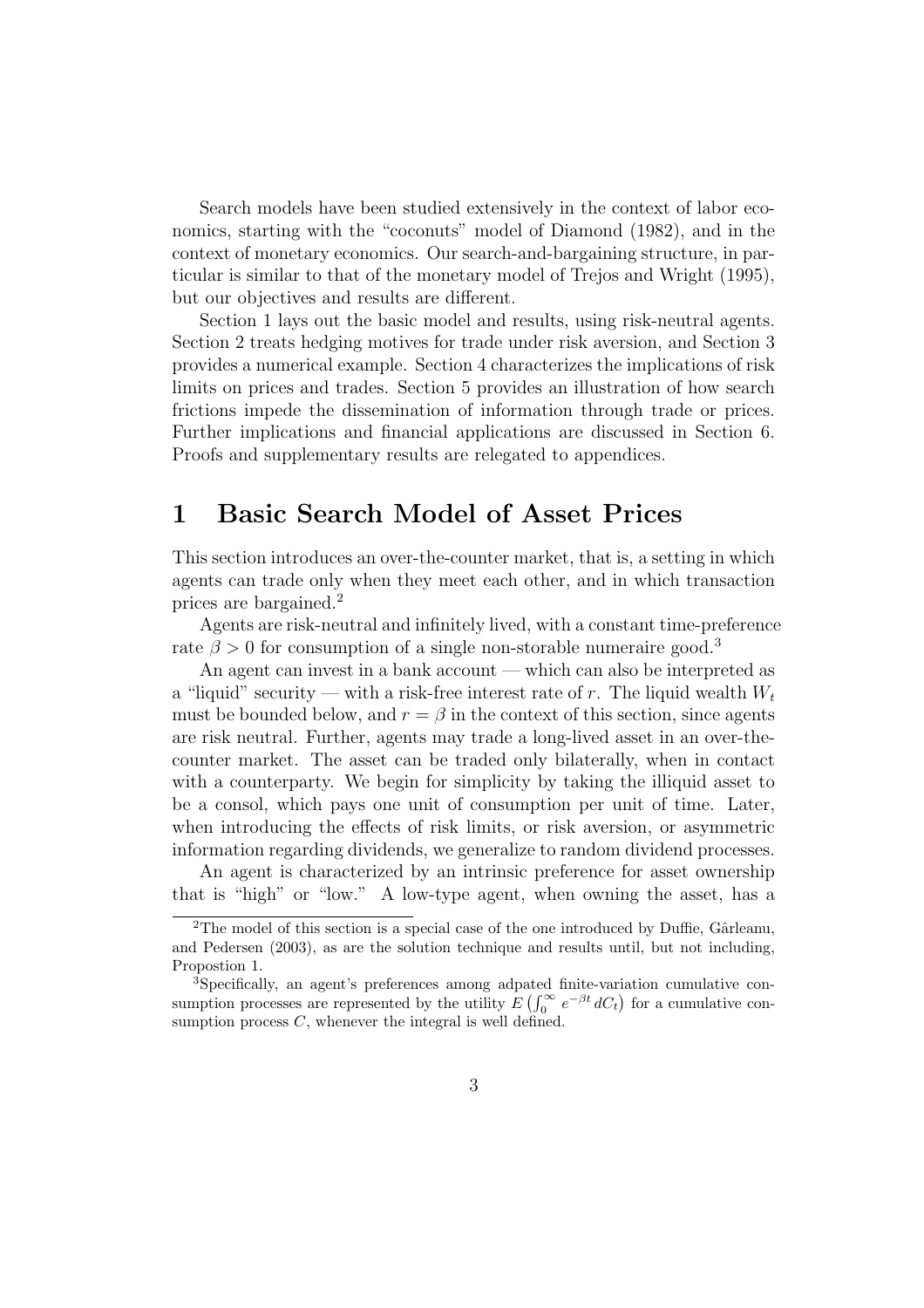holding cost of  $\delta$  per time unit. A high-type agent has no such holding cost. We could imagine this holding cost to be a shadow price for ownership by low-type agents, due, for example, to  $(i)$  low personal liquidity, that is, a need for cash,  $(ii)$  high financing costs,  $(iii)$  adverse correlation of asset returns with endowments (formalized in Section 2),  $(iv)$  a relative tax disadvantage, as studied by Dai and Rydqvist (2003) in an empirical analysis of searchand-bargaining effects in the context of tax trading,<sup>4</sup> or  $(v)$  a relatively low personal use for the asset, as may happen, for example, for certain durable consumption goods such as homes. The agent's intrinsic type is a Markov chain, switching from low to high with intensity  $\lambda_u$ , and back with intensity  $\lambda_d$ . The intrinsic-type processes of any two agents are independent.<sup>5</sup>

A fraction s of agents are initially endowed with one unit of the asset. Investors can hold at most one unit of the asset and cannot shortsell. Because agents have linear utility, it is without much loss of generality that we restrict attention to equilibria in which, at any given time and state of the world, an agent holds either 0 or 1 unit of the asset. Hence, the full set of agent types is  $\mathcal{T} = \{ho, hn, lo, ln\}$ , with the letters "h" and "l" designating the agent's current intrinsic liquidity state as high or low, respectively, and with " $o$ " or "n" indicating whether the agent currently owns the asset or not, respectively.

We suppose that there is a "continuum" (a non-atomic finite measure space) of agents, and let  $\mu_{\sigma}(t)$  denote the fraction at time t of agents of type  $\sigma \in \mathcal{T}$ . Normalizing the total number of agents to 1 implies that

$$
1 = \mu_{ho}(t) + \mu_{hn}(t) + \mu_{lo}(t) + \mu_{ln}(t). \tag{1}
$$

Equating the supply s with the total number of owners gives

$$
s = \mu_{ho}(t) + \mu_{lo}(t). \tag{2}
$$

An agent finds a counterparty with an intensity  $\lambda$ , where  $\lambda$  reflects the efficiency of the search technology. We assume randomly matched counterparties, so the probability that the counterparty is, say, an lo investor is  $\mu_{lo}$ .

<sup>4</sup>Dai and Rydqvist (2003) study tax trading between a small group of foreign investors and a larger group of domestic investors. They find that investors from the "long side of the market" get part of the gains from trade, under certain conditions, which they interpret as evidence of a search-and-bargaining equilibrium.

<sup>&</sup>lt;sup>5</sup>All random variables are defined on a probability space  $(\Omega, \mathcal{F}, Pr)$  with corresponding filtration  $\{\mathcal{F}_t : t \geq 0\}$  of sub- $\sigma$ -algebras of  $\mathcal F$  satisfying the usual conditions, as defined by Protter (1990). The filtration represents the resolution over time of information commonly available to investors. Asymmetric information is considered in Section 5.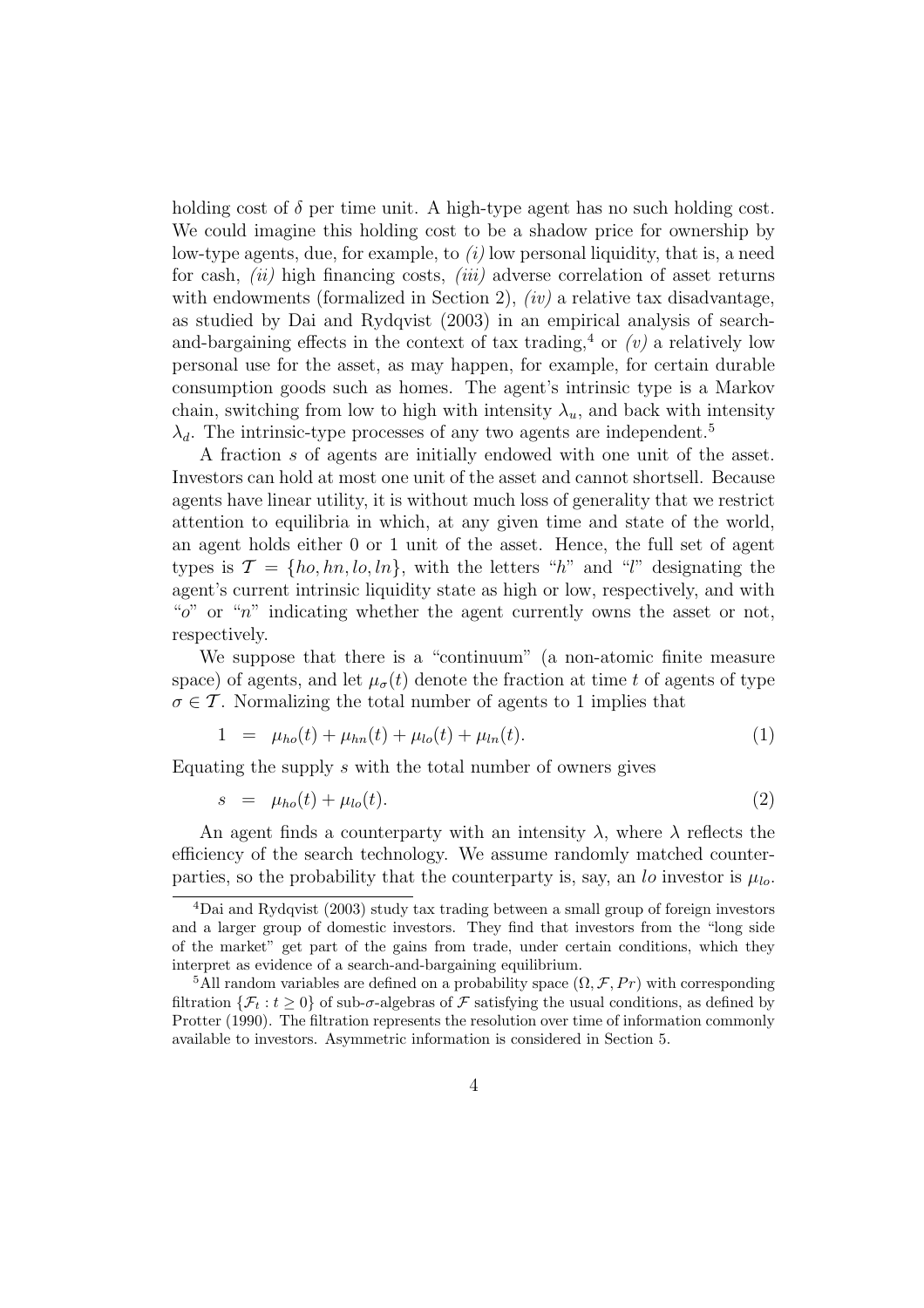Thus, the intensity of finding an lo investor is  $\lambda \mu_{lo}$ . Hence, assuming the law of large numbers applies,<sup>6</sup> hn investors contact lo investors at a total (almost sure) rate of  $\lambda \mu_{lo} \mu_{hn}$  and, since lo investors contact hn investors at the same total rate, the total rate of such counterparty matchings is  $2\lambda\mu_{lo}\mu_{hn}$ .

To solve the model, we proceed in two steps. First, we use the insight that the only form of encounter that provides gains from trade is one in which lowtype owners sell to high-type non-owners. From bargaining theory, we know (see Appendix A) that at these encounters, trade occurs immediately. We can therefore determine the steady-state asset allocations without reference to prices. Given the steady-state masses  $\mu$ , we consider investors lifetime utility depending on their type, the bargaining problem, and the resulting price.

In equilibrium, the rates of change of the fractions of the respective investor types are

$$
\dot{\mu}_{lo}(t) = -2\lambda\mu_{hn}(t)\mu_{lo}(t) - \lambda_u\mu_{lo}(t) + \lambda_d\mu_{ho}(t) \n\dot{\mu}_{hn}(t) = -2\lambda\mu_{hn}(t)\mu_{lo}(t) - \lambda_d\mu_{hn}(t) + \lambda_u\mu_{ln}(t) \n\dot{\mu}_{ho}(t) = 2\lambda\mu_{hn}(t)\mu_{lo}(t) - \lambda_d\mu_{ho}(t) + \lambda_u\mu_{lo}(t) \n\dot{\mu}_{ln}(t) = 2\lambda\mu_{hn}(t)\mu_{lo}(t) - \lambda_u\mu_{ln}(t) + \lambda_d\mu_{hn}(t).
$$
\n(3)

The intuition for, say, the first equation in (3) is straightforward: Whenever an lo agent meets an hn investor, he sells his asset and is no longer an lo agent. This (together with the law of large numbers) explains the first term on the right hand side of (3). The second term is due to type changes in which lo investors become ho investors, and the last term is due to type changes from ho to lo investors.

Duffie, Gârleanu, and Pedersen (2003) show that there is a unique stable steady-state solution, that is, a constant solution with  $\dot{\mu}(t) = 0$ . The steady state is computed by using (1)–(2) and the fact that  $\mu_{lo} + \mu_{ln} = \lambda_d/(\lambda_u + \lambda_d)$ to write the first equation in (3) as a quadratic equation in  $\mu_{lo}$ , given as Appendix equation (C.1).

Having determined the steady-state fractions of investor types, we compute the investors' equilibrium intensities of finding counterparties of each type and, hence, their utilities for remaining lifetime consumption, as well as the bargained price  $P$ . For a particular agent, his utility depends on his current type,  $\sigma(t) \in \mathcal{T}$ , and the wealth  $W(t)$  in his bank account. Specifically,

 ${}^{6}$ Duffie and Sun (2004) provide a measure-theoretic framework in which the law of large numbers indeed applies with search and random matching.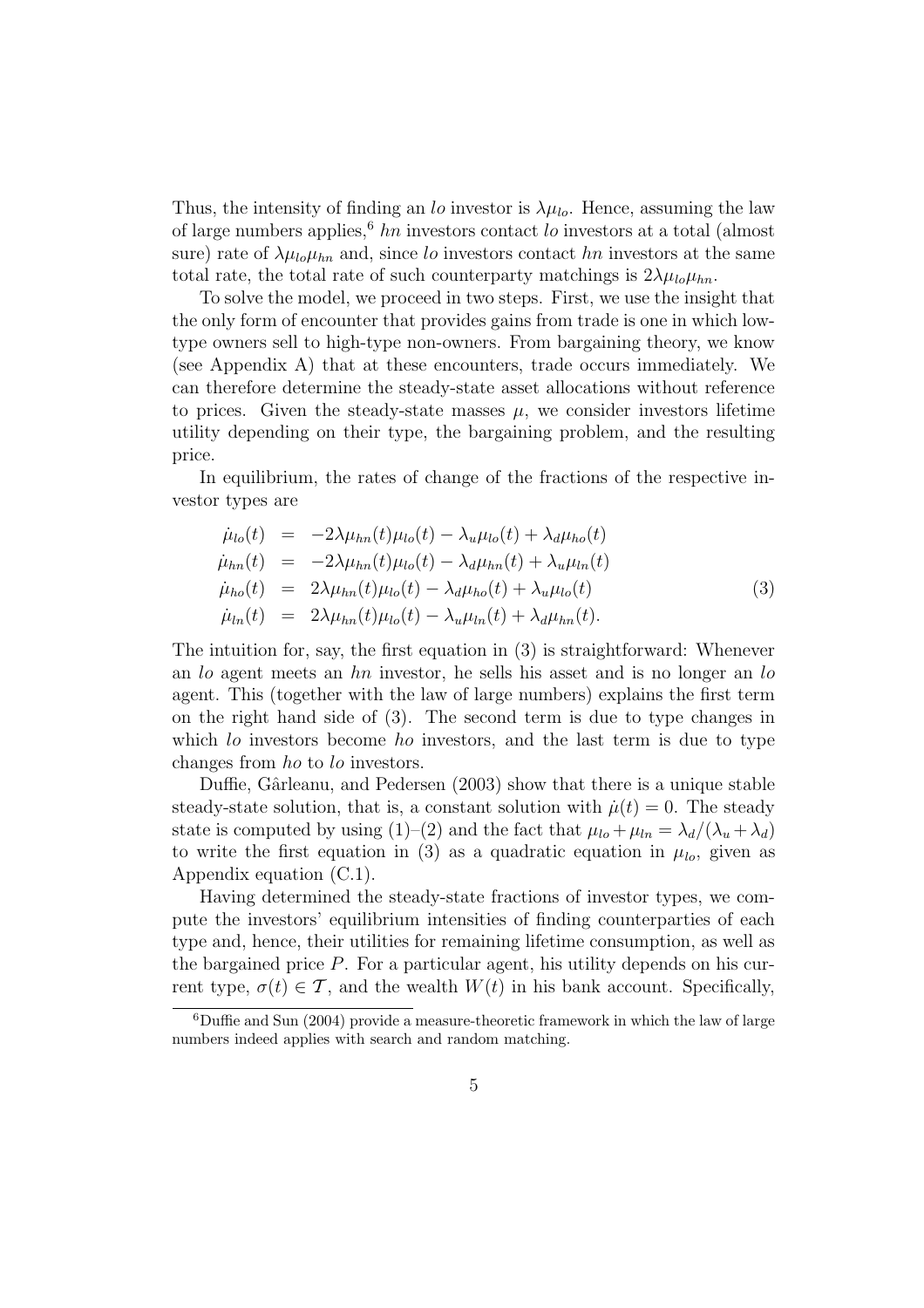lifetime utility is  $W(t) + V_{\sigma(t)}$ , where, for each investor type  $\sigma$  in  $\mathcal{T}, V_{\sigma}$  is a constant to be determined.

In steady state, the expected growth of any agent's utility must be the discount rate  $r$ , which yields the steady-state equations

$$
0 = rV_{lo} - \lambda_u(V_{ho} - V_{lo}) - 2\lambda\mu_{hn}(P - V_{lo} + V_{ln}) - (1 - \delta)
$$
  
\n
$$
0 = rV_{ln} - \lambda_u(V_{hn} - V_{ln})
$$
  
\n
$$
0 = rV_{ho} + \lambda_d(V_{ho} - V_{lo}) - 1
$$
  
\n
$$
0 = rV_{hn} + \lambda_d(V_{hn} - V_{ln}) - 2\lambda\mu_{lo}(V_{ho} - V_{hn} - P).
$$
\n(4)

The price is determined through bilateral bargaining. A high-type nonowner will pay at most his reservation value  $\Delta V_h = V_{ho} - V_{hn}$ , while a low-type owner requires a price of at least  $\Delta V_l = V_{l_o} - V_{l_n}$ . Nash bargaining, or the Rubinstein-type game considered in Appendix A, implies that the bargaining process results in the price

$$
P = \Delta V_l(1-q) + \Delta V_h q, \qquad (5)
$$

where  $q \in [0, 1]$  is the bargaining power of the seller. The linear system of Equations  $(4)-(5)$  has a unique solution, with

$$
P = \frac{1}{r} - \frac{\delta}{r} \frac{r(1-q) + \lambda_d + 2\lambda \mu_{lo}(1-q)}{r + \lambda_d + 2\lambda \mu_{lo}(1-q) + \lambda_u + 2\lambda \mu_{hn} q}.
$$
(6)

This price (6) is the present value,  $1/r$ , of dividends, reduced by an illiquidity discount. The price is lower and the discount is larger, ceteris paribus, if the distressed owner has less hope of switching type (lower  $\lambda_u$ ), if it is more difficult for the owner to find other buyers (lower  $\mu_{hn}$ ), if the buyer may more suddenly need liquidity himself (higher  $\lambda_d$ ), if it is easier for the buyer to find other sellers (higher  $\mu_{lo}$ ), or if the seller has less bargaining power (lower q).

These intuitive results are based on partial derivatives of the right-hand side of  $(6)$  — in other words, they hold when a parameter changes without influencing any of the others. We note, however, that the steady-state type fractions  $\mu$  themselves depend on  $\lambda_d$ ,  $\lambda_u$ , and  $\lambda$ . The following proposition offers a characterization of the equilibrium steady-state effect of changing each parameter.

**Proposition 1** The steady-state equilibrium price P is decreasing in  $\delta$ , s, and  $\lambda_d$ , and is increasing in  $\lambda_u$  and q. Further, if  $s < \lambda_u/(\lambda_u + \lambda_d)$ , then  $P \to 1/r$  as  $\lambda \to \infty$ , and P is increasing in  $\lambda$  for all  $\lambda \geq \overline{\lambda}$ , for a constant  $\lambda$  depending on the other parameters of the model.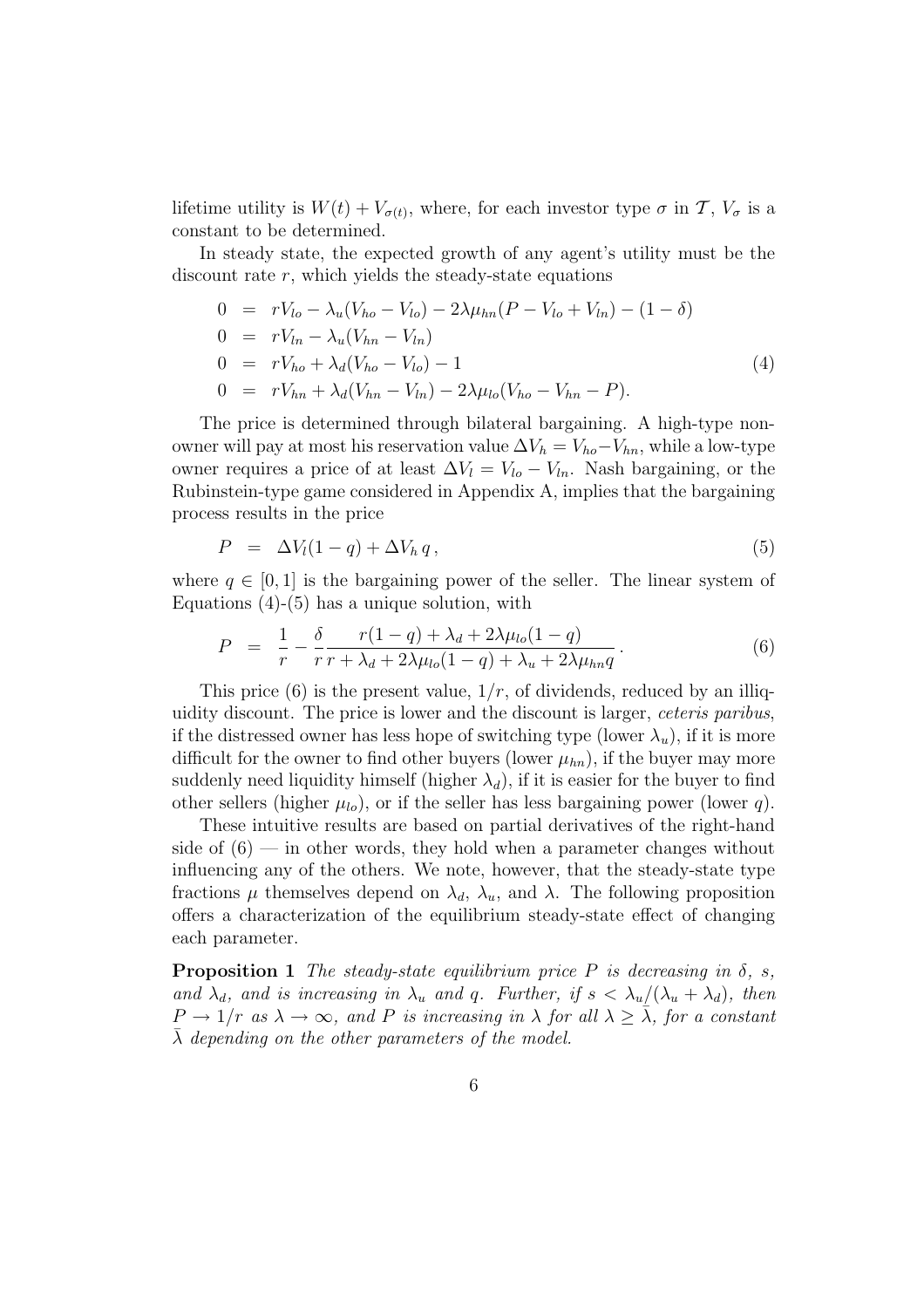The condition that  $s < \lambda_u/(\lambda_u + \lambda_d)$  means that, in steady state, there is less than one unit of asset per agent of high intrinsic type.

It can be checked that the above results extend to risky dividends, for instance in the following ways:  $(i)$  If the cumulative dividend is risky with constant drift  $\nu$ , then the equilibrium is that for a consol bond with dividend rate of  $\nu$ ; (ii) if the dividend rate and illiquidity cost are proportional to a process X with  $E_t X(t+u) = X(t)e^{\nu u}$ , for some constant growth rate  $\nu$ , then the price and value functions are also proportional to  $X$ , with factors of proportionality given as above, with r replaced by  $r-\nu$ ; *(iii)* if the dividendrate process X satisfies  $E_tX(t+u) = X(t) + mu$  for a constant drift m (and if illiquidity costs are constant), then the continuation values are of the form  $X(t)/r + v_{\sigma}$  for owners and  $v_{\sigma}$  for non-owners, where the constants  $v_{\sigma}$  are computed in a similar manner.

Next, we model risky dividends using cases  $(i)$  and  $(iii)$  above, in the context of risk aversion and risk limits.

### 2 Risk-Aversion

This section provides a version of the asset-pricing model with risk aversion, in which the motive for trade between two agents is the different extent to which they derive hedging benefits from owning the asset. We provide a sense in which this economy can be interpreted in terms of the basic economy of Section 1.

Agents have constant-absolute-risk-averse (CARA) additive utility, with a coefficient  $\gamma$  of absolute risk aversion and with time preference at rate  $\beta$ . An asset has a cumulative dividend process D satisfying

$$
dD(t) = m_D dt + \sigma_D dB(t),\tag{7}
$$

where  $m_D$  and  $\sigma_D$  are constants, and B is a standard Brownian motion with respect to the given probability space and filtration  $(\mathcal{F}_t)$ . Agent i has a cumulative endowment process  $\eta^i$ , with

$$
d\eta^{i}(t) = m_{\eta} dt + \sigma_{\eta} dB^{i}(t),
$$
\n(8)

where the standard Brownian motion  $B<sup>i</sup>$  is defined by

$$
dB^{i}(t) = \rho^{i}(t) dB(t) + \sqrt{1 - \rho^{i}(t)^{2}} dZ^{i}(t),
$$
\n(9)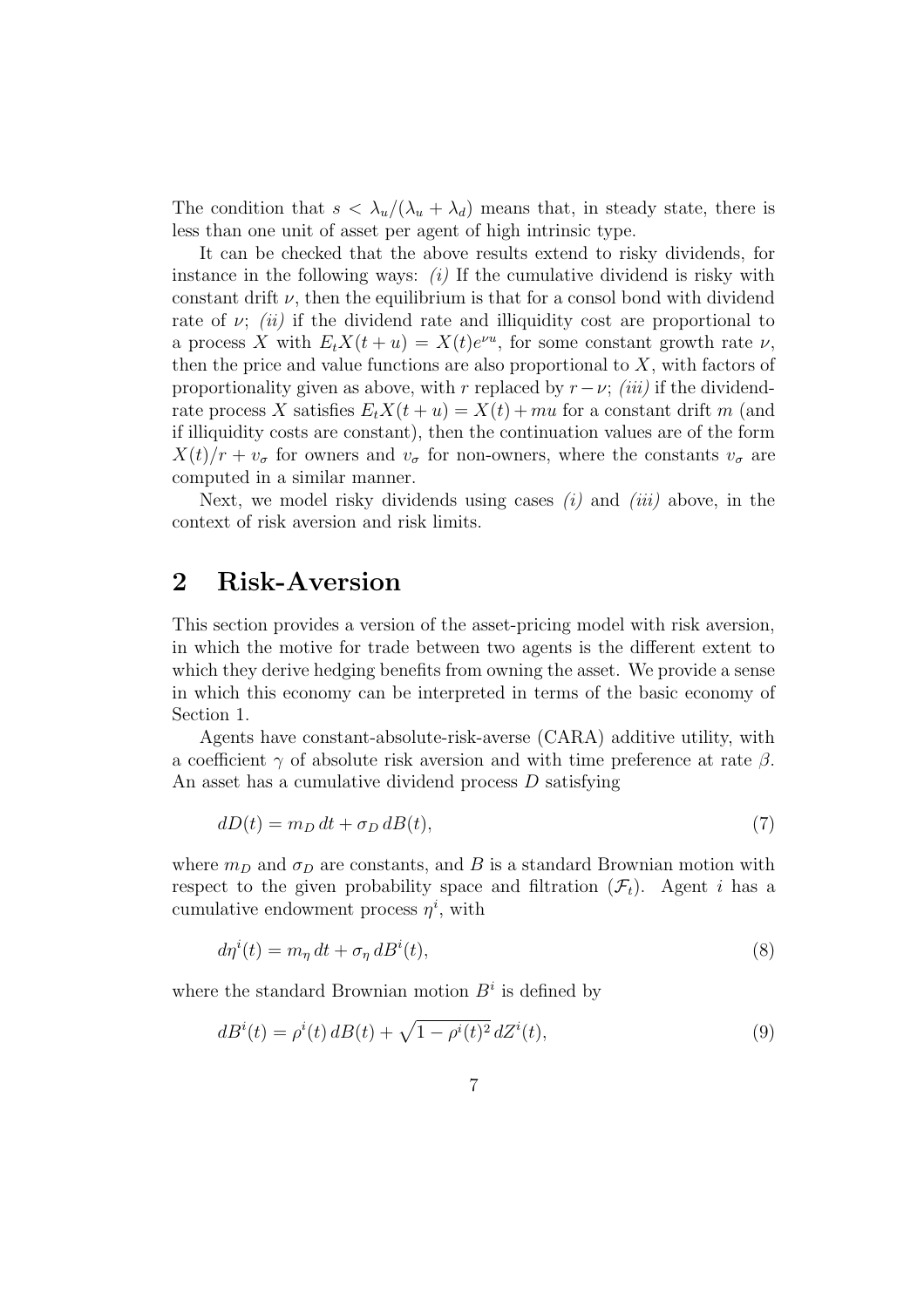for a standard Brownian motion  $Z^i$  independent of B, and where  $\rho^i(t)$  is the "instantaneous correlation" between the asset dividend and the endowment of agent *i*. We model  $\rho^i$  as a two-state Markov chain with states  $\rho_h$  and  $\rho_l > \rho_h$ . The intrinsic type of an agent is identified with this correlation parameter. An agent  $i$  whose intrinsic type is currently high (that is, with  $\rho^{i}(t) = \rho_{h}$ ) values the asset more highly than does a low-intrinsic-type agent, because the increments of the high-type endowment have lower conditional correlation with the asset's dividends. As in the basic model of Section 1, agents' intrinsic types are pairwise-independent Markov chains, switching from l to h with intensity  $\lambda_u$ , and from h to l with intensity  $\lambda_d$ . An agent owns either  $\theta_n$  or  $\theta_o$  units of the asset, where  $\theta_n < \theta_o$ . For simplicity, no other positions are permitted, which entails a loss in generality. Agents can trade the OTC security only when they meet, as previously. The agent type space is  $\mathcal{T} = \{lo, ln, ho, hn\}$ . In this case, the symbols 'o' and 'n' indicate large and small owners, respectively. Given a total supply Θ of shares per investor, market clearing requires that

$$
(\mu_{lo} + \mu_{ho})\theta_o + (\mu_{ln} + \mu_{hn})\theta_n = \Theta,
$$
\n(10)

which, using (1), implies that the fraction of large owners is

$$
\mu_{lo} + \mu_{ho} = s \equiv \frac{\Theta - \theta_n}{\theta_o - \theta_n}.
$$
\n(11)

We consider a particular agent whose type process is  $\sigma$ , and let  $\theta$  denote the associated asset-position process (that is,  $\theta(t) = \theta_o$  whenever  $\sigma(t) \in$  $\{ho, \text{lo}\}\$  and otherwise  $\theta(t) = \theta_n$ . We suppose that there is a perfectly liquid "money-market" asset with constant risk-free rate of return  $r$ , which, for simplicity, is assumed to be determined outside of the model (as is typical in the literature treating asset-pricing models based on CARA utility). The agent's money-market wealth process W satisfies

$$
dW(t) = (rW(t) - c(t)) dt + \theta(t) dD(t) + d\eta(t) - P d\theta(t),
$$

where c is the agent's consumption process,  $\eta$  is the agent's cumulative endowment process,  $P$  is the asset price per share (which is constant in the equilibria that we examine). The last term thus captures payments in connection with trade. The consumption process is required to satisfy measurability, integrability, and transversality conditions stated in Appendix C.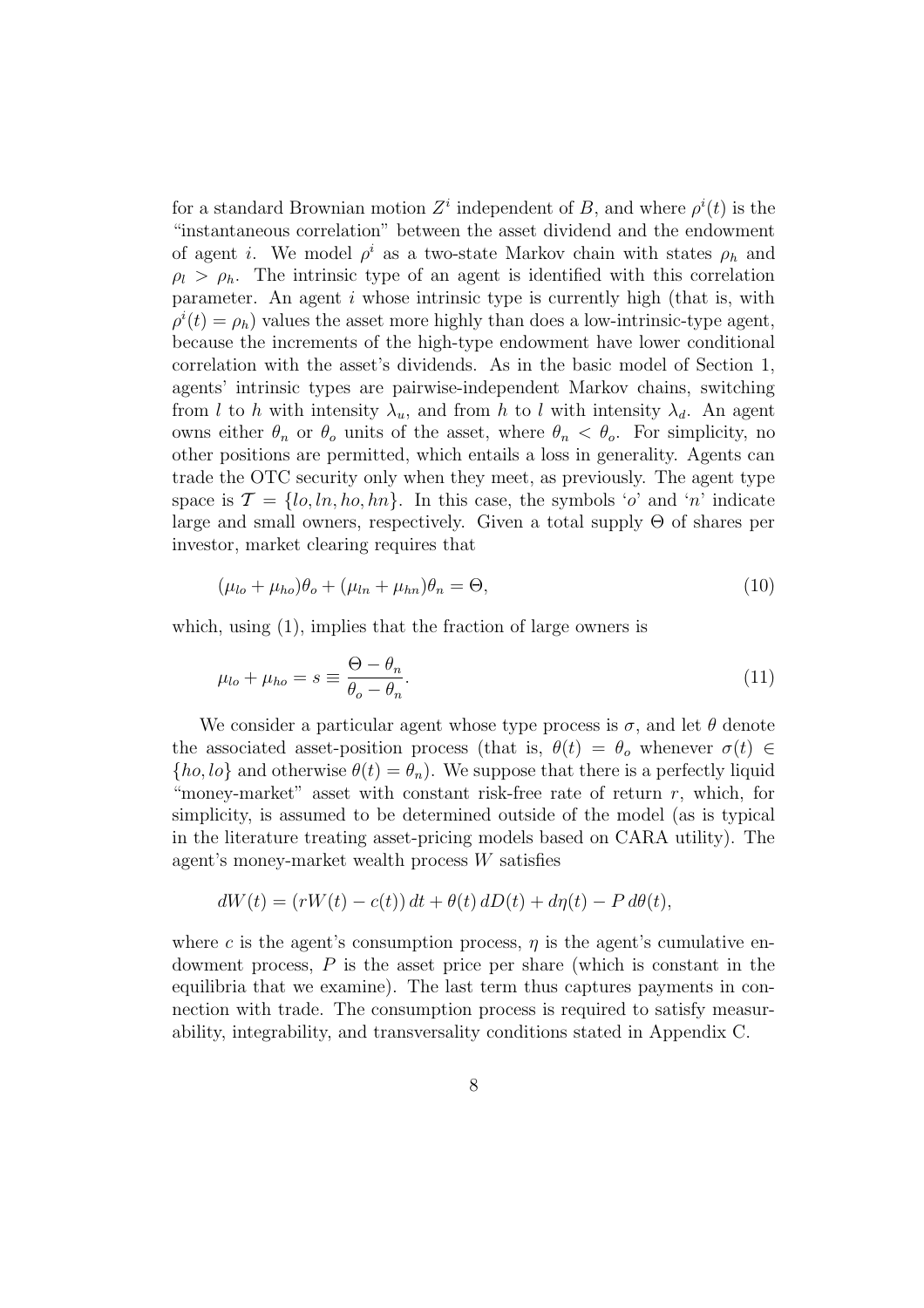We consider a steady-state equilibrium, and let  $J(w, \sigma)$  denote the indirect utility of an agent of type  $\sigma \in \{lo, ln, ho, hn\}$  with current wealth  $w$ . Assuming sufficient differentiability, the Hamilton-Jacobi-Bellman (HJB) equation for an agent of current type lo is

$$
0 = \sup_{\overline{c} \in \mathbb{R}} \left\{ -e^{-\gamma \overline{c}} + J_w(w, lo)(rw - \overline{c} + \theta_o m_D + m_\eta) \right.+ \frac{1}{2} J_{ww}(w, lo)(\theta_o^2 \sigma_D^2 + \sigma_\eta^2 + 2\rho_l \theta_o \sigma_D \sigma_\eta) - \beta J(w, lo)+ \lambda_u [J(w, ho) - J(w, lo)] + 2\lambda \mu_{hn} [J(w + P\overline{\theta}, ln) - J(w, lo)] \right\},
$$

where  $\overline{\theta} = \theta_o - \theta_n$ . The HJB equations for the other agent types are similar. Under technical regularity conditions found in Appendix C, we verify that

$$
J(w, \sigma) = -e^{-r\gamma(w + a_{\sigma} + \bar{a})},\tag{12}
$$

where

$$
\bar{a} = \frac{1}{r} \left( \frac{\log r}{\gamma} + m_{\eta} - \frac{1}{2} r \gamma \sigma_{\eta}^2 - \frac{r - \beta}{r \gamma} \right),\tag{13}
$$

and where, for each  $\sigma$ , the constant  $a_{\sigma}$  is determined as follows. The firstorder conditions of the HJB equation of an agent of type  $\sigma$  imply an optimal consumption rate of

$$
\overline{c} = -\frac{\log(r)}{\gamma} + r(w + a_{\sigma} + \bar{a}).\tag{14}
$$

Inserting this solution for  $\bar{c}$  into the respective HJB equations yields a system characterizing the coefficients  $a_{\sigma}$ .

The price  $P$  is determined using Nash bargaining with seller bargaining power q, similar in spirit to the basic model of Section 1. Given the reservation values of buyer and seller implied by  $J(w, \sigma)$ , the bargaining price satisfies  $a_{lo} - a_{ln} \leq P\overline{\theta} \leq a_{ho} - a_{hn}$ . The following result obtains.

**Proposition 2** In equilibrium, an agent's consumption is given by  $(14)$ , the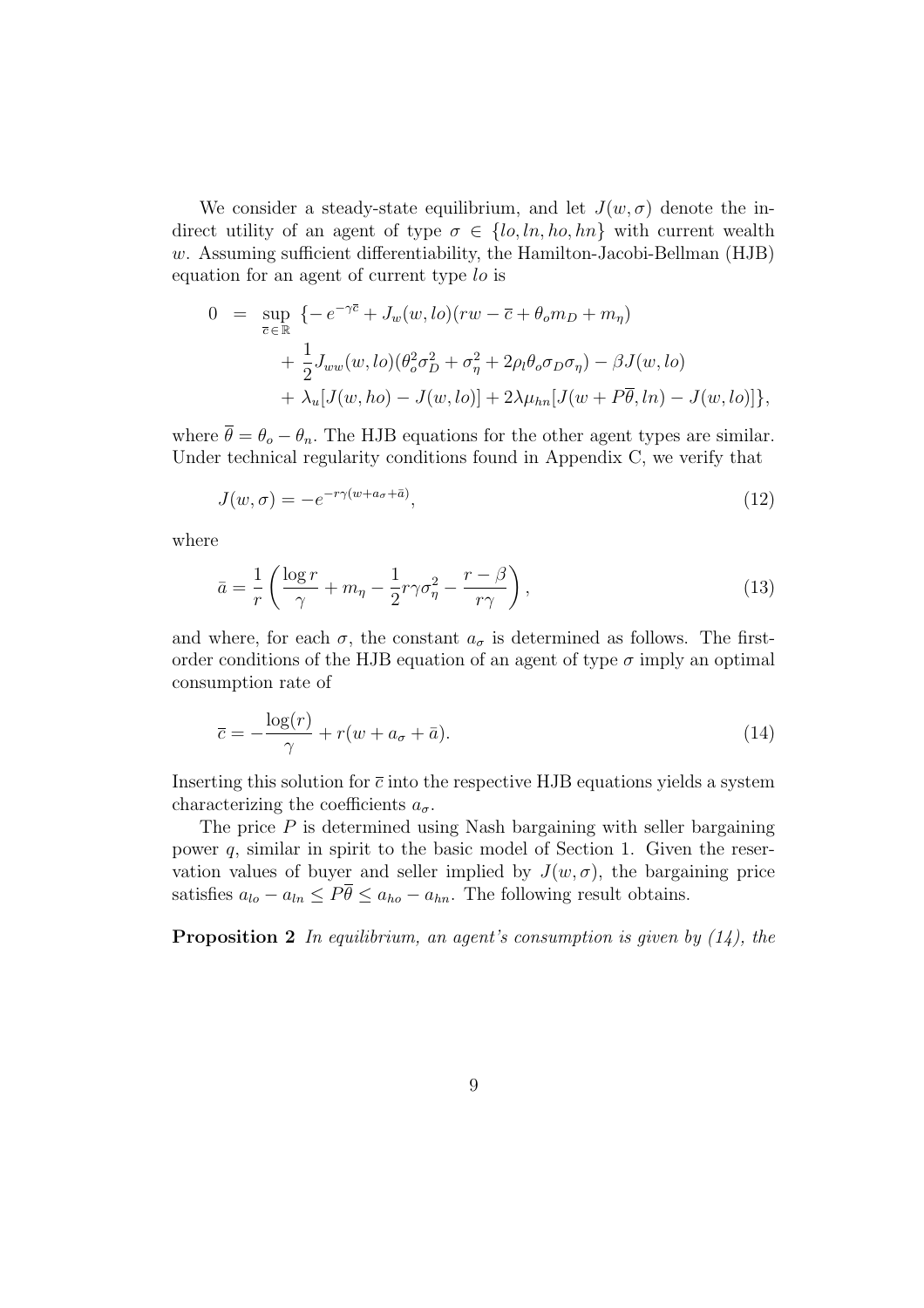value function is given by (12), and  $(a_{l_o}, a_{l_n}, a_{ho}, a_{hn}, P) \in \mathbb{R}^5$  solve

$$
0 = ra_{lo} + \lambda_u \frac{e^{-r\gamma(a_{ho} - a_{lo})} - 1}{r\gamma} + 2\lambda \mu_{hn} \frac{e^{-r\gamma(P\overline{\theta} + a_{ln} - a_{lo})} - 1}{r\gamma} - (\kappa(\theta_o) - \theta_o \overline{\delta})
$$

$$
0 = ra_{ln} + \lambda_u \frac{e^{-r_1(a_{hn}-a_{ln})} - 1}{r\gamma} - (\kappa(\theta_n) - \theta_n \bar{\delta})
$$
\n(15)

$$
0 = ra_{ho} + \lambda_d \frac{e^{-r\gamma(a_{lo} - a_{ho})} - 1}{r\gamma} - \kappa(\theta_o)
$$
  
\n
$$
0 = ra_{hn} + \lambda_d \frac{e^{-r\gamma(a_{ln} - a_{hn})} - 1}{r\gamma} + 2\lambda \mu_{lo} \frac{e^{-r\gamma(-P\overline{\theta} + a_{ho} - a_{hn})} - 1}{r\gamma} - \kappa(\theta_n),
$$

with

$$
\kappa(\theta) = \theta m_D - \frac{1}{2} r \gamma \left( \theta^2 \sigma_D^2 + 2 \rho_h \theta \sigma_D \sigma_\eta \right) \tag{16}
$$

$$
\bar{\delta} = r\gamma(\rho_l - \rho_h)\sigma_D\sigma_\eta > 0, \qquad (17)
$$

as well as the Nash bargaining equation,

$$
q\left(1 - e^{r\gamma(P\overline{\theta} - (a_{lo} - a_{ln}))}\right) = (1 - q)\left(1 - e^{r\gamma(-P\overline{\theta} + a_{ho} - a_{hn})}\right). \tag{18}
$$

A natural benchmark is the price with vanishing search frictions:

**Proposition 3** If  $s < \mu_{hn} + \mu_{ho}$ , then, as  $\lambda \to \infty$ ,

$$
P \to \frac{\kappa(\theta_o) - \kappa(\theta_n)}{r\overline{\theta}}.\tag{19}
$$

In order to compare the equilibrium for this model to that of the basic model, we use the linearization  $e^z - 1 \approx z$ , which leads to

$$
0 \approx ra_{lo} - \lambda_u(a_{ho} - a_{lo}) - 2\lambda\mu_{hn}(P\overline{\theta} - a_{lo} + a_{ln}) - (\kappa(\theta_o) - \theta_o\overline{\delta})
$$
  
\n
$$
0 \approx ra_{ln} - \lambda_u(a_{hn} - a_{ln}) - (\kappa(\theta_n) - \theta_n\overline{\delta})
$$
  
\n
$$
0 \approx ra_{ho} - \lambda_d(a_{lo} - a_{ho}) - \kappa(\theta_o)
$$
  
\n
$$
0 \approx ra_{hn} - \lambda_d(a_{ln} - a_{hn}) - 2\lambda\mu_{lo}(a_{ho} - a_{hn} - P\overline{\theta}) - \kappa(\theta_n)
$$
  
\n
$$
P\overline{\theta} \approx (1-q)(a_{lo} - a_{ln}) + q(a_{ho} - a_{hn}).
$$

These equations are of the same form as those in Section 1 for the indirect utilities and asset price in an economy with risk-neutral agents, with dividends at rate  $\kappa(\theta_o)$  for large owners and dividends at rate  $\kappa(\theta_n)$  for small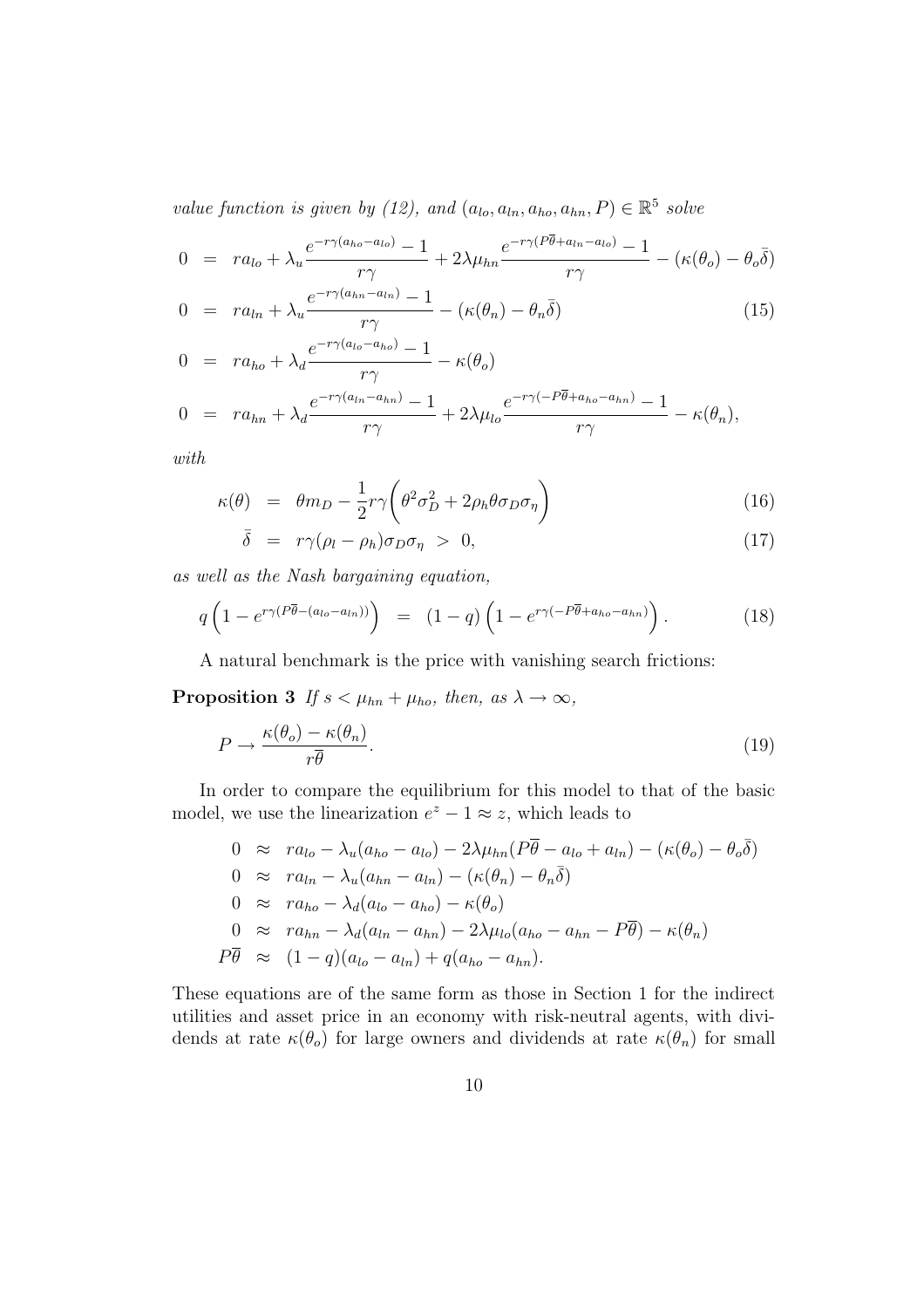|  |  | $\lambda$ $\lambda_u$ $\lambda_d$ s r $\beta$ q $\delta$ |                                     |
|--|--|----------------------------------------------------------|-------------------------------------|
|  |  |                                                          | 60 1.0 0.1 0.80 0.05 0.05 0.5 0.875 |

Table 1: Base-case parameters for basic model.

owners, and with illiquidity costs given by  $\bar{\delta}$ . In this sense, we can view the basic model as a risk-neutral approximation of the effect of search illiquidity in a model with risk aversion. The approximation error goes to zero for small risk aversion  $\gamma$  or small agent heterogeneity (that is, small  $\rho_l - \rho_h$ ). Solving specifically for the price  $P$  in the associated linear model, we have

$$
P = \frac{\kappa(\theta_o) - \kappa(\theta_n)}{r\overline{\theta}} - \frac{\overline{\delta}}{r} \frac{r(1-q) + \lambda_d + 2\lambda\mu_{lo}(1-q)}{r + \lambda_d + 2\lambda\mu_{lo}(1-q) + \lambda_u + 2\lambda\mu_{hn}q}.
$$
 (20)

We see that the price is the perfect-market price from Proposition 3, less an illiquidity discount. The expression (17) for  $\delta$  shows that the illiquidity cost in the basic model can be interpreted as a hedging-based incentive to trade. This incentive is increasing in the risk aversion  $\gamma$ , the endowment-correlation difference  $\rho_l - \rho_h$ , and the volatilities of dividends and endowments.

## 3 Illustrative Example

We consider an example that serves to illustrate both the basic model and the model with risk aversion, and how the latter can be well approximated by the former.

Table 1 contains the exogenous parameters for the base-case risk-neutral model. With the tabulated switching intensities for intrinsic types, agents are in a high intrinsic state for an average of 10 years out of every 11, that is,  $\lambda_u/(\lambda_u+\lambda_d)$ . The search and switching intensities shown imply the stationary fractions of each type that are listed in Table 2. We see that only a small fraction of the asset,  $0.0054/0.8$  or about  $0.67\%$  of the total supply, is misallocated through search frictions to low intrinsic types. The equilibrium asset price, 19.05, however, is substantially below the perfect market price of  $r^{-1} = 20$ , reflecting a significant impact of illiquidity on the price, despite the relatively small impact on the asset allocation.

Our base-case version of the risk-aversion model is specified by the basicmodel parameters of Table 1 as well as the parameters of Table 3. The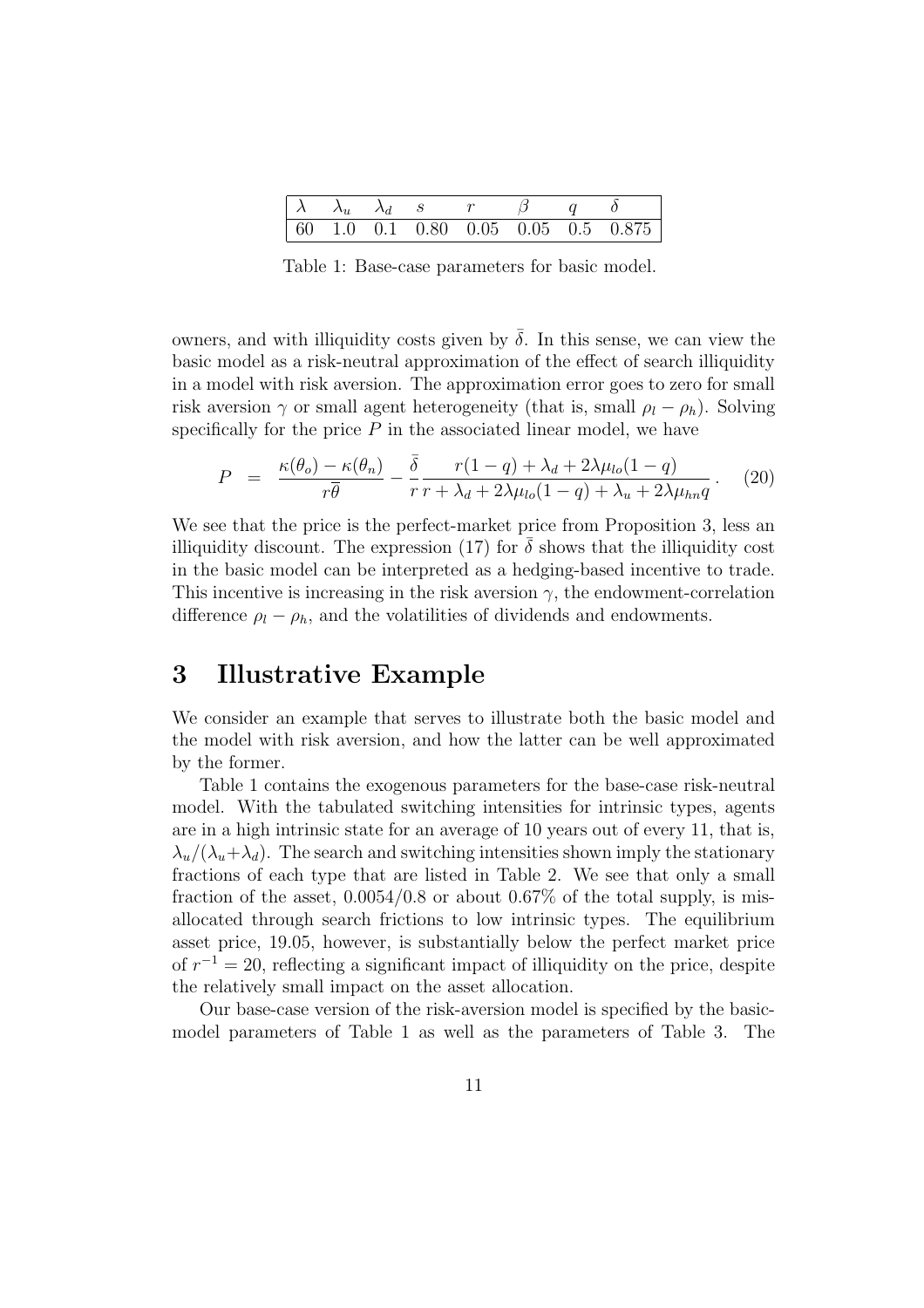| $\mu_{ho}$ | $\mu_{hn}$ | $\mu_{lo}$                        | $\mu_{ln}$ |  |
|------------|------------|-----------------------------------|------------|--|
|            |            | 0.7946 0.1145 0.0054 0.0855 19.05 |            |  |

Table 2: Steady-state masses and asset price, basic model.

|                                                                                                               |  | $\mu_n$ | $\mu_D$ | $O_{D}$ |  |  |
|---------------------------------------------------------------------------------------------------------------|--|---------|---------|---------|--|--|
| $\vert 0.0035 \vert -0.5 \vert 0.5 \vert 10000 \vert 10000 \vert 1 \vert 0.5 \vert 16000 \vert 20000 \vert 0$ |  |         |         |         |  |  |

Table 3: Additional base-case parameters with risk-aversion.

parameters of these tables are consistent in the following sense. First, the "illiquidity cost"  $\delta = \overline{\delta} = 0.875$  of low-intrinsic-type is that implied by (17) from the hedging costs of the risk-aversion model. Second, the total amount Θ of shares and the investor positions,  $θ$ <sub>o</sub> and  $θ$ <sub>n</sub>, imply the same fraction  $s = 0.8$  of the population holding large positions, using (11). The investor positions that we adopt for this illustrative example are realistic in light of the positions adopted by high and low type investors in the associated Walrasian (perfect) market with unconstrained trade sizes, which, as shown in Appendix B, has an equilibrium large-owner position size of 17,818 shares and a small-owner position size of −2, 182 shares. Third, the certaintyequivalent dividend-rate per share,  $(\kappa(\theta_o) - \kappa(\theta_n))/(\theta_o - \theta_n) = 1$ , is the same as that of the base-case model.

Figure 1 shows how prices are reduced by illiquidity to a degree that depends on the search intensity  $\lambda$ . (Note that  $\lambda$  does not affect  $\delta$  or  $\kappa(\cdot)$ , so the risk-neutral model is the same for all values of  $\lambda$ .) The figure reflects the fact that as the search intensity  $\lambda$  becomes large, the allocation and price become equal to the perfect-market ones (Propositions 1 and 3).

Figures 2 and 3 show how prices are discounted for illquidity, relative to the perfect-markets price, by an amount that depends on risk aversion and volatility. As we vary the parameters in these figures, we compute both the equilibrium solution of the risk-aversion model and the solution of the associated basic risk-neutral model that is obtained by the linearization (20), taking  $\overline{\delta}$  from (17) case by case.

We see that the illiquidity discount increases with risk aversion and volatility and that both effects are large for our benchmark parameters. The illiquidity discount ranges between  $1\%$  and  $16\%$  depending on the risk and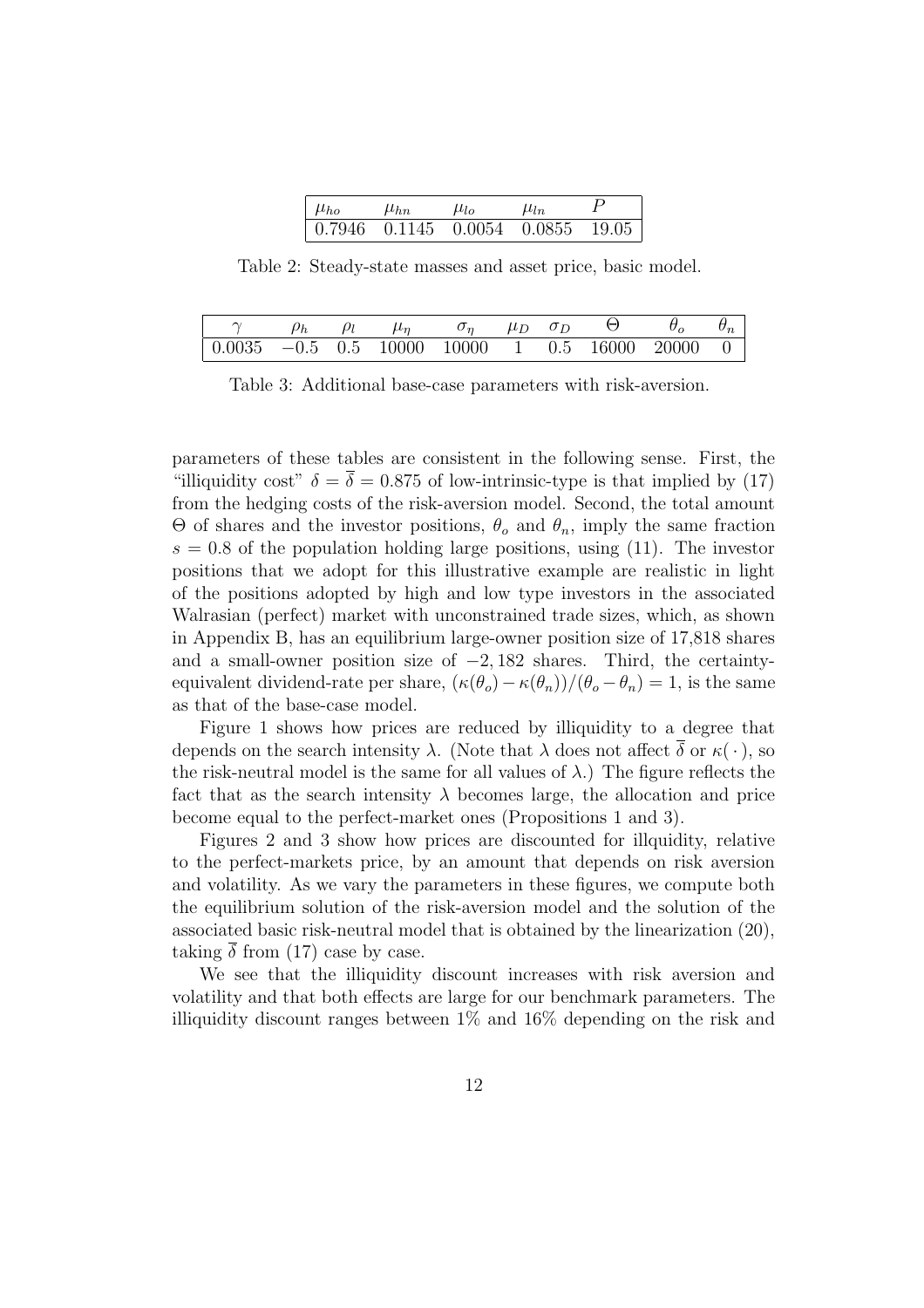

Figure 1: Price response to search intensity.

risk aversion.

Also, these figures show that the equilibrium price of the OTC market model with risk aversion is generally well approximated by our closed-form expression (20).

### 4 Risk Limits and Endogenous Position Size

In this section, we consider the impact of risk limits and illiquidity on prices and on the equilibrium allocation of risky assets. Specifically, we consider explicit limits on the volatilities of agents' positions, an idealization of risk limits imposed in practice,<sup>7</sup> such as bounds on volatility or value at risk (VaR).

Consider the following variant of the basic model of Section 1. Agents have the same preferences, including intrinsic-type processes, and the same search technology of the basic model. Rather than an asset paying a constant

<sup>7</sup> In practice, risk limits reflect agency costs, financial distress costs, and other costs that we do not model here.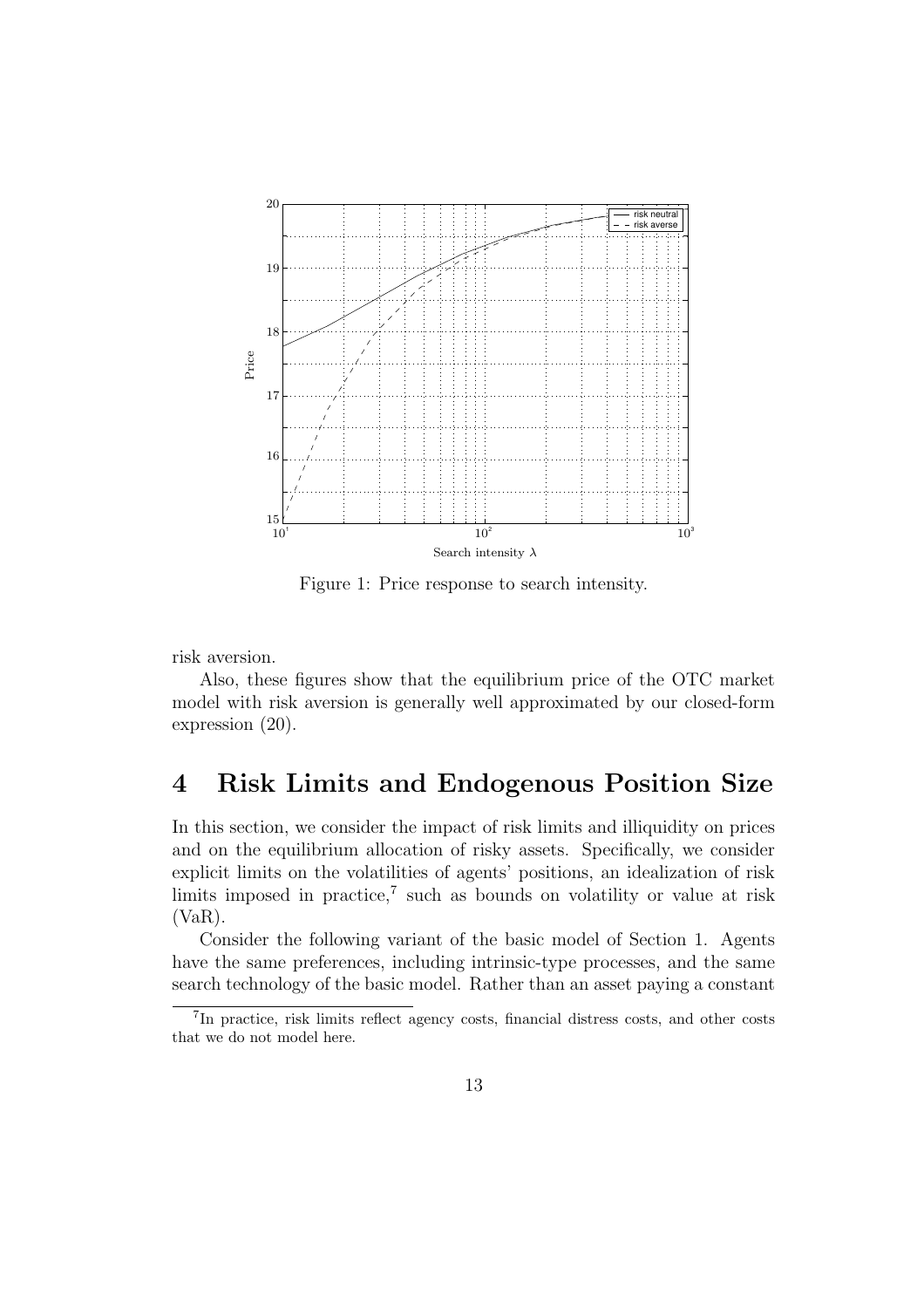

Figure 2: The response of search discount to risk aversion.

dividend rate, however, we suppose that the illiquid asset has a dividend-rate process  $X$  that is Lévy, meaning that it has independent and identically distributed increments over non-overlapping time periods of equal lengths. Examples include Brownian motions, simple and compound Poisson processes, and sums of these. Assuming that  $X(t)$  has a finite second moment, it follows, for any times t and  $t + u$ , that

$$
E_t \left[ X(t+u) - X(t) \right] = mu,
$$
\n(21)

for a constant drift m, and that, letting  $var_t(\cdot)$  denote  $\mathcal{F}_t$ -conditional variance,

$$
\text{var}_t\left(X(t+u) - X(t)\right) = \sigma_X^2 u,\tag{22}
$$

for a constant volatility parameter  $\sigma_X > 0$ .

We will consider economies in which counterparties choose to trade at a price  $P(X(t))$  at time t, for some Lipschitz function  $P(\cdot)$  that we shall calculate in equilibrium. The total gain in market value associated with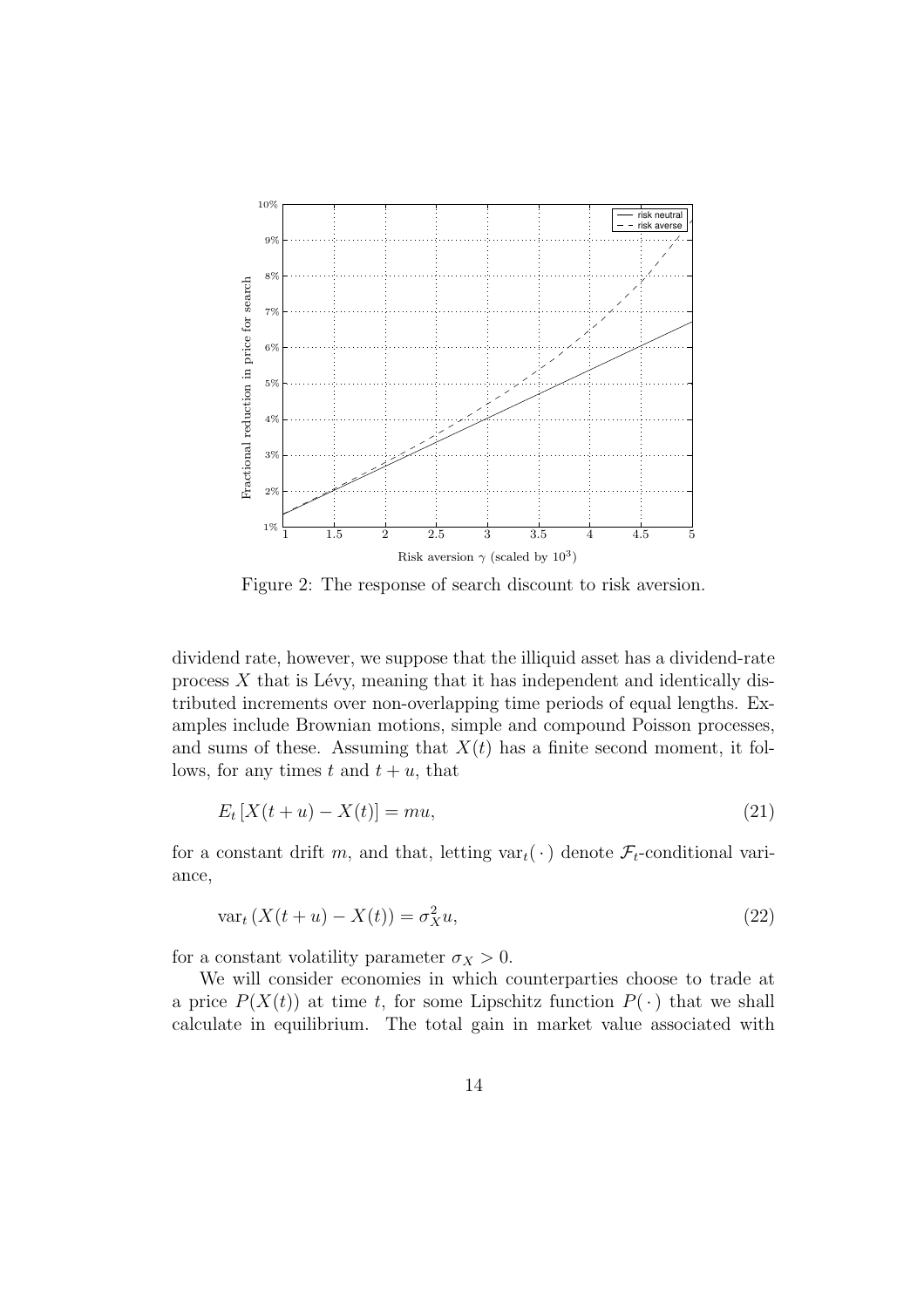

Figure 3: The response of search discount volatility, through scaling  $\sigma_{\eta}$  and  $\sigma_D$  by  $\sigma$ .

holding one unit of the asset between times t and  $t + u$  is<sup>8</sup>

$$
G_{t,u} = P(X(t+u)) - P(X(t)) + \int_{t}^{t+u} X(s) ds.
$$
 (23)

Agents are restricted to asset positions with a volatility limit  $\bar{\sigma}$ , in the sense that an agent is permitted to hold a position at any time t of size  $\theta$ , long or short, only if it the associated mark-to-market volatility is no greater than a policy limit  $\overline{\sigma}$ , in that<sup>9</sup>

$$
\overline{\lim}_{u \downarrow 0^{+}} \frac{1}{u} \text{var}_{t} \left( \theta G_{t,u} \right) \le \bar{\sigma}^{2},\tag{24}
$$

<sup>&</sup>lt;sup>8</sup>The dividend process  $X$  is integrable with respect to  $t$  over compact time intevals since, without loss of generality, a Lévy process may be taken to be a right-continuous left-limits process.

<sup>&</sup>lt;sup>9</sup>Because  $\int_t^{t+u} X(s) ds$  is absolutely continuous with respect to u, this instantaneous volatility measure is determined by the limiting variance of  $[P(X(t + u)) - P(X(t))] / u$ , and the dividend part of the gain plays no role in this restriction.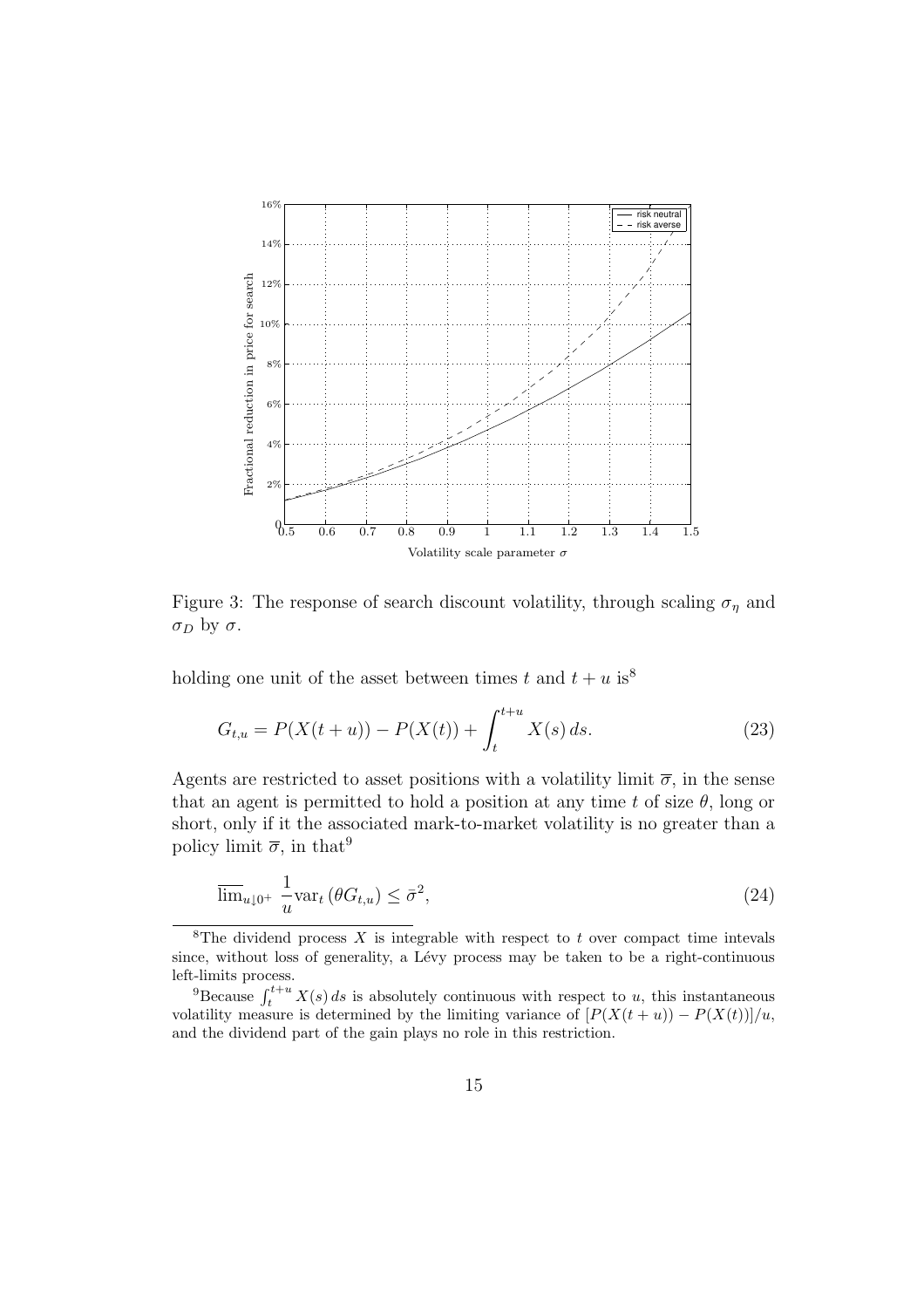replacing the position limits of 0 and 1 used in the basic model.

With only these adjustments of the basic model, namely the introduction of risky dividends and risk limits on positions, we anticipate an equilibrium asset price per share of the form

$$
P(X(t)) = \frac{X(t)}{r} + p,\tag{25}
$$

for a constant p to be determined. The portion  $X(t)/r$  of the price that depends on  $X$  is the same as that in an economy with no liquidity effects, because illiquidity losses do not depend on  $X(t)$ .

The conjectured price process of (25) has a constant volatility, so we conjecture an equilibrium in which agents are either long or short by a fixed position size  $\theta$  to be determined. These holdings are determined so that a high-type agent holds as large a long (positive) position as the risk limits allow, while a low-type agent holds as large a short position as allowed. (The model remains tractable if one also imposes a short-selling restriction or cost.) The total supply of shares per investor is some constant  $\Theta$ .

The masses of the four types of agents evolve according to (3). Equation (1) continues to hold, and market clearing implies that

$$
(\mu_{lo} + \mu_{ho} - \mu_{ln} - \mu_{hn})\theta = \Theta,
$$
\n(26)

that is,

$$
\mu_{lo} + \mu_{ho} = s \equiv \frac{\Theta}{2\theta} + \frac{1}{2},\tag{27}
$$

where we have used (1). Hence, one can solve for the equilibrium masses by exploiting the solution obtained for the basic model of Section 1, but, in this case, the fraction s of long position holders is endogenous.

The steady-state equilibrium price is of the conjectured form (25), and the indirect utility of an investor of type  $\sigma$  is of the form

$$
V(X(t), \sigma) = \theta_{\sigma} \frac{X(t)}{r} + \theta v_{\sigma},
$$
\n(28)

where  $\theta_{\sigma}$  is either  $\theta$  or  $-\theta$ , depending on the type, and where the typedependent utility coefficient  $v_{\sigma}$  is to be determined. The coefficients for the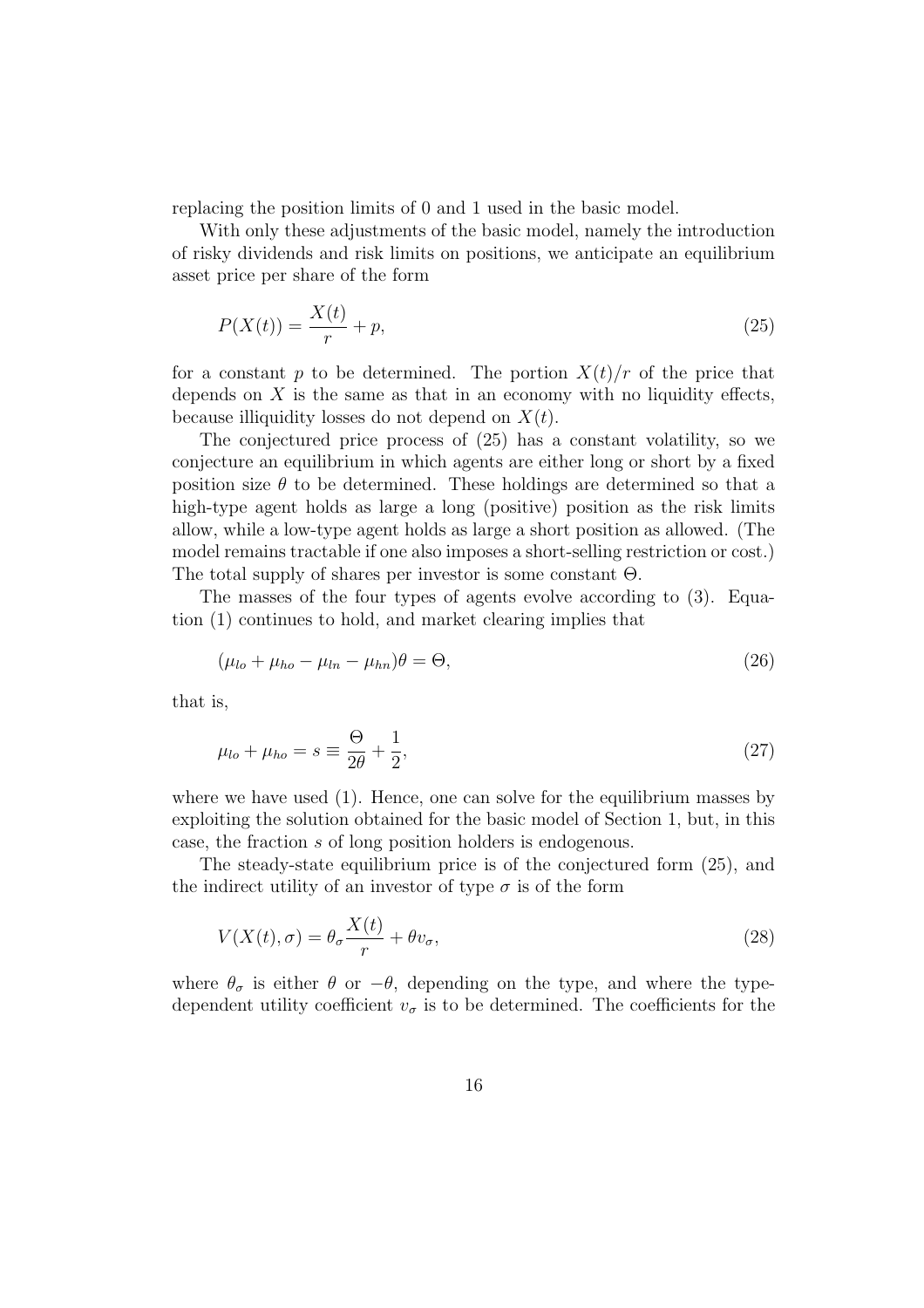price and value functions are solved similarly to (4) and (5), in that

$$
0 = rv_{lo} - \lambda_u (v_{ho} - v_{lo}) - 2\lambda \mu_{hn} (2p - v_{lo} + v_{ln}) - \left(\frac{m}{r} - \delta\right)
$$
  
\n
$$
0 = rv_{ln} - \lambda_u (v_{hn} - v_{ln}) + \left(\frac{m}{r} - \delta\right)
$$
  
\n
$$
0 = rv_{ho} - \lambda_d (v_{lo} - v_{ho}) - \frac{m}{r}
$$
  
\n
$$
0 = rv_{hn} - \lambda_d (v_{ln} - v_{hn}) - 2\lambda \mu_{ho} (v_{ho} - v_{hn} - 2p) + \frac{m}{r}
$$
  
\n
$$
2p = (v_{lo} - v_{ln})(1 - q) + (v_{ho} - v_{hn})q.
$$
  
\n(29)

In particular,

$$
P(x) = \frac{1}{r}x + \frac{m}{r^2} - \frac{\delta}{r} \frac{r(1-q) + \lambda_d + 2\lambda \mu_{lo}(1-q)}{r + \lambda_d + 2\lambda \mu_{lo}(1-q) + \lambda_u + 2\lambda \mu_{hn}q}
$$

Thus, the volatility of the price is  $\sigma_X/r$ , so the largest admissible security position size is

$$
\theta = \frac{r\bar{\sigma}}{\sigma_X}.\tag{30}
$$

.

A notable impact of search is that the equilibrium position size  $\theta$  decreases with the volatility of the asset, which in turn implies the following impact of search with risk limits on the asset price.

**Proposition 4** For a given bargaining power q, fix the unique equilibria associated with two economies that differ only with respect to the dividend volatility coefficient,  $\sigma_X$ . The larger dividend volatility is associated with longer expected search times for selling, and a lower asset price.

This inverse dependence of the price on the volatility of the asset is a liquidity effect, brought about by a reduction in the risk-taking capacity of an investor relative to the total risk to be held. A larger volatility thus implies a smaller quantity of agents whose risk capacity qualifies them to buy the asset (that is, fewer liquid investors who do not already own the asset).

### 5 Asymmetric Information

It is natural that information about future dividends held privately by agents may be transmitted through trading. One might expect that the speed with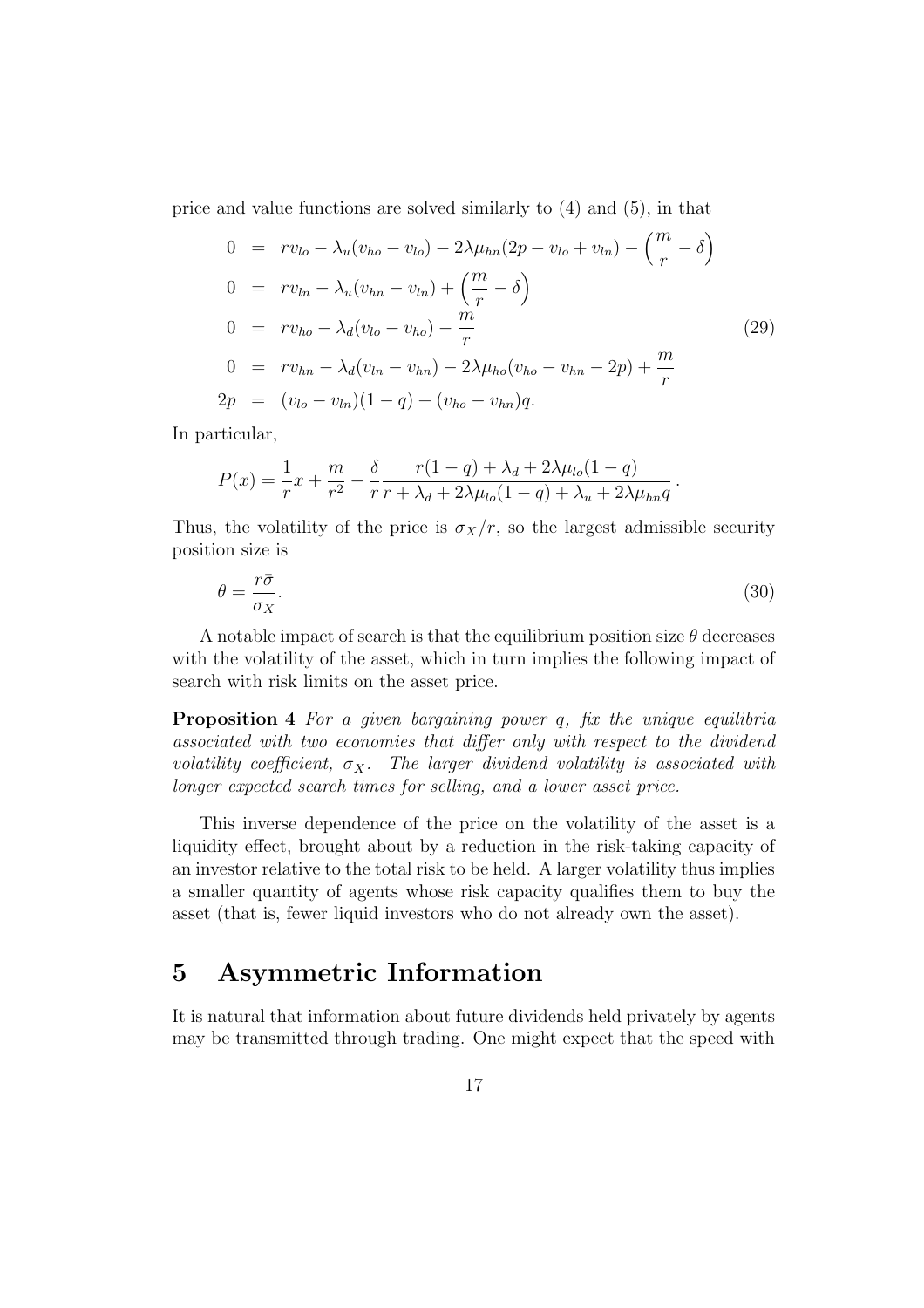which private information is spread increases with search intensities. We show, however, that this need *not* be the case. If meeting intensities are low, agents are eager to trade when they meet since they know that failure to trade is costly. This can lead to pooling equilibria in which no information is revealed through trading. We show that such pooling equilibria exist only for sufficiently small search intensities, though. We do not study equilibria in which information is disseminated through bargaining interaction, as did Wolinsky (1990), although this would also be interesting.

We model asymmetric information as follows. A Lévy dividend-rate process X has a constant jump-arrival intensity  $\lambda_J$ . At each successive jump time  $\tau$ , the dividend jump size  $X(\tau) - X(\tau)$  is, with some probability  $1 - \zeta$ , of mean  $J_0$ , and with probability  $\zeta$  of mean  $J_1 > J_0$ . The unconditional mean jump size is therefore  $J_m = \zeta J_1 + (1 - \zeta) J_0$ .

At each jump time, in the event that the next jump is to be drawn with the high conditional mean, a proportion  $\nu \in [0,1]$  of the agents, independently selected, are immediately informed of this fact. The remaining agents are not. The allocation of this information is independent of agents' intrinsic liquidity types. In the event that the jump is to be drawn with the low conditional mean, nobody receives information regarding this fact. Thus, each agent is informed with probability  $\gamma\nu$ , and, conditional on not having received private information after the last jump, has a conditional mean next-jump size of

$$
J^{u} = \frac{\zeta(1-\nu)J_{1} + (1-\zeta)J_{0}}{1-\zeta\nu}.
$$

Other than risky dividends and private information of this character, the assumptions of the basic model of Section 1 apply.

In order to keep our analysis relatively simple, we assume that, once two agents meet, one of them is drawn randomly to make a take-it-or-leave-it offer. We use the notation  $q_{\sigma}$  for the probability that an agent of type  $\sigma$  is the quoting agent. We are looking for conditions under which there is a pooling equilibrium in which sellers quote a price at which both informed and uninformed buyers are willing to buy, rather than quoting a more aggressive price at which uninformed buyers would decline to trade. Likewise, buyers quote pooling prices. Before we determine these pooling prices, we point out that our pooling equilibrium also requires that agents with no gains from trade must not reveal information by trading with each other. This is, however, consistent with optimal behavior. For instance, an uninformed owner of low intrinsic type does not sell to an informed agent with low discount rate, since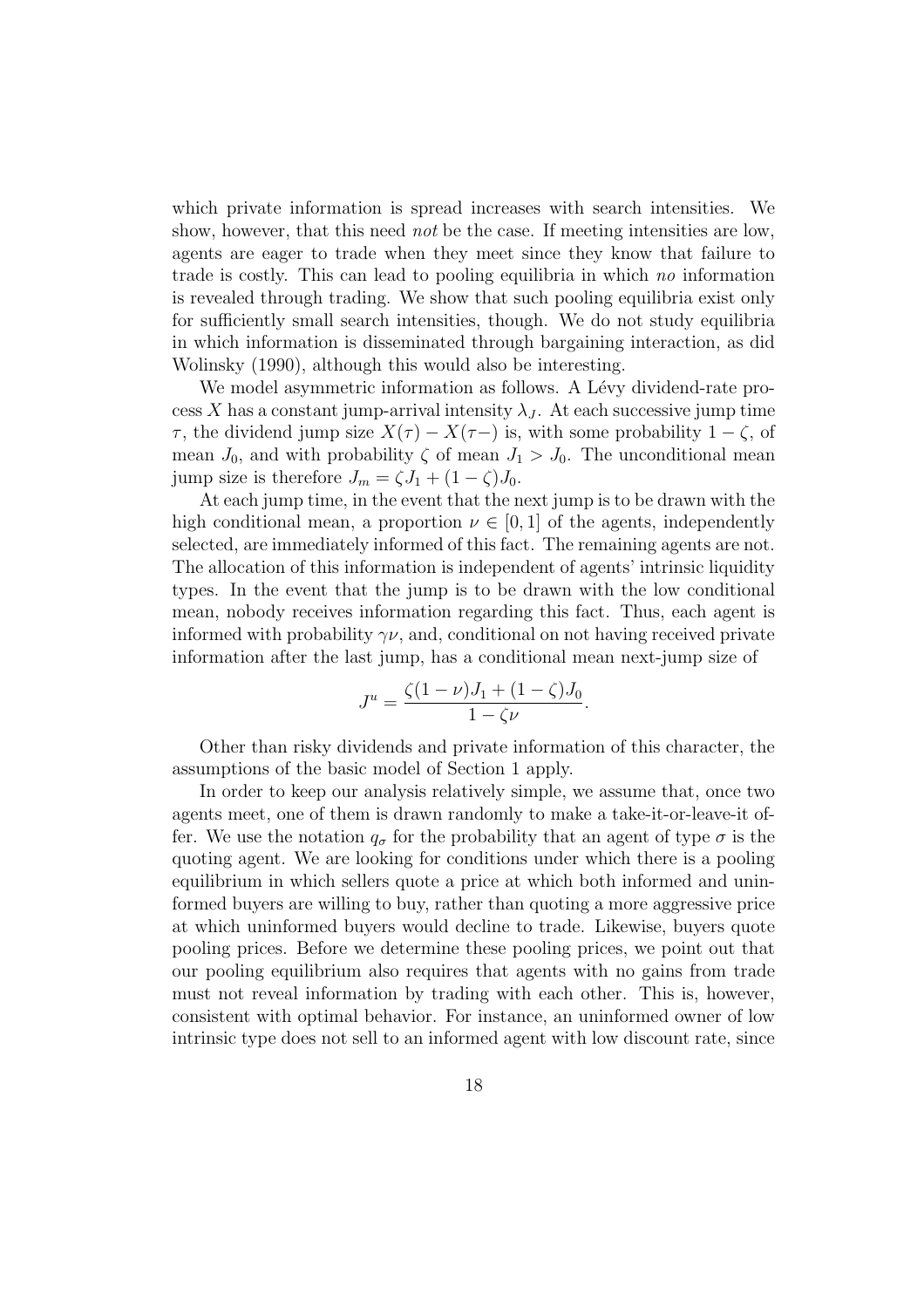there are no gains from trade between the two. If such a trade were to take place, then the uninformed would become informed, but the expected utility of these agents would remain unchanged.<sup>10</sup> Such trades are ruled out, for instance, if there is an arbitrarily small non-zero cost of making an offer.

We now turn to the determination of the value functions and pooling prices. The indirect utility of an informed agent of type  $\sigma$  is, in equilibrium, of the form

$$
\theta_{\sigma} \frac{X(t)}{r} + v_{\sigma i},
$$

where  $\theta_{\sigma}$  is 0 or 1 depending on whether the type is an owner, and where  $v_{\sigma i}$  is, for each  $\sigma$ , a coefficient to be calculated, and where the subscript i denotes "informed." Similarly, the equilibrium indirect utility of uniformed agents of type  $\sigma$  is

$$
\theta_{\sigma} \frac{X(t)}{r} + v_{\sigma u}.
$$

We define the reservation-value coefficients for each of the four cases as follows:  $\Delta v_{lu} = v_{lou} - v_{lnu}, \ \Delta v_{hu} = v_{hou} - v_{hnu}, \ \Delta v_{li} = v_{hoi} - v_{hni}, \text{and}$  $\Delta v_{hi} = v_{hoi} - v_{hni}$ . We look for equilibria in which, naturally, informed agents have higher reservation values than those of uninformed agents, and all efficient trades can potentially happen, that is,

$$
\Delta v_{hi} \ge \Delta v_{hu} \ge \Delta v_{li} \ge \Delta v_{lu}.\tag{31}
$$

The only comparison that is not immediate,  $\Delta v_{hu} \geq \Delta v_{li}$ , is ensured by choosing the "informational advantage,"  $\lambda_J (J_1 - J^u)$ , small enough relative to the liquidity disadvantage, determined by  $\delta$ . Proposition 6 in Appendix C makes this statement precise. Appendix C also provides a complete analysis.

Here, we give only a flavor of the analysis required. In particular, pooling requires that certain incentive-compatibility constraints be met. For instance, an informed low-type owner must prefer to quote a price accepted by all high-type non-owners, rather than quoting a more aggressive price, which would be accepted only by informed non-owners. That is,

$$
\Delta v_{hu} + v_{lni} \ge Pr(i|i) (\Delta v_{hi} + v_{lni}) + (1 - Pr(i|i))v_{loi}, \qquad (32)
$$

where  $Pr(i|i)$  is the probability of the buyer being informed given that the seller is informed. There are three other such constraints, but two of the four

 $10$ We note, however, that in a partially revealing equilibrium, in which being informed would be valuable for future behavior, there could exist strictly positive gains from such a trade.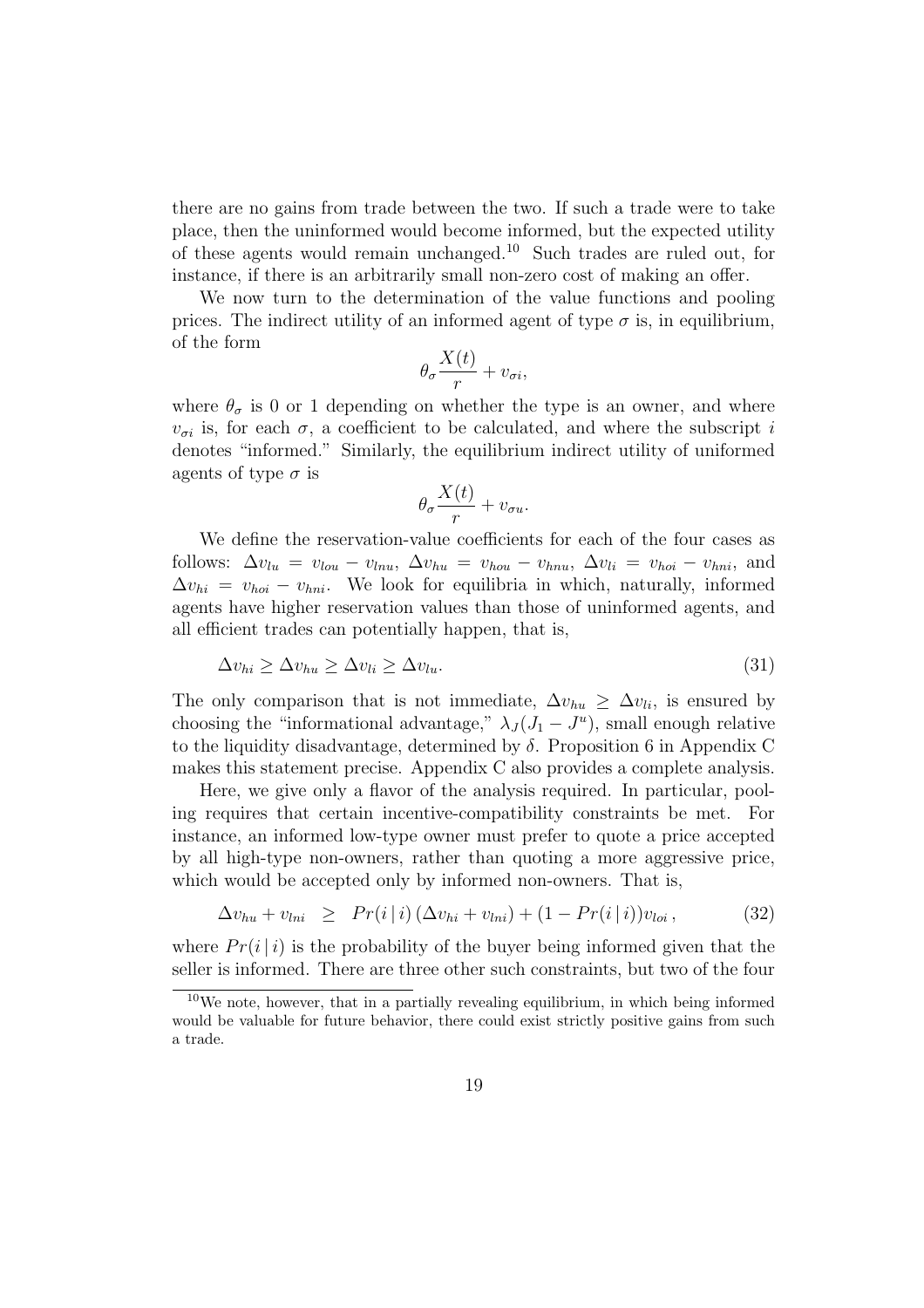conditions, in total, suffice, since these two imply the other two. The analysis in Appendix C shows that these incentive-compatibility constraints guarantee the existence of a pooling equilibrium. Below, we provide an example in which a pooling equilibrium exists for an open set of parameters. A pooling equilibrium exists, however, only if the meeting intensity  $\lambda$  is sufficiently low.<sup>11</sup> If  $\lambda$  is high, then uninformed high-valuation non-owners, for instance, find it profitable not to offer a price that reflects good information, but, rather, one that is only accepted by uninformed sellers. The intuition behind the result is simple: Failure to trade at any given opportunity is less costly when meeting other agents is easy. We summarize with the following result.

**Proposition 5** For any set of parameters for which  $s \neq \lambda_u/(\lambda_u + \lambda_d)$ , there exists a search intensity  $\bar{\lambda}$  such that, for all  $\lambda > \bar{\lambda}$ , a pooling equilibrium cannot exist.

When search is less intense, however, pooling equilibria may exist for an open set of parameters. Figure 4 provides an illustrative numerical example.

We use the parameters of Table 1 and take  $J_0 = 1$ ,  $J_1 = 1.1$ ,  $\lambda_J = 0.2$ , and  $\zeta = 0.5$ . We compute, for a range of contact intensities  $(\lambda)$ , the minimal and maximal proportions of informed agents,  $\nu$ , consistent with a pooling equilibrium. We see that, as  $\lambda$  increases,  $\nu$  is confined to a smaller and smaller interval, depicted as the shaded region of Figure 4, until the two sufficient incentive-compatibility conditions can no longer be satisfied simultaneously. One can see that the seller's incentive constraint for pooling is more sensitive to  $\lambda$  than is the buyer's, because the buy side of the market is larger than the sell side. Hence, as  $\lambda$  increases, a seller's meeting intensity converges to infinity, which makes it tempting for the seller to quote aggressive prices. The buyer's meeting intensity, on the other hand, is bounded as  $\lambda$  increases.

### 6 Market Implications

Our framework has several asset pricing implications for over-the-counter (OTC) markets, that is, markets characterized by bilateral negotiation, de-

<sup>&</sup>lt;sup>11</sup>There is one knife-edge parameter configuration, namely  $s = \lambda_u/(\lambda_u + \lambda_d)$ , under which a high  $\lambda$  need not destroy the pooling equilibrium. That should come as no surprise, since in this knife-edge case even a competitive market equilibrium is supported by a range of prices bounded by the proposed pooling prices.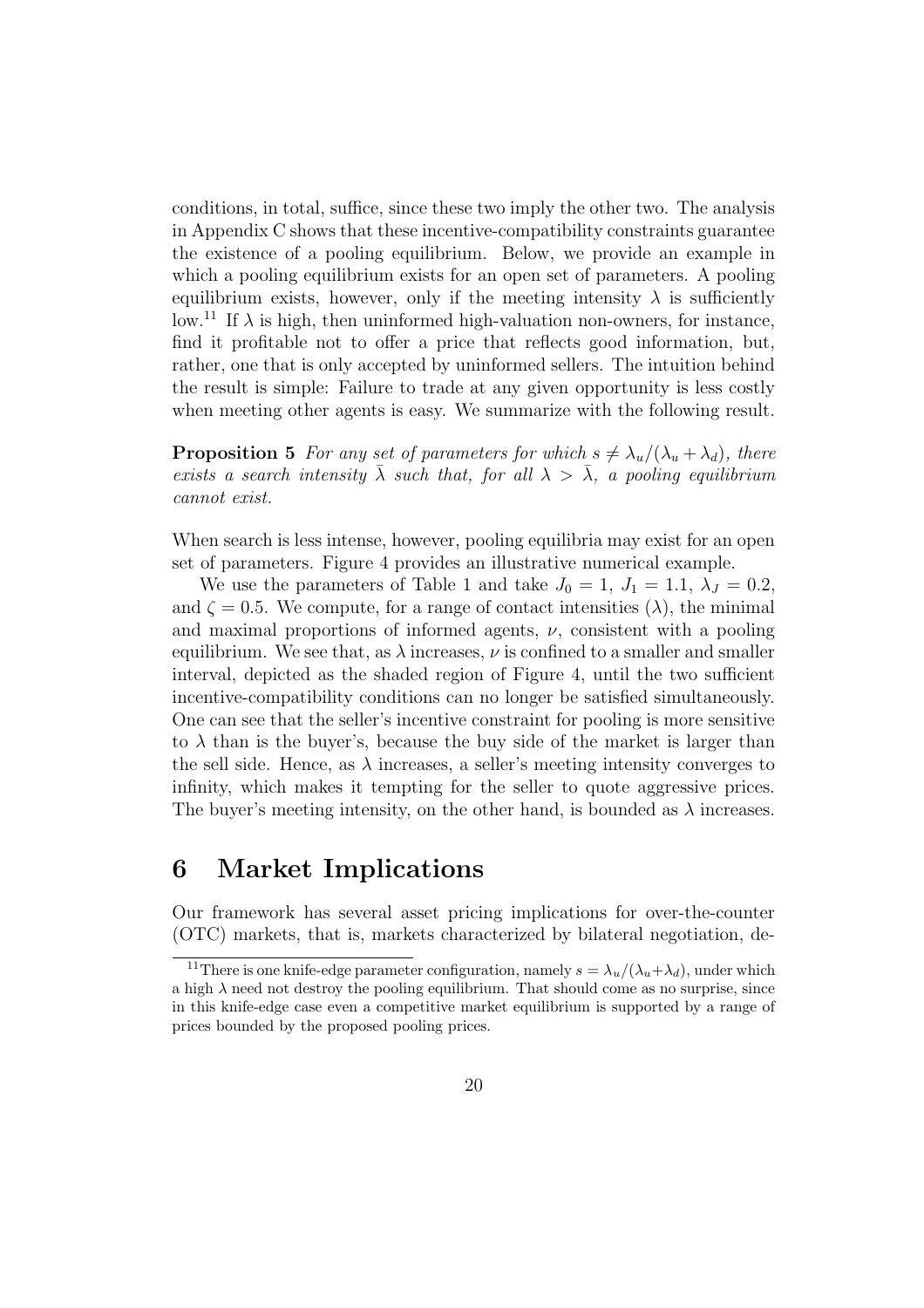### PSfrag replacements



Figure 4: The shaded area is the set of  $(\lambda, \nu)$ , fixing other parameters, for which a pooling equilibrium exists. The lower (broken) line shows the lowest fraction  $\nu$  of informed investors consistent with the pooling (incentive compatibility) condition for quotation by uninformed buyers. The upper (solid) line shows the highest value of  $\nu$  consistent with the pooling condition for quotation by informed sellers. The other parameters adopted for this illustrative example are  $\lambda_u = 1$ ,  $\lambda_d = 0.1$ ,  $s = 0.8$ ,  $r = 0.05$ ,  $\delta = 1$ ,  $\lambda_J = 0.2$ ,  $J_0 = 1$ ,  $J_1 = 1.1$ , and  $\zeta = 0.5$ .

layed by search for suitable counterparties. These price effects may be relevant for private equity, real estate, and OTC-traded financial products such as interest-rate swaps and other OTC derivatives, mortgage-backed securities, corporate bonds, government bonds, emerging-market debt, and bank loans. Exemplifying the imperfect ability to match buyers and sellers in OTC markets, traders in the market for European corporate loans have ironically described<sup>12</sup> trade in that market as "by appointment."

Even in the most liquid OTC markets, the relatively small price effects arising from search frictions receive significant attention by economists. For

<sup>12</sup>See The Financial Times, November 19, 2003.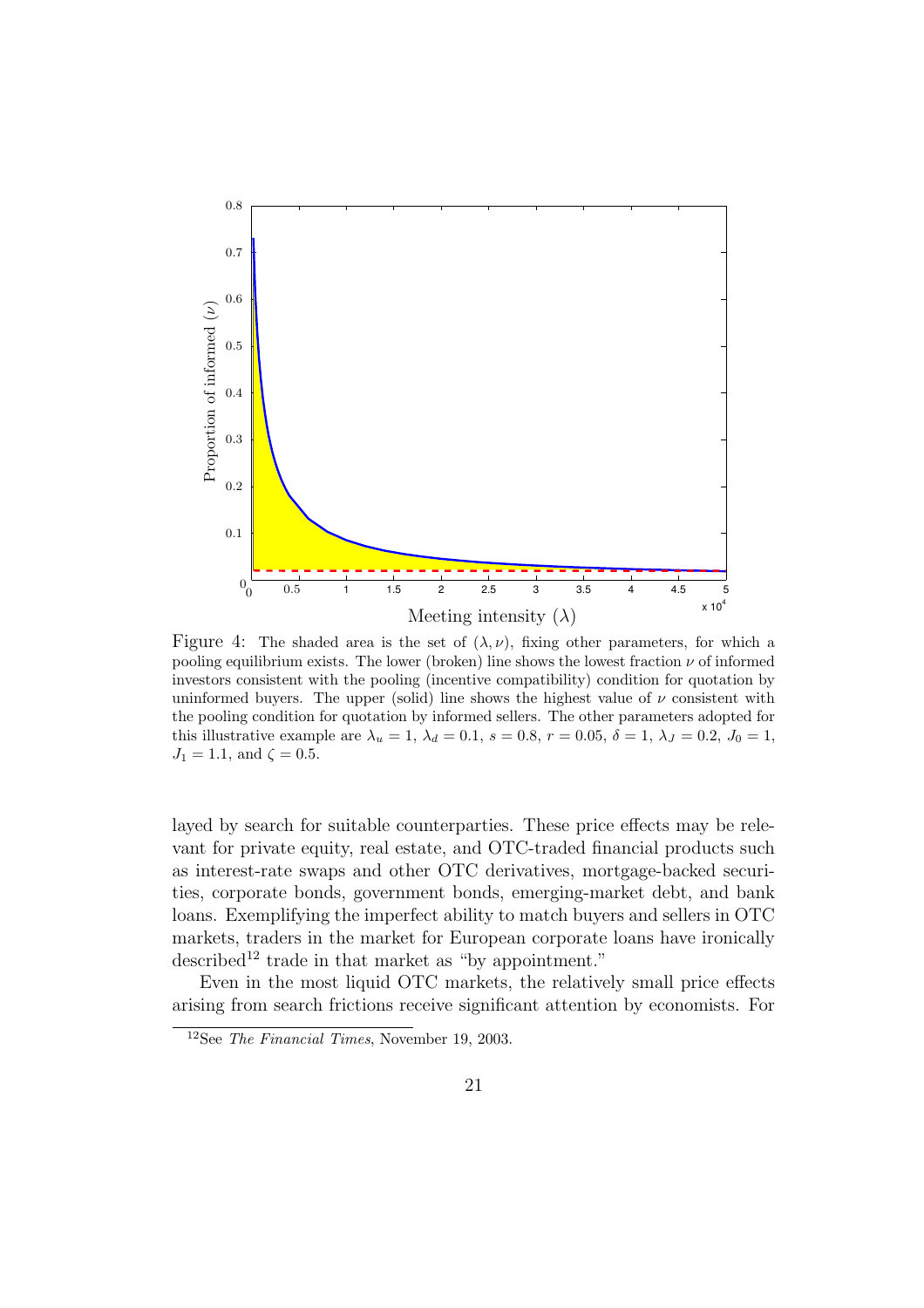example, the market for U.S. Treasury securities, an over-the-counter market considered to be a benchmark for high liquidity, is subject to widely noted illiquidity effects that differentiate the yields of on-the-run (latest-issue) securities from those of off-the-run securities. Positions in on-the-run securities are normally available in large amounts from relatively easily found traders such as hedge funds and government-bond dealers. Because on-the-run issues can be more quickly located by short-term investors such as hedgers and speculators, they command a price premium, even over a package of offthe-run securities of identical cash flows. Ironically, the importance ascribed to this relatively small premium is explained by the exceptionally high volume of trade in this market, and also by the importance of disentangling the illiquidity impact on measured Treasury interest rates for informational purposes elsewhere in the economy. Longstaff (2002) measures relatively larger illiquidity effects on government security prices during "flights to liquidity," which he characterizes as periods during which a large demand for quick access to a safe haven causes Treasury prices to temporarily achieve markedly higher prices than equally safe government securities that are not as easily found.

Part of the price impact represented by the spread between on-the-run and off-the-run treasuries is conveyed by shortsellers who are willing to pay a lending premium to owners of relatively easily located securities. A search-based theory of securities lending is developed in Duffie, Gârleanu, and Pedersen (2002). Empirical evidence of the impact on treasury prices and securitieslending premia ("repo specials") can be found in Duffie (1996), Jordan and Jordan (1997), and Krishnamurthy (2002). Fleming and Garbade (2003) document a new U.S. Governnment program to improve liquidity in treasury markets by allowing alternative types of treasury securities to be deliverable in settlement of a given repurchase agreement, mitigating the costs of search for a particular issue. Related effects in equity markets are measured by Geczy, Musto, and Reed (2002), D'Avolio (2002), and Jones and Lamont (2002). Difficulties in locating lenders of shares sometimes cause dramatic price imperfections, as was the case with the spinoff of Palm, Incorporated, one of a number of such cases documented by Mitchell, Pulvino, and Stafford (2002).

The potential for much larger price impacts in relatively less liquid OTC markets is exemplified in a study of Chinese equity prices by Chen and Xiong (2001). Certain Chinese companies have two classes of shares, one exchange traded, the other consisting of "restricted institutional shares" (RIS), which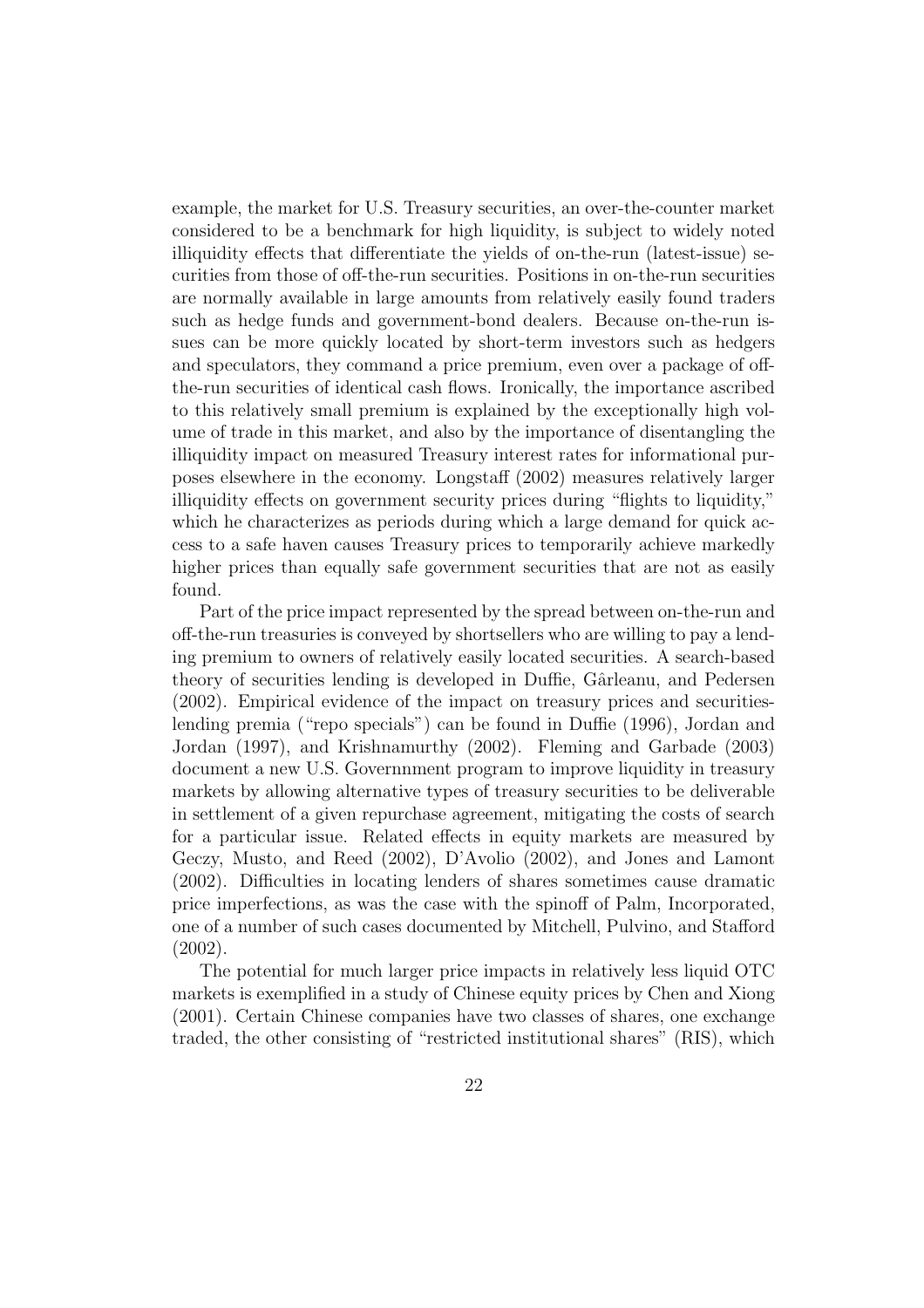can be traded only privately. The two classes of shares are identical in every other respect, including their cash flows. Chen and Xiong (2001) find that RIS shares trade at an average discount of about 80% to the corresponding exchange-traded shares. Similarly, in a study involving U.S. equities, Silber  $(1991)$  compares the prices of "restricted stock" — which, for two years, can be traded only in private among a restriced class of sophisticated investors with the prices of unrestricted shares of the same companies. Silber (1991) finds that restricted stocks trade at an average discount of 30%, and that the discount for restricted stock is increasing in the relative size of the issue. These price discounts can be captured in our search framework, but would be difficult to explain using standard models based on asymmetric information, given that the two classes of shares are claims to the same dividend streams, and given that the publicly-traded share prices are easily observable.

Our model can be used to predict the implications of a widespread shock to the abilities or incentives of traders to take asset positions. Such a "wealth shock" can be captured in our model by a simultaneous move by many (a non-zero mass of) investors to the low intrinsic state, leading to a sudden increase in the number of sellers ( $\mu_{lo}$  rises) and reduction in the number of buyers ( $\mu_{hn}$  falls). As a result, the price drops. A similar effect would occur with an upward shock to the transition intensity  $\lambda_d$  with which investors migrate to the low intrinsic state. The price drop is caused in part by a higher fraction of assets held by distressed traders, but, importantly, also by the worsened bargaining position of sellers. The effect is temporary if the transition intensities  $\lambda_u$  and  $\lambda_d$  are unaffected by the shock, and can otherwise be long-lived. As we have shown in Sections 2–4, if agents are risk averse or have risk limits, an increase in the risk of the asset has similar implications. Higher risk (in the form of higher dividend volatility or higher correlation between the dividends and the endowment processes) leads to larger utility losses for distressed agents. Agents can compensate for the increased risk by reducing their position limits, but then a larger fraction of the agents must hold the risky asset, and liquidity is further reduced because finding a buyer becomes more difficult. Hence, shocks to volatility can lead to liquidity problems and price drops, especially if risk-management practices imply a simultaneous tightening of position limits.

Search frictions also help explain how the relative size of an asset in the economy may affect its price (or price-dividend ratio). Proposition 1 shows that if a higher fraction  $(s)$  of the agents must hold the asset, then the price must fall. This resembles the usual effect of a downward-sloping demand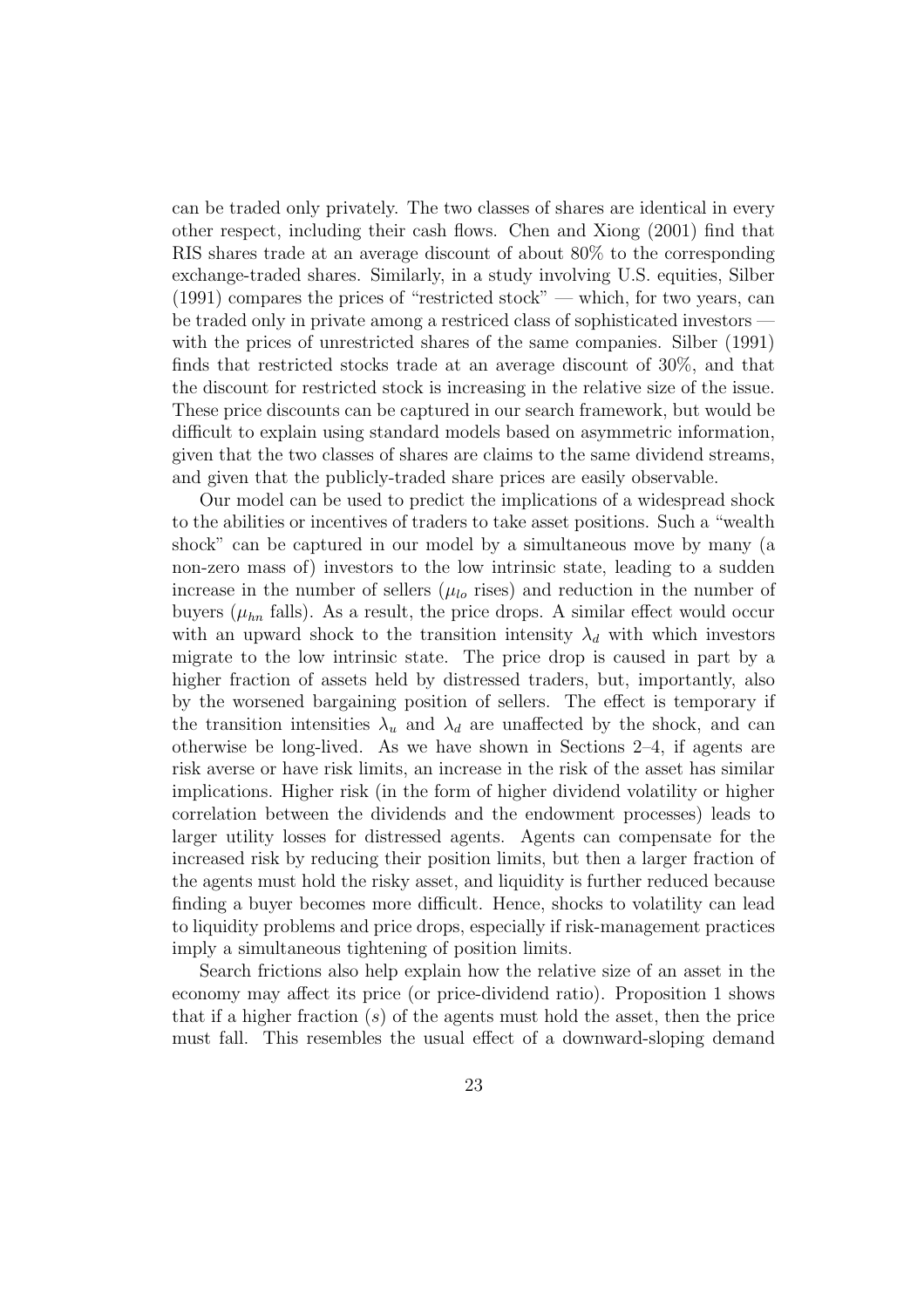curve. When comparing stocks in the cross section, however, there is the additional effect that more investors typically participate in the market for larger stocks, which also usually have a greater presence by marketmakers. (Duffie, Gârleanu, and Pedersen (2003) study marketmakers and endogenize their search intensity.) If, for instance, the number of investors participating in the market for a firm's shares is proportional to the size of the company, then this corresponds in our model to a higher<sup>13</sup> search intensity  $\lambda$ , leading to a more liquid market with a higher price-dividend ratio. (This result also holds if we assume that non-owners switch markets in a manner implying that the value  $V_{ln}$  of being a non-owner is equal to some constant for all markets.)

Such cross-sectional asset-pricing results are studied more directly by Weill (2002), who extends our model to the case of multiple assets and shows, among other things, that securities with a larger free float (shares available for trade) are more liquid and have lower expected returns. Vayanos and Wang (2002) also extend our model so as to explain concentrations of trade in a favored security, explaining for example the price difference between on-the-run and off-the-run Treasury bonds.

A different set of implications for financial markets is obtained in Duffie, Gârleanu, and Pedersen (2003), which studies marketmakers.<sup>14</sup> Outside investors remain able to find other investors with intensity  $\lambda$ , but in addition find marketmakers with some intensity  $\rho$ . This framework captures the feature that investors bargain sequentially with marketmakers.

The price negotiation between a marketmaker and an investor reflects the investor's outside options, including in particular the investor's ability to meet and trade with other investors or marketmakers. It is shown that the marketmaker's bid-ask spread is lower if the investor can find other investors on his own more easily. Further, the spread is lower if an investor can approach other marketmakers more easily. In other words, more "sophisticated" investors get tighter spreads from the marketmaker. Examples can be found in the typical hub-and-spoke structure of contact among marketmakers and their customers in OTC derivative markets. This distinguishes our search theory from traditional information-based theories that predict that more sophisticated (in this setting, more informed) investors get wider

<sup>&</sup>lt;sup>13</sup>A higher total mass,  $\mu$ , of participating agents leads to higher search intensities  $\lambda \mu$ , so if we re-normalize the mass to  $\mu = 1$ , we must simultaneously increase  $\lambda$ .

<sup>&</sup>lt;sup>14</sup>Other search-based models of intermediation include Rubinstein and Wolinsky (1987), Bhattacharya and Hagerty (1987), Moresi (1991), Gehrig (1993), and Yavaş (1996).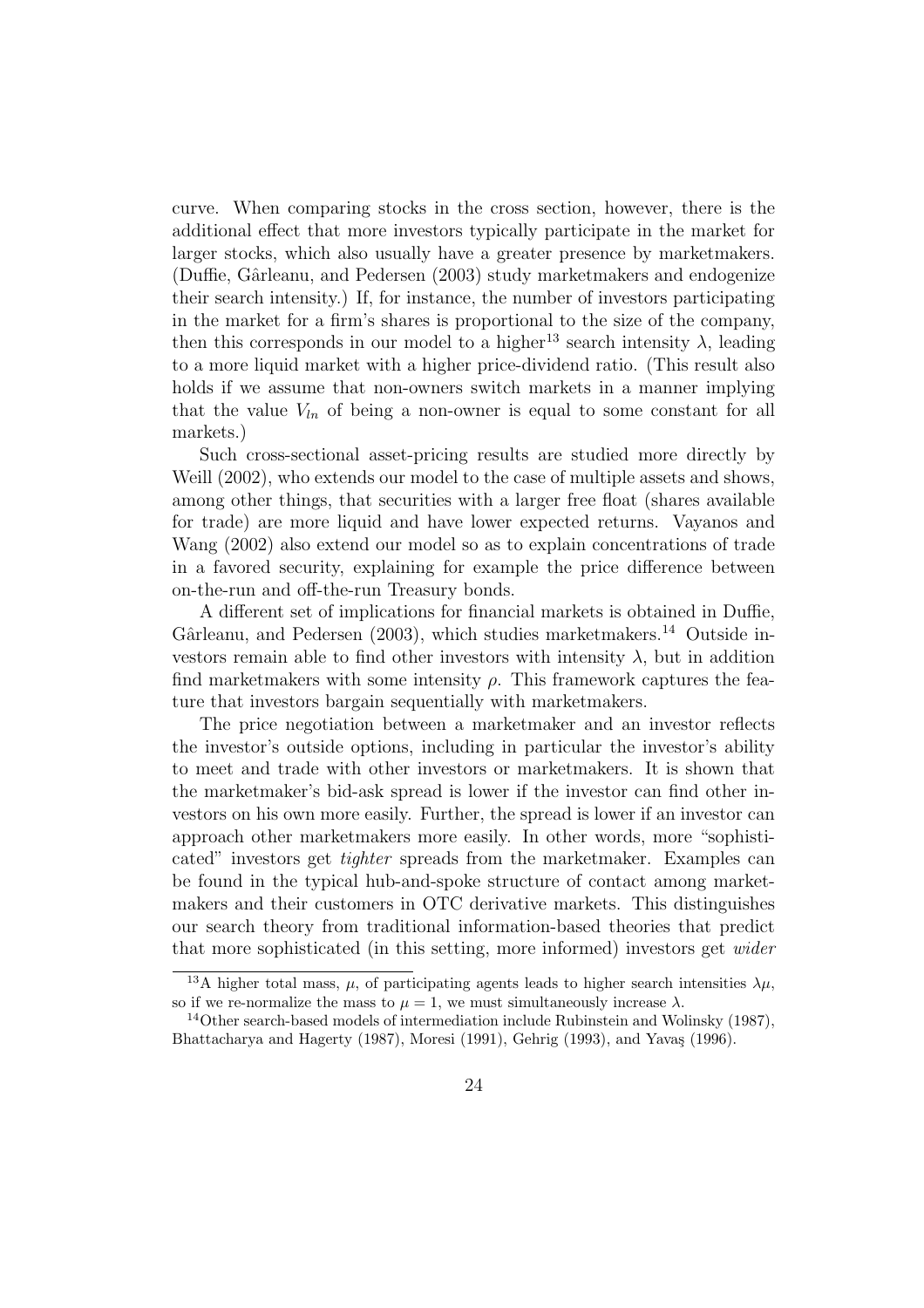spreads from marketmakers (Glosten and Milgrom (1985)).

The search-and-bargaining framework is a reasonable stylization of brokerdealer behavior in OTC markets for fixed-income derivatives. In these markets, a "sales trader" and an outside customer negotiate a price, implicitly including a dealer profit margin, that is based in large part on the customer's (perceived) outside option. In this setting, the risk that customers have superior information about future interest rates is often regarded as small. The customer's outside option depends on how easily he can find a counterparty himself (proxied by  $\lambda$  in the model) and how easily he can access other dealers (proxied by  $\rho$  in the model). As explained by Commissioner of Internal Revenue (2001) (page 13) in recent litigation regarding the portion of dealer margins on interest-rate swaps that can be ascribed to profit, dealers typically negotiate prices with outside customers that reflect the customer's relative lack of access to other market participants. In order to trade OTC derivatives with a bank, for example, a customer must have, among other arrangements, an account and a credit clearance. Smaller customers often have an account with only one, or perhaps a few, banks, and therefore have fewer search options. Hence, a testable implication of our search framework is that (small) investors with fewer search options receive less competitive prices. We note that these investors are less likely to be informed, so that models based on informational asymmetries alone would reach the opposite prediction.

Our results have been extended to illustrate that temporary external supply imbalances may have much bigger impacts on prices than would be the case with perfectly liquid markets, and that the degree of these price impacts can be mitigated by providers of liquidity such as underwriters, hedge funds, and marketmakers. Weill (2003) uses our approach to characterize the optimal behavior of marketmakers in absorbing supply shocks in order to mitigate search frictions by "leaning against" the outside order flow. Newman and Rierson (2003) use our approach in a search-based model of corporate bond pricing, in which large issues of credit-risky bonds temporarily raise credit spreads throughout the issuer's sector, because providers of liquidity such as underwriters and hedge finds bear extra risk as they search for long-term investors. They provide empirical evidence of temporary bulges in credit spreads across the European Telecom debt market during 1999-2002 in response to large issues by individual firms in this sector. Studying a different set of markets, Mikkelson and Partch (1985) find empirical support for "the notion that underwriting spreads are in part compensation for the selling ef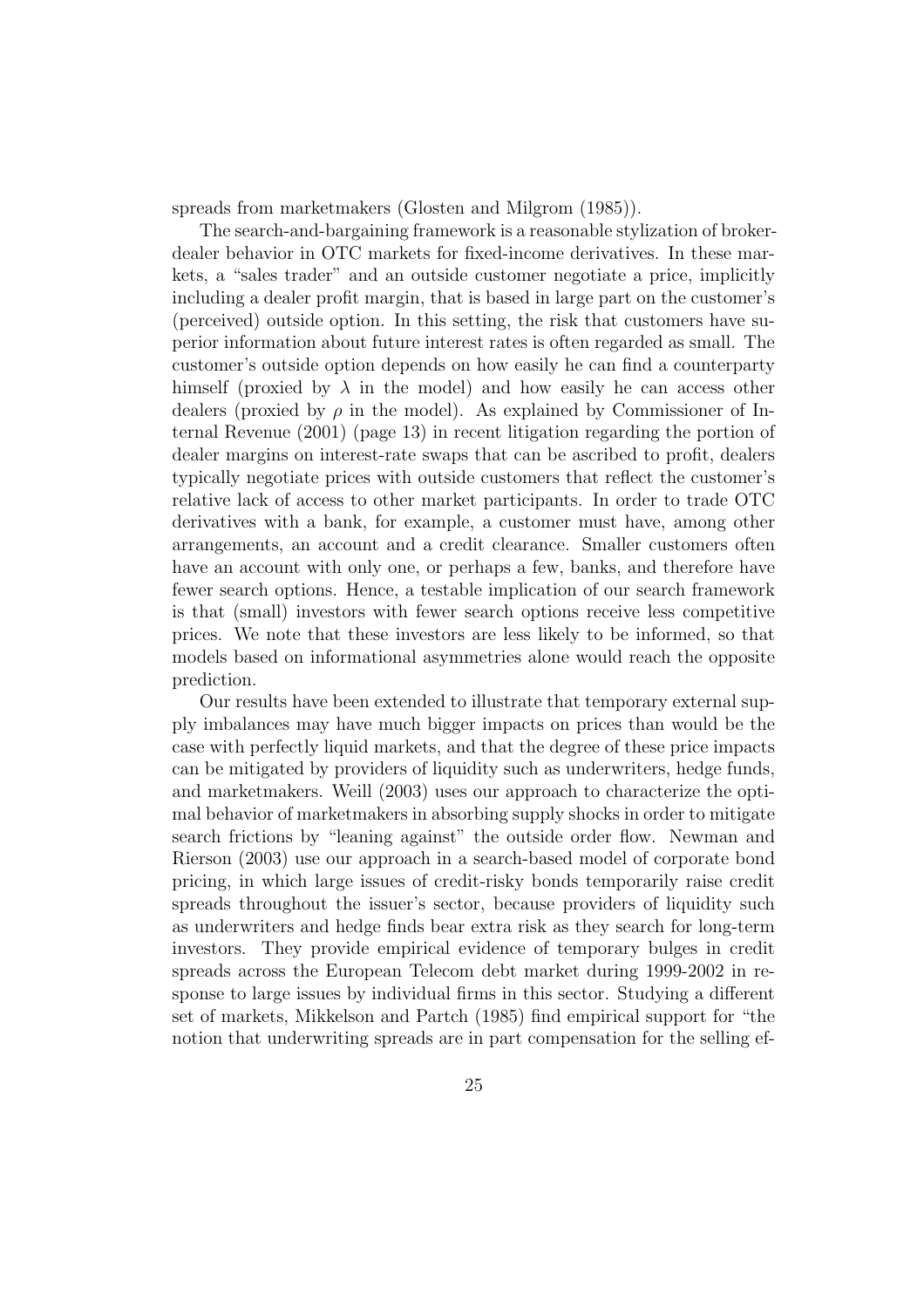fort." In particular, they find that underwriting spreads are positively related to the size of the offering.

# Appendices

## A Explicit Bargaining Game

The setting considered here is that of Section 1, with two exceptions. First, agents can interact only at discrete moments in time,  $\Delta_t$  apart. Later, we return to continuous time by letting  $\Delta_t$  go to zero. Second, the bargaining game is modeled explicitly.

We follow Rubinstein and Wolinsky (1985) and others in modeling an alternating-offers bargaining game, making the adjustments required by the specifics of our setup. When two agents are matched, one of them is chosen randomly — the seller with probability  $\hat{q}$ , the buyer with probability  $1 - \hat{q}$ — to suggest a trading price. The other either rejects or accepts the offer, immediately. If the offer is rejected, the owner receives the dividend from the asset during the current period. At the next period,  $\Delta_t$  later, one of the two agents is chosen at random, independently, to make a new offer. The bargaining may, however, break down before a counteroffer is made. A breakdown may occur because either of the agents changes valuation type, whence there are no longer gains from trade. A breakdown may also occur if one of the agents meets yet another agent, and leaves his current trading partner. The latter reason for breakdown is only relevant if agents are allowed to search while engaged in negotiation.

We consider first the case in which agents can search while bargaining. We assume that, given contact with an alternative partner, they leave the present partner in order to negotiate with the newly found one. The offerer suggests the price that leaves the other agent indifferent between accepting and rejecting it. In the unique subgame perfect equilibrium, the offer is accepted immediately (Rubinstein (1982)). The value from rejecting is associated with the equilibrium strategies being played from then ownards. Letting  $P_{\sigma}$  be the price suggested by the agent of type  $\sigma$  with  $\sigma \in \{lo, hn\},\$ letting  $\bar{P} = \hat{q}P_{lo} + (1 - \hat{q})P_{hn}$ , and making use of the motion laws of  $V_{lo}$  and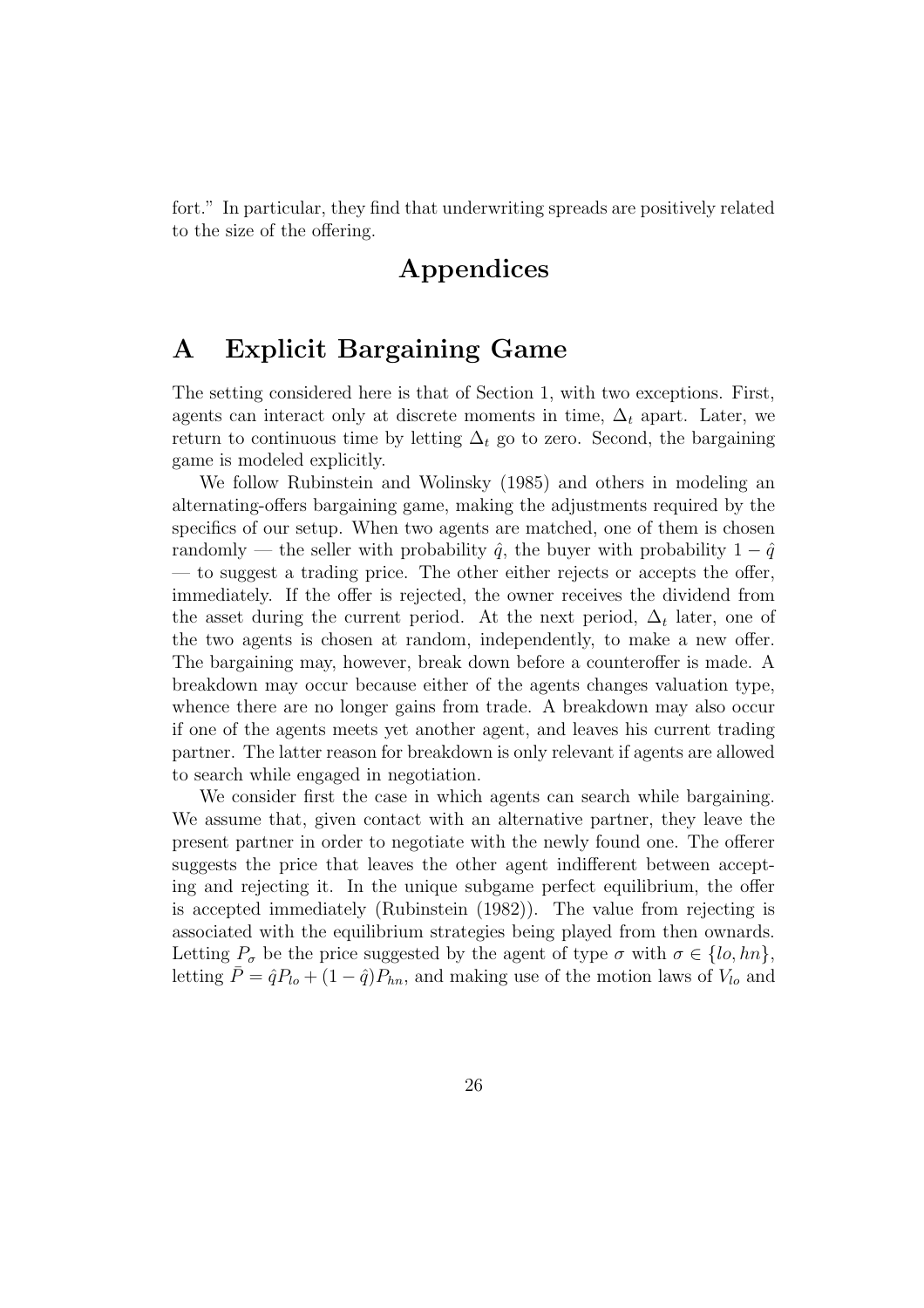$V_{hn}$ , we have

$$
P_{hn} - \Delta V_l = e^{-(r + \lambda_d + \lambda_u + 2\lambda\mu_{lo} + 2\lambda\mu_{hn})\Delta_t} (\bar{P} - \Delta V_l) + O(\Delta_t^2)
$$
  
-
$$
P_{lo} + \Delta V_h = e^{-(r + \lambda_d + \lambda_u + 2\lambda\mu_{lo} + 2\lambda\mu_{hn})\Delta_t} (-\bar{P} + \Delta V_h) + O(\Delta_t^2).
$$

These prices,  $P_{hn}$  and  $P_{lo}$ , have the same limit  $P = \lim_{\Delta_t \to 0} P_{hn} = \lim_{\Delta_t \to 0} P_{lo}$ . The two equations above readily imply that the limit price and limit value functions satisfy

$$
P = \Delta V_l (1 - q) + \Delta V_h q, \qquad (A.1)
$$

with

$$
q = \hat{q}.\tag{A.2}
$$

This result is interesting because it shows that the seller's bargaining power,  $q$ , does not depend on the parameters — only on the likelihood that the seller is chosen to make an offer. In particular, an agent's intensity of meeting other trading partners does not influence  $q$ . This is because one's own ability to meet an alternative trading partner:  $(i)$  makes oneself more impatient, and  $(ii)$  also increases the partner's risk of breakdown, and these two effects cancel out.

This analysis shows that the bargaining outcome used in our model can be justified by an explicit bargaining procedure. We note, however, that other bargaining procedures lead to other outcomes. For instance, if agents cannot search for alternative trading partners during negotiations, then the same price formula (A.1) applies with

$$
q = \frac{\hat{q}(r + \lambda_u + \lambda_d + 2\lambda\mu_{lo})}{\hat{q}(r + \lambda_u + \lambda_d + 2\lambda\mu_{lo}) + (1 - \hat{q})(r + \lambda_u + \lambda_d + 2\lambda\mu_{hn})}.
$$
 (A.3)

This bargaining outcome would lead to a similar solution for prices, but the comparative-static results would change, since the bargaining power  $q$  would depend on the other parameters.

### B Walrasian Equilibrium with Risk Aversion

This section derives the competitive equilibrium with risk averse agents (as in Section 2) who can immediately trade any number of risky securities. We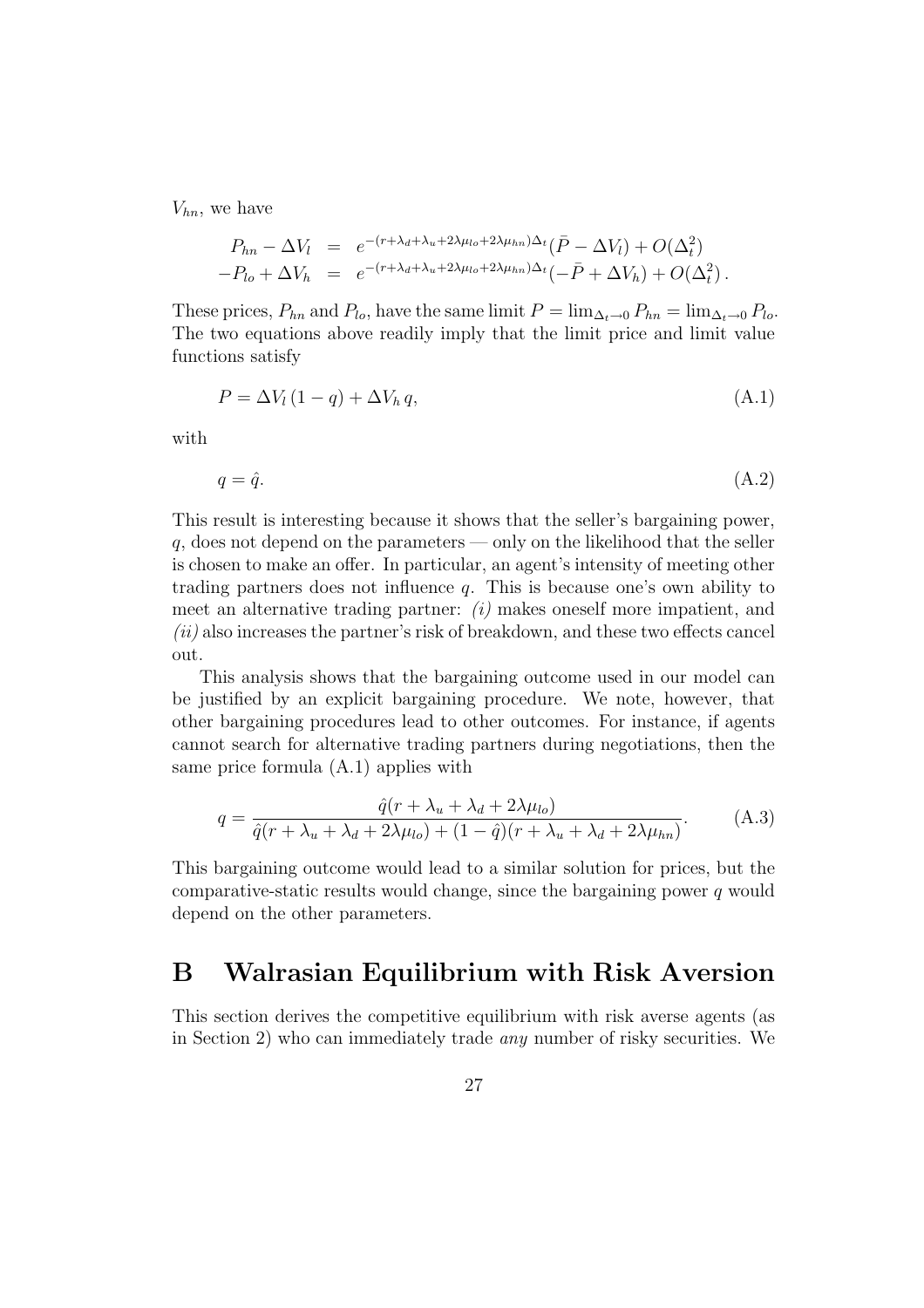note that this is different from a competitive market with fixed exogenous position sizes, that is, it is different from the limit considered in Proposition 3.

Suppose that the Walrasian price is constant at  $P$ , that is, agents can trade instantly at this price. An agent's total wealth — cash plus the value of his position in risky assets — is denoted by  $\bar{W}$ . If an agent chooses to hold  $\theta(t)$  shares at any time t, then the wealth-dynamics equation is

$$
d\bar{W}_t = (r\bar{W}_t - r\theta_t P - c_t) dt + \theta_t dD_t + d\eta_t.
$$

The HJB equation for an agent of intrinsic type  $\sigma \in \{h, l\}$  is

$$
0 = \sup_{\overline{c}, \theta} \{J_w(w, \sigma)(rw - \overline{c} + \theta(m_D - rP) + m_\eta) + \frac{1}{2} J_{ww}(w, \sigma)(\theta^2 \sigma_D^2 + \sigma_\eta^2 + 2\rho_\sigma \theta \sigma_D \sigma_\eta) + \lambda(\sigma, \sigma')[J(w, \sigma) - J(w, \sigma')] - e^{-\gamma \overline{c}} - \beta J(w, \sigma) \},
$$

where  $\lambda(\sigma, \sigma')$  is the intensity of change of intrinsic type from  $\sigma$  to  $\sigma'$ . Conjecturing the value function  $J(w, \sigma) = -e^{-r\gamma(w+a_{\sigma}+\bar{a})}$ , optimization over  $\theta$ yields

$$
\theta_{\sigma} = \frac{m_D - rP - r\gamma \rho_{\sigma} \sigma_D \sigma_{\eta}}{r \gamma \sigma_D^2}.
$$
\n(B.1)

Market clearing requires

$$
\mu_h \theta_h + \mu_l \theta_l = \Theta,
$$

with  $\mu_h = 1 - \mu_l = \lambda_u/(\lambda_u + \lambda_d)$ , which gives the price

$$
P = \frac{m_D}{r} - \gamma \left( \Theta \sigma_D^2 + \frac{\sigma_D \sigma_\eta \left[ \rho_l \lambda_d + \rho_h \lambda_u \right]}{\lambda_u + \lambda_d} \right). \tag{B.2}
$$

Inserting this price into (B.1) gives the quantity choices

$$
\theta_h = \Theta + \frac{\sigma_\eta \lambda_d \left[ \rho_l - \rho_h \right]}{\sigma_D (\lambda_u + \lambda_d)} \tag{B.3}
$$

$$
\theta_l = \Theta - \frac{\sigma_{\eta} \lambda_u \left[ \rho_l - \rho_h \right]}{\sigma_D (\lambda_u + \lambda_d)}.
$$
\n(B.4)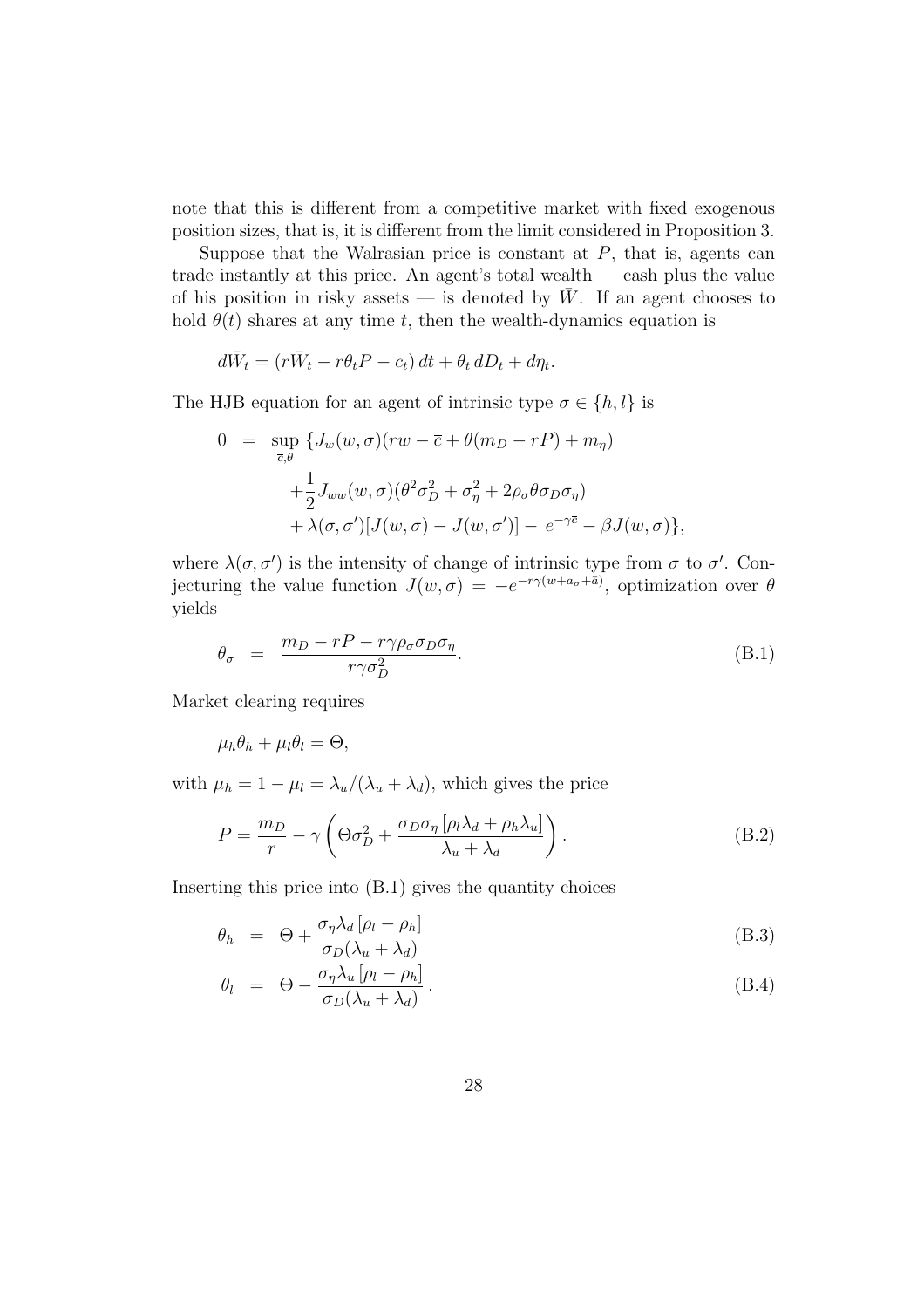## C Proofs

**Proof of Proposition 1:** The dependence on  $\delta$  and  $q$  is seen immediately, given that no other variable entering Equation (6) depends on either  $\delta$  or q.

Viewing P and  $\mu_{\sigma}$  as functions of the parameters  $\lambda_d$  and s, a simple differentiation exercise shows that the derivative of the price  $P$  with respect to  $\lambda_d$  is a positive multiple of

$$
(rq + \lambda_u + 2\lambda\mu_{hn}q) \left(1 + 2\lambda \frac{\partial \mu_{lo}}{\partial \lambda_d}(1 - q)\right)
$$
  
- 
$$
(r(1 - q) + \lambda_d + 2\lambda\mu_{lo}(1 - q)) \left(2\lambda \frac{\partial \mu_{hn}}{\partial \lambda_d}q\right),
$$

which is positive if  $\frac{\partial \mu_{lo}}{\partial \lambda_d}$  is positive and  $\frac{\partial \mu_{hn}}{\partial \lambda_d}$  is negative.

These two facts are seen as follows. From Equations (1)-(3) and the fact that  $\mu_{lo} + \mu_{ln} = \lambda_d (\lambda_d + \lambda_u)^{-1} = 1 - y$ , where

$$
y = \frac{\lambda_u}{\lambda_u + \lambda_d},
$$

it follows that  $\mu_{lo}$  solves the equation

$$
2\lambda \mu_{lo}^2 + (2\lambda(y - s) + \lambda_u + \lambda_d)\mu_{lo} - \lambda_d s = 0.
$$
 (C.1)

This quadratic equation has a negative root and a root in the interval  $(0, 1)$ , and this latter root is  $\mu_{lo}$ .

Differentiating (C.1) with respect to  $\lambda_d$ , one finds that

$$
\frac{\partial \mu_{lo}}{\partial \lambda_d} = \frac{s - \mu_{lo} - 2\lambda \frac{\partial y}{\partial \lambda_d} \mu_{lo}}{2\lambda \mu_{lo} + 2\lambda (y - s) + \lambda_u + \lambda_d} > 0,
$$

since  $\frac{\partial y}{\partial \lambda_d} < 0$ . Similar calculations show that

$$
\frac{\partial \mu_{hn}}{\partial \lambda_d} = \frac{-\lambda_d + 2\lambda \frac{\partial y}{\partial \lambda_d} \mu_{hn}}{2\lambda \mu_{lo} + \lambda_u + \lambda_d} < 0,
$$

which ends the proof of the claim that the price decreases with  $\lambda_d$ . Like arguments can be used to show that  $\frac{\partial \mu_{lo}}{\partial \lambda_u} < 0$  and that  $\frac{\partial \mu_{hn}}{\partial \lambda_u} > 0$ , which implies that P increases with  $\lambda_u$ .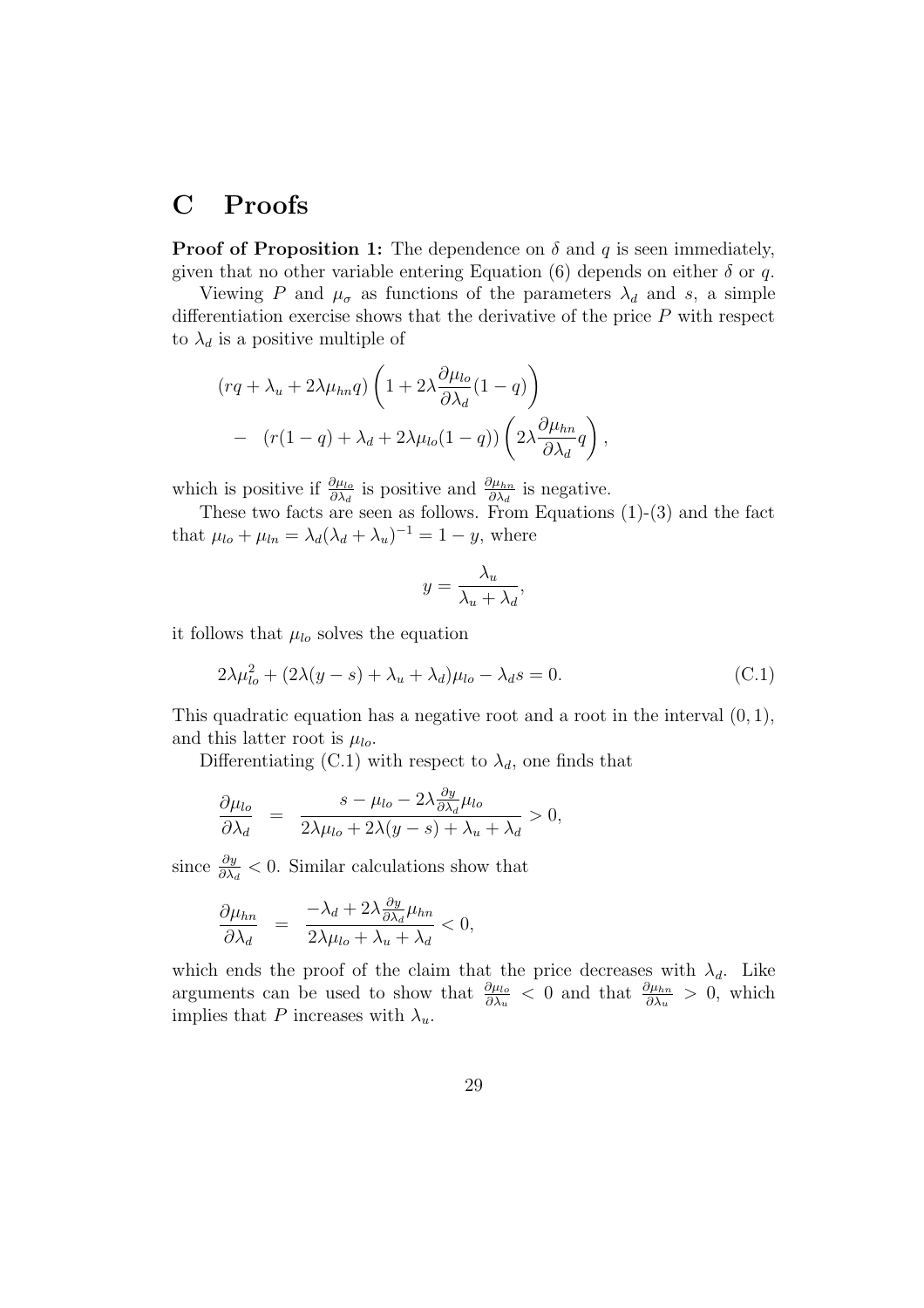Finally,

$$
\frac{\partial \mu_{lo}}{\partial s} = \frac{\lambda_d + 2\lambda \mu_{lo}}{2\lambda \mu_{lo} + 2\lambda (y - s) + \lambda_u + \lambda_d} > 0
$$

and

$$
\frac{\partial \mu_{hn}}{\partial s} = \frac{-\lambda_u - 2\lambda \mu_{hn}}{2\lambda \mu_{lo} + \lambda_u + \lambda_d} < 0,
$$

showing that the price decreases with the supply s.

In order to prove that the price increases with  $\lambda$  for  $\lambda$  large enough, it is sufficient to show that the derivative of the price with respect to  $\lambda$  changes sign at most a finite number of times, and that the price tends to its upper bound,  $1/r$ , as  $\lambda$  tends to infinity. The first statement is obvious, while the second one follows from Equation (6), given that, under the assumption  $s < \lambda_u/(\lambda_u + \lambda_d)$ ,  $\lambda \mu_{lo}$  stays bounded and  $\lambda \mu_{hn}$  goes to infinity with  $\lambda$ .

Proof of Proposition 2.

We impose on investors' choices of consumption and trading strategies the transversality condition that, for any initial agent type  $\sigma_0$ ,  $e^{-\beta T}E_0[J(W_T, \sigma_t)] \rightarrow$ 0 as T goes to infinity. Intuitively, the condition means that agents cannot consume large amounts forever by increasing their debt without restriction. We must show that our candidate optimal consumption and trading strategy satisfies that condition.

We conjecture that, for our candidate optimal strategy,  $E_0[J(W_T, \sigma_T)] =$  $e^{(\beta - r)T} J(W_0, \sigma_0)$ . Clearly, this implies that the transversality condition is satisfied since  $e^{-\beta T} E_0[J(W_T, \sigma_T)] = e^{-rT} J(W_0, \sigma_0) \to 0$ . This conjecture is based on the insights that (i) the marginal utility,  $u'(c_0)$ , of time-0 consumption must be equal to the marginal utility,  $e^{(r-\beta)T}E_0[u'(c_T)]$ , of time  $T$  consumption; and *(ii)* the marginal utility is proportional to the value function in our (CARA) framework. (See Wang (2002) for a similar result.)

To prove our conjecture, we consider, for our candidate optimal policy, the wealth dynamics

$$
dW = \left(\frac{\log r}{\gamma} - ra_{\sigma} - r\bar{a} + \theta_{\sigma}m_{D} + m_{\eta}\right)dt + \theta_{\sigma}\sigma_{D}dB + \sigma_{\eta}dB^{i} - P d\theta_{\sigma}
$$
  

$$
= \left(-ra_{\sigma} + \theta_{\sigma}m_{D} + \frac{1}{2}r\gamma\sigma_{\eta}^{2} + \frac{r-\beta}{r\gamma}\right)dt + \theta_{\sigma}\sigma_{D}dB + \sigma_{\eta}dB^{i} - P d\theta_{\sigma}
$$
  

$$
= M(\sigma) dt + \sqrt{\Sigma(\sigma)} d\hat{B} - P d\theta_{\sigma},
$$

 $\Box$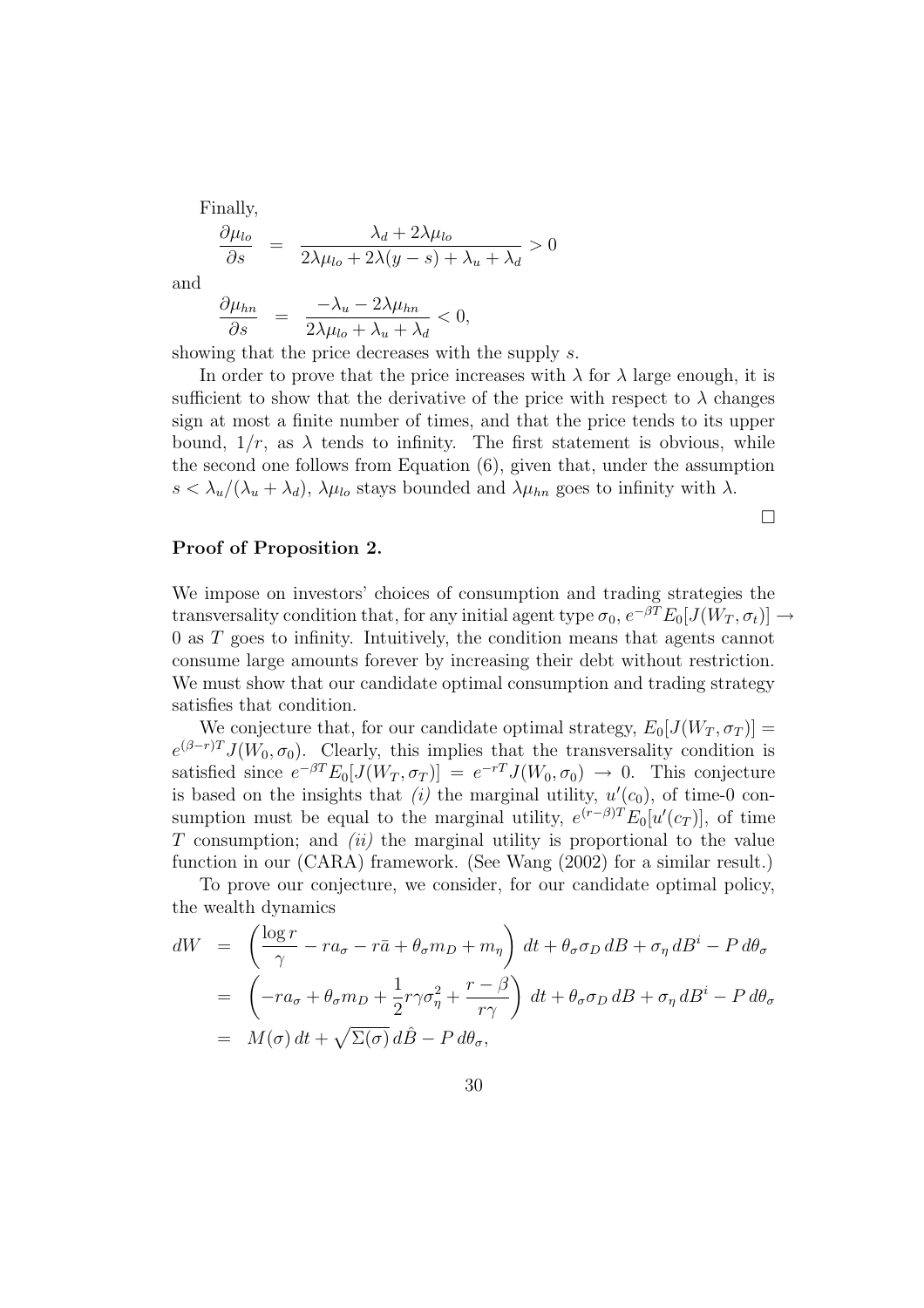where M,  $\Sigma$  and the standard Brownian motion  $\hat{B}$  are defined by the last equation.

Define f by

$$
f(W_t, \sigma_t, t) = E_t[J(W_T, \sigma_T)] = -E_t[e^{-r\gamma(W_T + a_{\sigma_T} + \bar{a})}].
$$

Then, by Ito's Formula,

$$
0 = f_t + f_w M(\sigma) + \frac{1}{2} f_{ww} \Sigma(\sigma)
$$
  
+ 
$$
\sum_{\{\sigma' : \sigma' \neq \sigma\}} \lambda(\sigma, \sigma') \left( f(w + z(\sigma, \sigma') P, \sigma', t) - f(w, \sigma, t) \right),
$$
 (C.2)

where  $\lambda(\sigma, \sigma')$  is the intensity of transition from  $\sigma$  to  $\sigma'$  and  $z(\sigma, \sigma')$  is -1, 1, or 0, depending on whether the transition is, respectively, a buy, a sell, or an intrinsic-type change. The boundary condition is  $f(w, \sigma, T) = -e^{-r\gamma(w+a_{\sigma}+\bar{a})}$ .

The fact that  $f(w, \sigma, t) = e^{(\beta - r)(T - t)} J(w, \sigma)$  now follows from the facts that  $(i)$  this function clearly satisfies the boundary condition, and  $(ii)$  it solves (C.2), which is confirmed directly using (15) for  $a_{\sigma}$ .

### Proof of Proposition 3.

This result follows from Equations  $(15)$ – $(18)$  as well as the fact that  $\lambda \mu_{hn} \rightarrow \infty$  and  $\lambda \mu_{lo}$  is bounded.

Proof of Proposition 4: As stated formally by Equation  $(30)$ , the position  $\theta$  decreases with the volatility  $\sigma_X$ . As a consequence, the equilibrium agent masses change with an increase in  $\sigma_X$  in the same way as when the supply of the asset increases. That means, in particular, that  $\mu_{hn}$  decreases, which translates into longer search times for a seller (type lo). Proposition 1 establishes that the price decreases with the supply, whence also with the volatility  $\sigma_X$  of the dividends.

 $\Box$ 

Analysis of pooling equilibria with asymmetric information: We work under condition (31), which means that prices are set by the reservation values of the informed seller and uninformed buyer, and that the bid is higher

 $\Box$ 

 $\Box$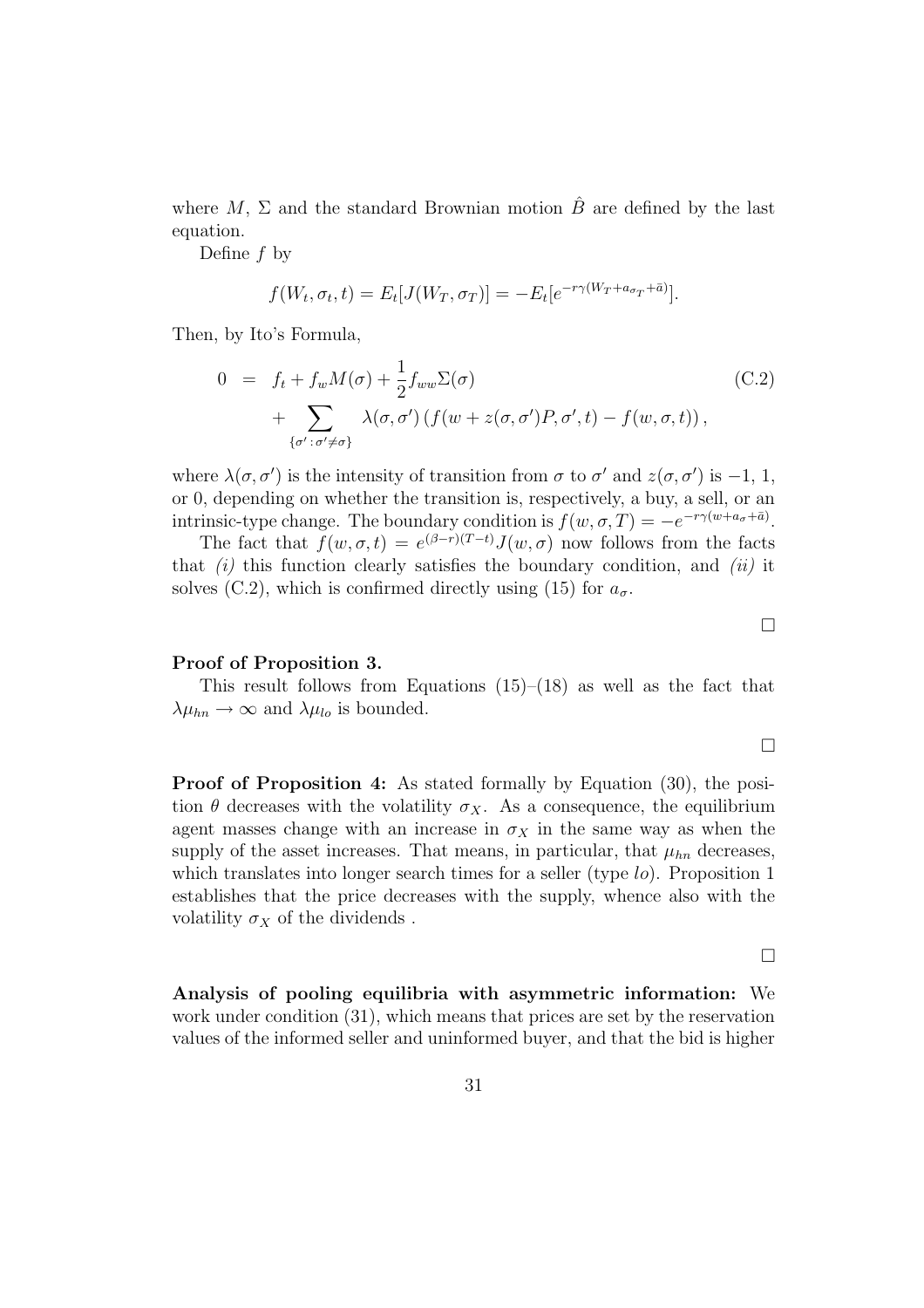than the ask. Let  $\mu$  denote the non-jump part of the drift of X. That is,  $E_s[X_t - X_s] = (\mu + \nu J_m)(t - s)$ . Under these conditions, the coefficients of the value-functions and price satisfy

$$
v_{loi} = \frac{\lambda_u v_{hoi} + 2\lambda \mu_{hn}(p + v_{lni}) + \lambda_J(\zeta \nu v_{loi} + (1 - \zeta \nu) v_{lou}) + \lambda_J J_1 + r^{-1} \mu - \delta
$$
  
\n
$$
v_{lni} = \frac{\lambda_u v_{hni} + \lambda_J(\zeta \nu v_{lni} + (1 - \zeta \nu) v_{lnu})}{r + \lambda_u + \lambda_J}
$$
  
\n
$$
v_{hoi} = \frac{\lambda_d v_{loi} + \lambda_J(\zeta \nu v_{hoi} + (1 - \zeta \nu) v_{hou})}{r + \lambda_d + \lambda_J}
$$
  
\n
$$
v_{hoi} = \frac{\lambda_d v_{lni} + 2\lambda \mu_{lo}(v_{hoi} + (1 - \zeta \nu) v_{hou}) + \lambda_J J_1 + r^{-1} \mu}{r + \lambda_d + 2\lambda \mu_{lo} + \lambda_J}
$$
  
\n
$$
v_{lnni} = \frac{\lambda_d v_{lni} + 2\lambda \mu_{lo}(v_{hoi} - p) + \lambda_J(\zeta \nu v_{hni} + (1 - \zeta \nu) v_{hnu})}{r + \lambda_d + 2\lambda \mu_{lo} + \lambda_J}
$$
  
\n
$$
v_{low} = \frac{\lambda_u v_{hou} + 2\lambda \mu_{hn}(p + v_{lni}) + \lambda_J(\zeta \nu v_{loi} + (1 - \zeta \nu) v_{low}) + \lambda_J J^u + r^{-1} \mu - \delta}{r + \lambda_u + 2\lambda \mu_{hn} + \lambda_J}
$$
  
\n
$$
v_{hou} = \frac{\lambda_d v_{lonu} + \lambda_J(\zeta \nu v_{hoi} + (1 - \zeta \nu) v_{hou}) + \lambda_J J^u + r^{-1} \mu}{r + \lambda_d + \lambda_J}
$$
  
\n
$$
v_{hnu} = \frac{\lambda_d v_{lnu} + 2\lambda \mu_{lo}(v_{hou} - p) + \lambda_J(\zeta \nu v_{hni} + (1 - \zeta \nu) v_{hnu})}{r + \lambda_d + 2\lambda \mu_{lo} + \lambda_J}
$$
  
\n
$$
p = (v_{loi} - v_{lni})(1 - q) + (v_{hou} - v_{hnu})q.
$$

We may view  $p$  as an expected-price coefficient; the realized-price coefficient is  $v_{\text{loi}} - v_{\text{lni}}$  or  $v_{\text{hou}} - v_{\text{lnu}}$ , depending on who makes the offer.

In order for a pooling equilibrium to obtain, no agent should be willing to deviate from proposing the pooling prices. First, a low-valuation owner, whether informed or not, must prefer to quote a price that is accepted by all liquid non-owners, rather than quoting a more aggressive price, which would be accepted only by informed non-owners. That is,

$$
\Delta v_{hu} + v_{lni} \ge Pr(i|i) \left(\Delta v_{hi} + v_{lni}\right) + (1 - Pr(i|i))v_{loi} \tag{C.4}
$$

$$
\Delta v_{hu} + v_{lnu} \ge Pr(i|u) (\Delta v_{hi} + v_{lnu}) + (1 - Pr(i|u))v_{lou}, \quad (C.5)
$$

where  $Pr(i|\xi)$  is the probability of the buyer being informed given that the seller has information status  $\xi \in \{i, u\}$ . The left-hand side of (C.4) is the value  $\Delta v_{hu}$  to an informed low-type owner of quoting the pooling price (given that there are gains from trade with this counterparty). The right-hand side is the value  $\Delta v_{hi}$  of asking for the most aggressive price, namely the reservation value of an informed non-owner (again, given that there are gains from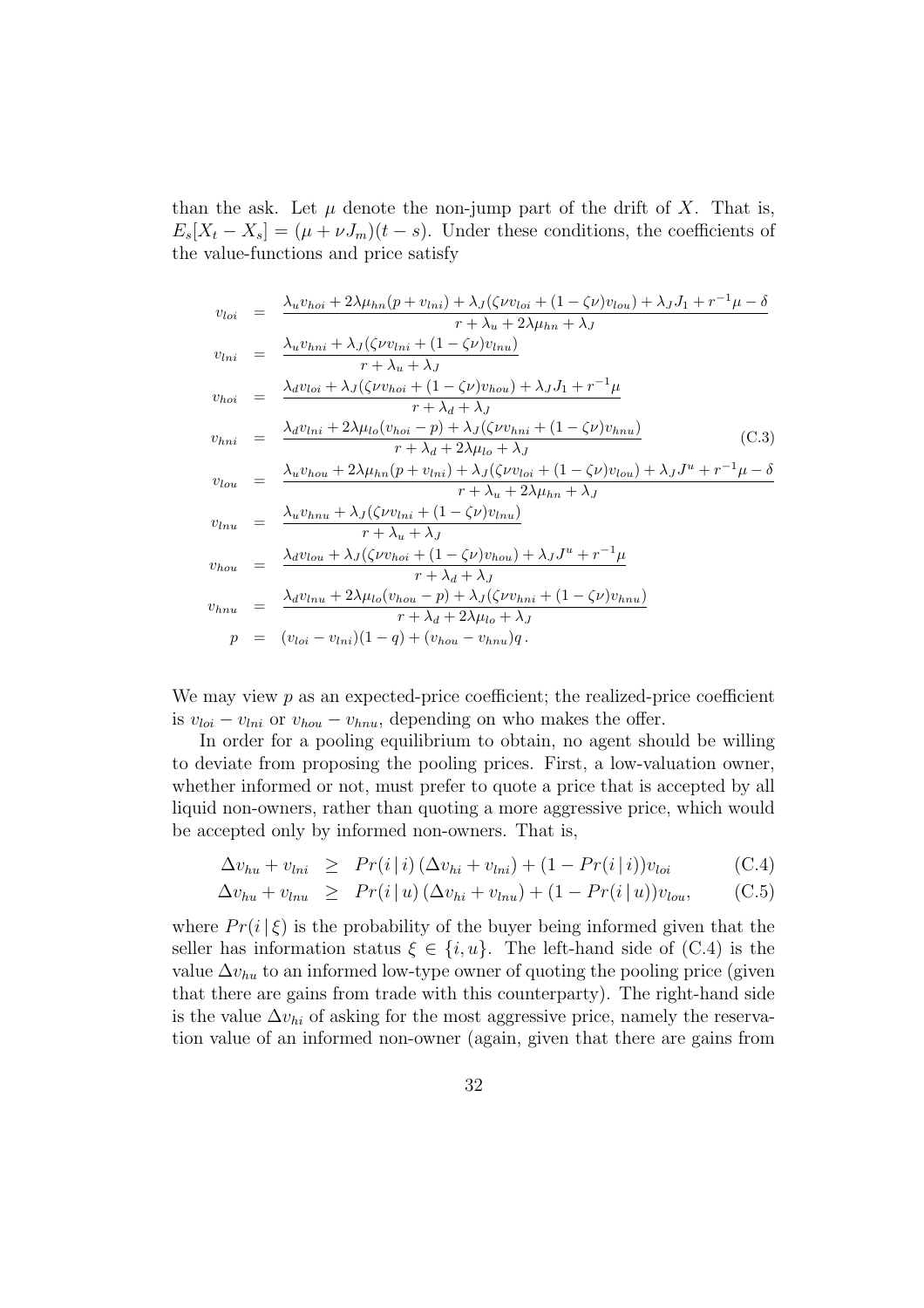trade with this counterparty). Similarly, (C.5) states that an uninformed low-discount-rate owner prefers to quote the pooling price. We note that  $(C.4)$ – $(C.5)$  are based implicitly on an assumption about the uninformed investors' out-of-equilibrium beliefs. In particular, these beliefs must be consistent with the assumption that investors are not willing to pay more than their reservation values. One possible choice of out-of-equilibrium beliefs is that conditional on any out-of-equilibrium price offer, the expected jump of an uninformed remains  $J^u$ . While other beliefs are possible, there is no other pooling equilibrium in terms of prices and allocations.

Also, a high-type non-owner, whether informed or not, must prefer to buy at the pooling price with certainty rather than buying at a lower price only from uninformed sellers, that is,

$$
v_{hoi} - \Delta v_{li} \ge Pr(u \,|\, i) \left( v_{hoi} - \Delta v_{lu} \right) + (1 - Pr(u \,|\, i) \right) v_{hni} \tag{C.6}
$$

$$
v_{hou} - \Delta v_{li} \ge Pr(u \, | \, u) \left( v_{hou} - \Delta v_{lu} \right) + (1 - Pr(u \, | \, u) \right) v_{hnu}. \tag{C.7}
$$

It turns out that only the optimality conditions of the informed seller (C.4), and of the uninformed buyer (C.7) need to be checked. If these two conditions are satisfied, the other two optimality conditions follow automatically. (Proposition 6 below formalizes this claim.)

For a given set of parameters, either of the necessary and sufficient optimality conditions,  $(C.4)$  and  $(C.7)$ , may or may not hold. Intuitively, the first condition fails when, keeping all other parameters fixed, there are "so many" informed agents ( $\nu$  is sufficiently high) that an (informed) seller would benefit by quoting an aggressive price and risking the loss of a trade with an uninformed agent. Similarly, the second condition fails when, keeping all other parameters fixed, an uninformed buyer perceives the proportion of uninformed agents as too large given his own lack of information  $(\nu)$  is sufficiently small or large).

**Proposition 6** (i) The solution to the linear system (C.3) satisfies  $\Delta v_{li}$  >  $\Delta v_{liu}$  and  $\Delta v_{hi} \geq \Delta v_{hu}$ . (ii) Fix all the parameters with the exception of  $\lambda$ ,  $J_0$ , and  $J_1$ . Then there exists  $\epsilon > 0$  such that, whenever  $(J_1 - J^u) < \epsilon$ ,  $\Delta v_{hu} \geq \Delta v_{li}$  for all  $\lambda > 0$ . (iii) If the solution to the linear system (C.3) satisfies  $\Delta v_{hi} > \Delta v_{hi} > \Delta v_{li} > \Delta v_{lu}$ , then conditions (C.4) and (C.7) ensure that this solution defines a pooling equilibrium.

**Proof:** Let  $\phi_h = \Delta v_{hi} - \Delta v_{hu}$  and  $\phi_l = \Delta v_{li} - \Delta v_{lu}$ . Appropriate linear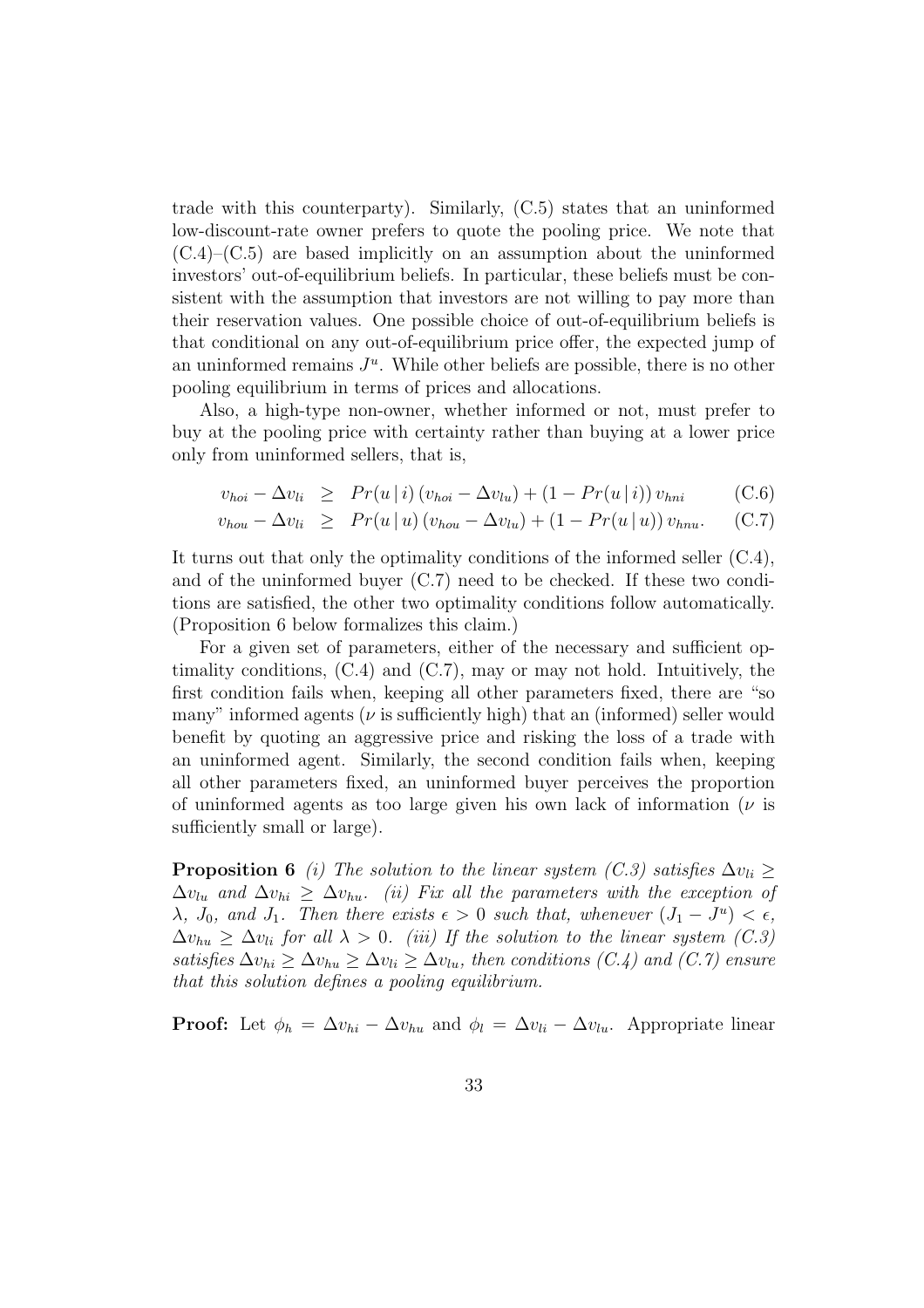combinations of Equations (C.3) yield

$$
\begin{bmatrix}\nr + \lambda_u + 2\lambda \mu_{hn} + \lambda_J (1 - \nu \zeta) & -\lambda_u \\
-\lambda_d & r + \lambda_d + 2\lambda \mu_{lo} + \lambda_J (1 - \nu \zeta)\n\end{bmatrix}\n\begin{bmatrix}\n\phi_l \\
\phi_h\n\end{bmatrix}
$$
\n
$$
= \lambda_J (J_1 - J^u) \begin{bmatrix} 1 \\ 1 \end{bmatrix},
$$

which is immediately checked to have a positive solution.

For part  $(ii)$ , note that, when  $J_1 = J_0 = J^u$ , for the same reasons as in the main model,  $\Delta v_{hi} = \Delta v_{hu} > \Delta v_{li} = \Delta v_{lu}$ . Since the difference  $\Delta v_{hu} - \Delta v_{li}$ is of the form

$$
\frac{\alpha_0}{\lambda + \beta_0} - \frac{\alpha'_0 + \alpha'_1 \lambda}{\beta'_0 + \beta'_1 \lambda + \lambda^2} (J_1 - J^u),
$$

with all the coefficients bounded uniformly in  $\lambda$  and independent of the jump sizes, and  $\alpha_0 > 0$  and  $\beta_0 > 0$ , the claim follows.

Let us now turn to part *(iii)* of the proposition. Consider a seller with information status  $\pi \in \{i, u\}$ . The seller's bargaining power does not matter, since we assume that it is captured by an independent random draw that determines which side makes the "take-it-or-leave-it" offer. Our analysis first conditions on the event that the seller makes the offer. Equations (C.4) and (C.5) can be written as

$$
\Delta v_{hu} \geq \Delta v_{hi} Pr(i|\pi) + \Delta v_{l\pi} (1 - Pr(i|\pi)).
$$

In order to show that the constraint for  $\pi = i$  is stronger than the constraint for  $\pi = u$ , it suffices to show that

$$
\Delta v_{hi} Pr(i|i) + \Delta v_{li} Pr(u|i) \geq \Delta v_{hi} Pr(i|u) + \Delta v_{lu} Pr(u|u),
$$

which is equivalent to

$$
(\Delta v_{hi} - \Delta v_{li}) Pr(u | i) \leq (\Delta v_{hi} - \Delta v_{lu}) Pr(u | u),
$$

which in turn holds because  $\Delta v_{li} \geq \Delta v_{lu}$  and  $Pr(u | i) \leq Pr(u | u)$ .

Analogously, one deduces that the uninformed-buyer condition is stronger than the informed-buyer condition. Consequently, if (C.4) and (C.7) hold, then (C.5) and (C.6) also do, whence quoting pooling prices is optimal for all agents, given that everybody else does the same. This proves that the solution to (C.3) defines a pooling equilibrium.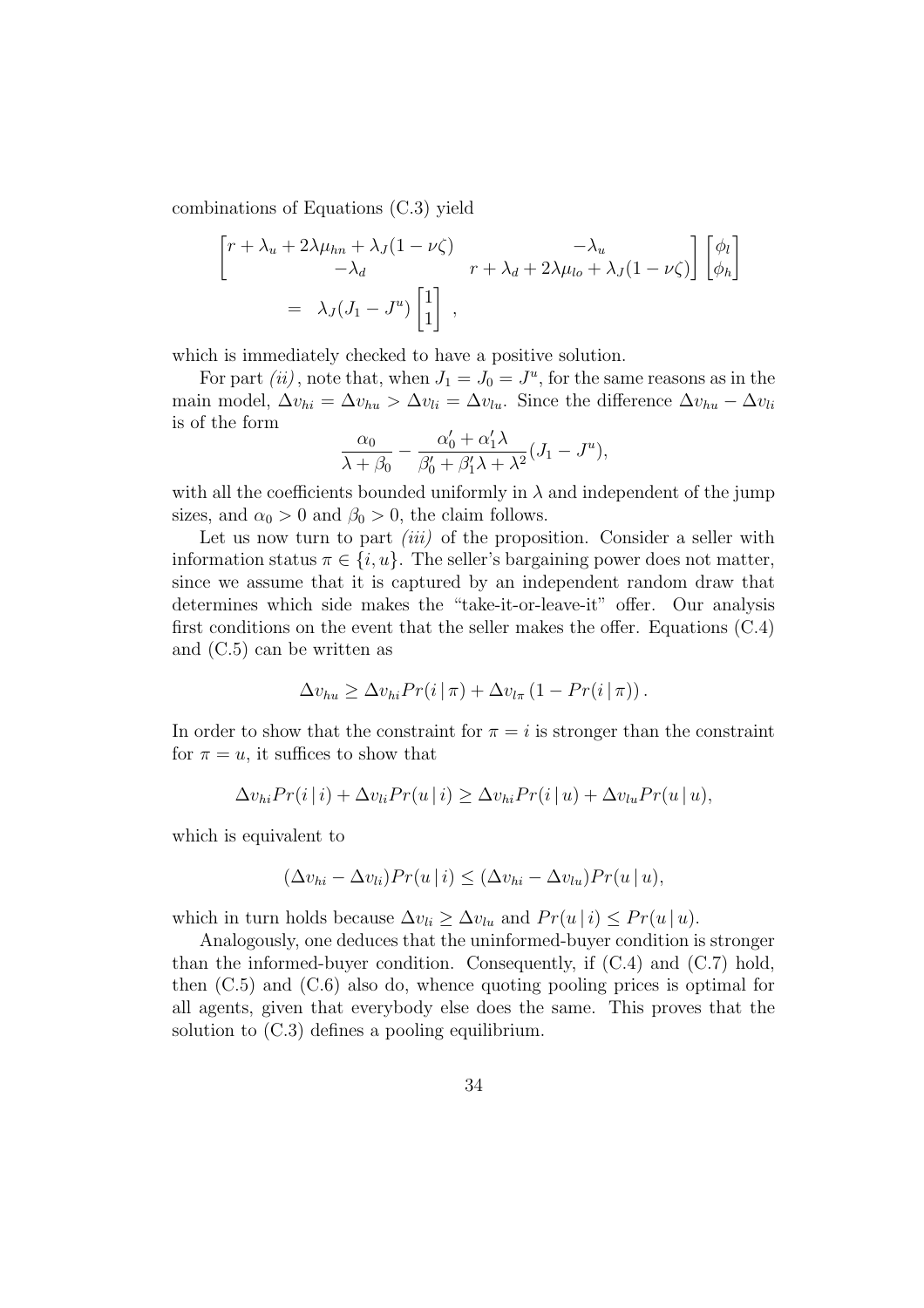**Proof of Proposition 5:** Assume first that  $s < \lambda_u/(\lambda_u + \lambda_d)$ . Consider, for each pair consisting of an owner and a non-owner of a given type, the difference of the equations in the system (C.3) corresponding to their value functions. Since  $\lambda \mu_{hn}$  goes to infinity with  $\lambda$ , while  $\lambda \mu_{lo}$  is bounded, one shows that

$$
\lim_{\lambda \to \infty} \Delta v_{lu} = \lim_{\lambda \to \infty} \Delta v_{li} = \lim_{\lambda \to \infty} \Delta v_{hu} < \lim_{\lambda \to \infty} \Delta v_{hi}.
$$

This conclusion is inconsistent with inequalities  $(C.4)$  and  $(C.5)$ , which means that a pooling equilibrium cannot obtain for high  $\lambda$ . The intuition for the result is that an increase in  $\lambda$  increases without bound the ability to find an informed buyer, who is willing to pay strictly more than the pooling price. ate with  $\lambda$ , making pooling unattractive to the seller.

Analogously, when  $s > \lambda_u/(\lambda_u + \lambda_d)$ , one shows that the reservation-value coefficient of the uninformed seller,  $\Delta v_{lu}$ , does not converge (from below) to the common limit as the search ability for sellers converges to infinity, making it worthwhile to a buyer to quote aggressively.

### References

- Amihud, Y. and H. Mendelson (1986). Asset Pricing and the Bid-Ask Spread. Journal of Financial Economics 17, 223–249.
- Bhattacharya, S. and K. M. Hagerty (1987). Dealerships, Trading Externalities, and General Equilibrium. In E. Prescott and N. Wallace (Eds.), Contractual Arrangements for Intertemporal Trade, Chapter Minnesota Studies in Macroeconomics Series, vol. 1, pp. 81–104. Minneapolis: University of Minnesota Press.
- Chen, Z. and P. Xiong (2001). Discounts On Illiquid Stocks: Evidence From China. Working Paper, Yale University.
- Commissioner of Internal Revenue (2001). Respondent's Memorandum of Expert Report Differences' Bank One Corporation (Petitioner) versus Commissioner of Internal Revenue (Respondent). Docket Numbers 5759-95 and 5956-97, Judge David Laro, United States Tax Court.

 $\Box$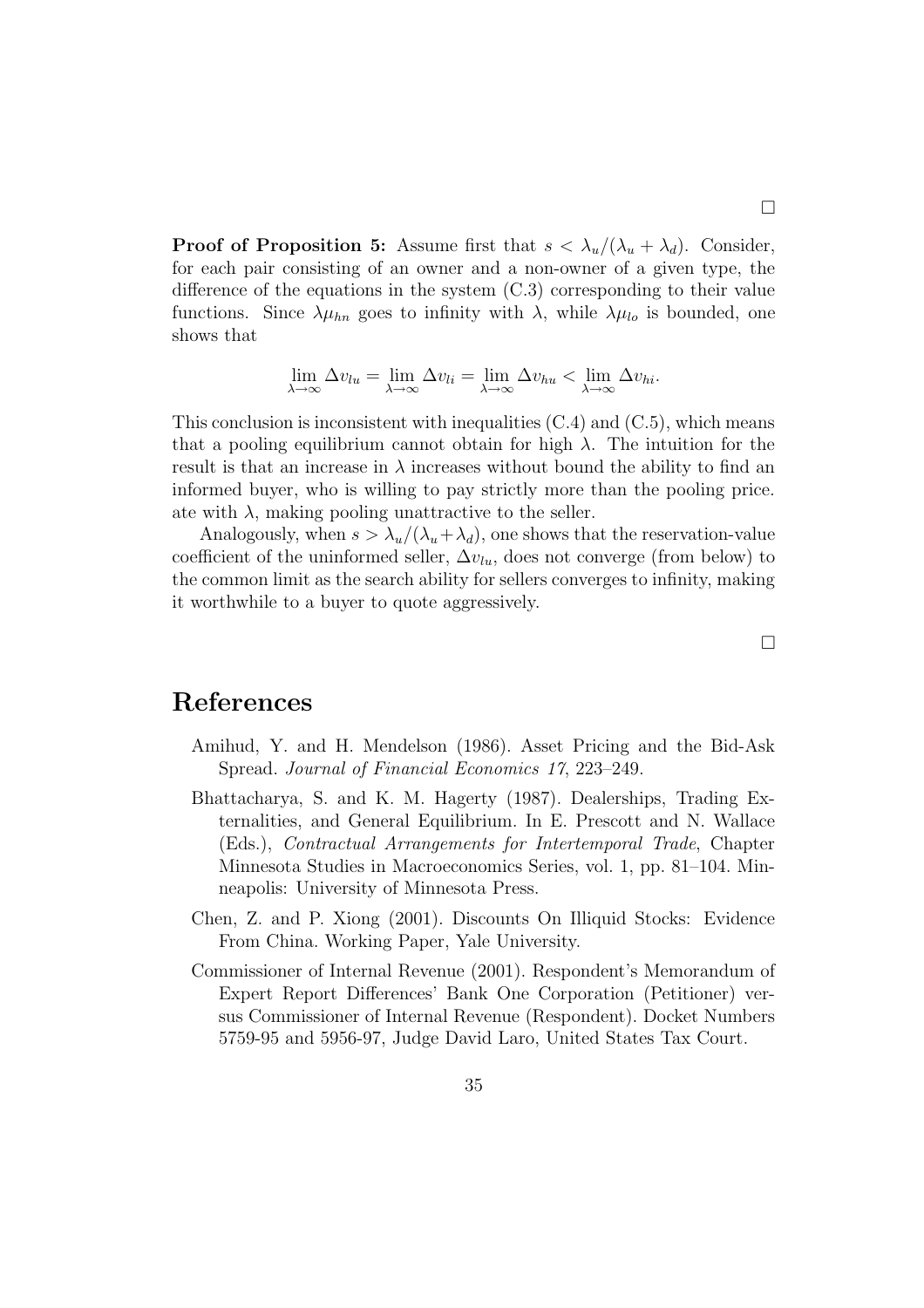- Constantinides, G. and D. Duffie (1996). Asset Pricing with Heterogeneous Consumers. Journal of Political Economy 104, 219–240.
- Constantinides, G. M. (1986). Capital Market Equilibrium with Transaction Costs. Journal of Political Economy 94, 842–862.
- Dai, Q. and K. Rydqvist (2003). How do Buyers and Sellers Divide The Surplus. Unpublished working paper. Binghamton University.
- D'Avolio, G. (2002). The Market for Borrowing Stock. Journal of Financial Economics 66, 271–306.
- Diamond, P. (1982). Aggregate Demand Management in Search Equilibrium. Journal of Political Economy 90, 881–894.
- Duffie, D. (1996). Special Repo Rates. Journal of Finance 51, 493–526.
- Duffie, D., N. Gârleanu, and L. H. Pedersen (2002). Securties Lending, Shorting, and Pricing. Journal of Financial Economics 66, 307–339.
- Duffie, D., N. Gârleanu, and L. H. Pedersen (2003). Over-the-Counter Markets. Graduate School of Business, Stanford University.
- Duffie, D. and Y. Sun (2004). The Exact Law of Large Numbers for Pairwise Random Matching. Unpublished working paper. Graduate School of Business, Stanford University.
- Fleming, M. J. and K. D. Garbade (2003). The Specials Market for U.S. Treasury Securities and the Federal Reserve's Lending Program. Unpublished working paper. Federal Reserve Bank of New York.
- Gârleanu, N. and L. H. Pedersen (2000). Adverse Selection and the Required Return. The Review of Financial Studies, forthcoming.
- Geczy, C. C., D. K. Musto, and A. V. Reed (2002). Stocks are Special Too: An Analysis of the Equity Lending Market. Journal of Financial Economics 66, 241–269.
- Gehrig, T. (1993). Intermediation in Search Markets. Journal of Economics and Management Strategy 2, 97–120.
- Glosten, L. R. and P. R. Milgrom (1985). Bid, Ask and Transaction Prices in a Specialist Market with Heterogeneously Informed Traders. Journal of Financial Economics 14, 71–100.
- Grossman, S. J. (1981). An Introduction to the Theory of Rational Pricing under Asymmetric Information. Review of Economic Studies 48, 541– 559.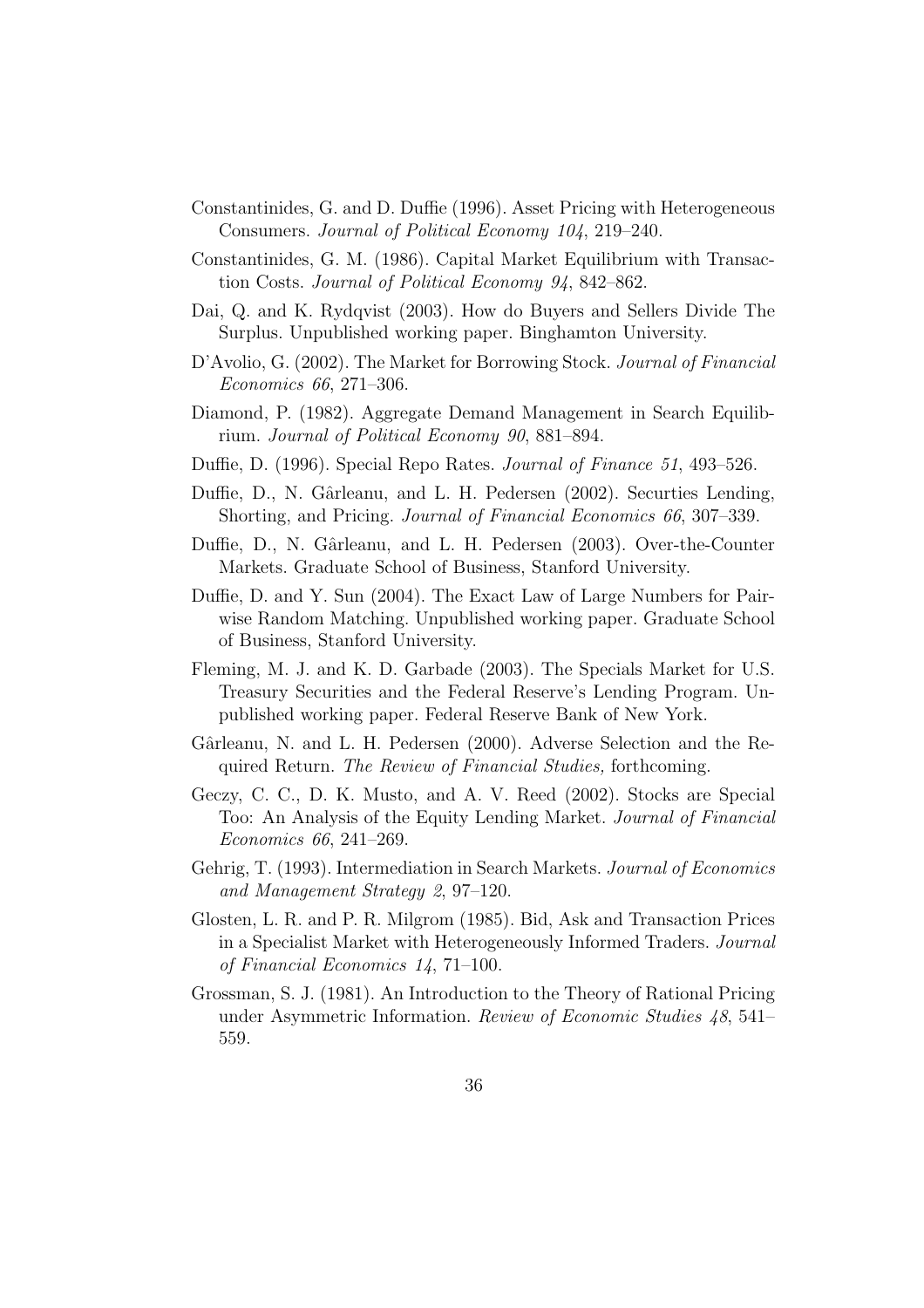- Grossman, S. J. and J. E. Stiglitz (1980). On the Impossibility of Informationally Efficient Markets. American Economic Review 70, 393–408.
- Huang, M. (2003). Liquidity Shocks and Equilibrium Liquidity Premia. Journal of Economic Theory 109, 104–129.
- Jones, C. M. and O. A. Lamont (2002). Short Sales Constraints and Stock Returns. Journal of Financial Economics 66, 207–239.
- Jordan, B. and S. Jordan (1997). Special Repo Rates: An Empirical Analysis. Journal of Finance 52, 2051–2072.
- Krainer, J. and S. LeRoy (2002). Equilibrium Valuation of Illiquid Assets. Economic Theory 19, 223–242.
- Krishnamurthy, A. (2002). The Bond/Old-Bond Spread. Journal of Financial Economics 66, 463–506.
- Kyle, A. S. (1985). Continuous Auctions and Insider Trading. Econometrica 6, 1315–1335.
- Lamont, O. A. and R. H. Thaler (2003). Can the Market Add and Subtract? Mispricing in Tech Stock Carve-Outs. Journal of Political Economy 111, 227–268.
- Longstaff, F. (2002). The Flight-to-Liquidity Premium in U.S. Treasury Bond Prices. Working paper. UCLA, forthcoming, Journal of Business.
- Miao, J. (2004). A Search Model of Centralized and Decentralized Trade. Unpublished working paper. Department of Economics, Boston University.
- Mikkelson, W. H. and M. M. Partch (1985). Stock Price Effects and Costs of Secondary Distributions. Journal of Financial Economics 14, 165– 194.
- Mitchell, M., T. Pulvino, and E. Stafford (2002). Limited Arbitrage in Equity Markets. Journal of Finance 57, 551–584.
- Moresi, S. (1991). Three Essays in Economic Theory. Ph.D. Thesis, MIT.
- Newman, Y. and M. Rierson (2003). Illiquidity Spillovers: Theory and Evidence from European Telecom Bond Issuance. Working Paper, Graduate School of Business, Stanford University.
- Protter, P. (1990). Stochastic Integration and Differential Equations. New York: Springer-Verlag.